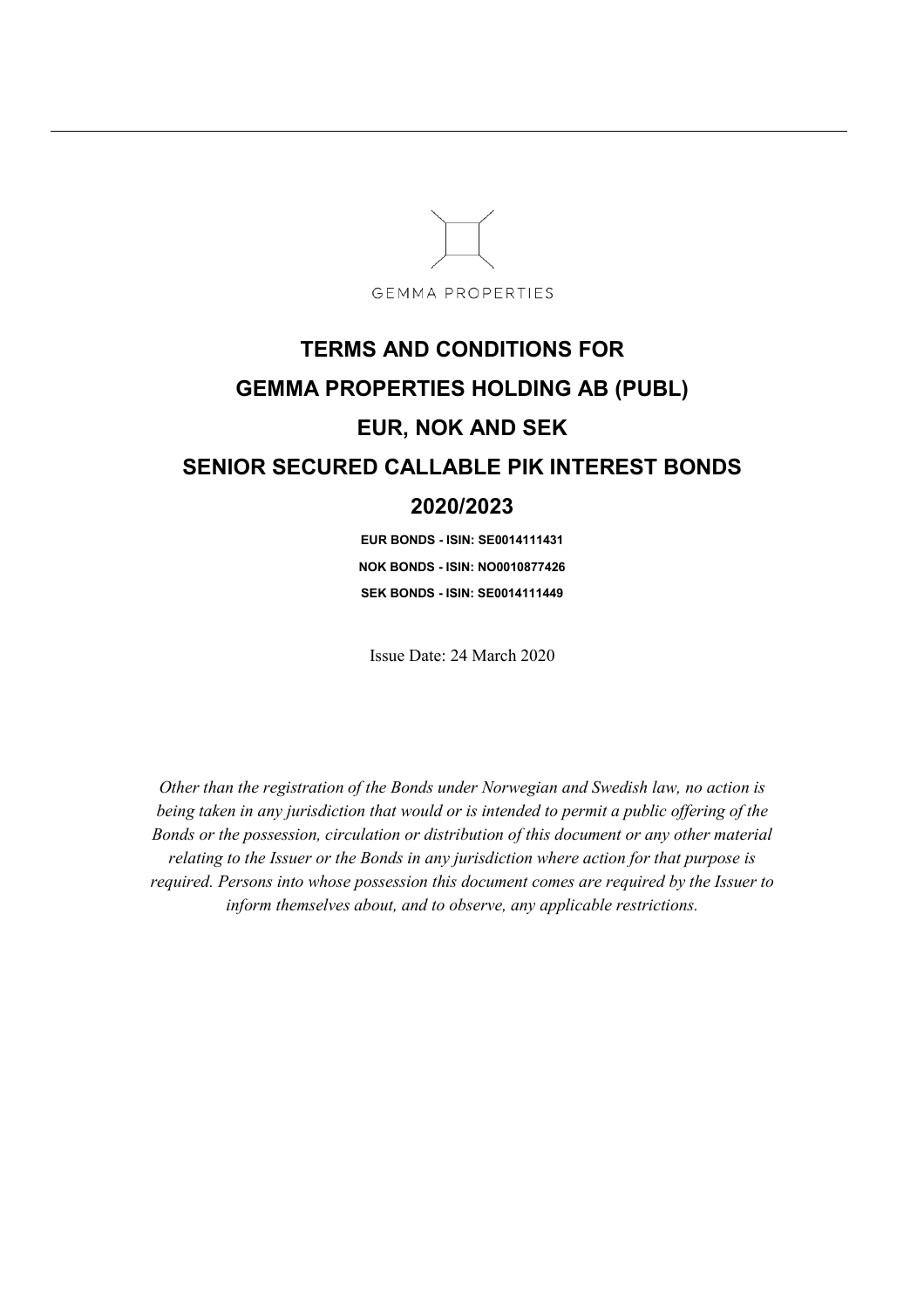# **TABLE OF CONTENTS**

| $\mathbf{1}$   |                                                    |  |
|----------------|----------------------------------------------------|--|
| $\overline{2}$ |                                                    |  |
| 3              |                                                    |  |
| 4              |                                                    |  |
| 5              |                                                    |  |
| 6              |                                                    |  |
| $\overline{7}$ |                                                    |  |
| 8              |                                                    |  |
| 9              |                                                    |  |
| 10             |                                                    |  |
| 11             | REDEMPTION AND REPURCHASE OF THE BONDS 18          |  |
| 12             |                                                    |  |
| 13             |                                                    |  |
| 14             | EVENTS OF DEFAULT AND ACCELERATION OF THE BONDS 23 |  |
| 15             |                                                    |  |
| 16             |                                                    |  |
| 17             |                                                    |  |
| 18             |                                                    |  |
| 19             |                                                    |  |
| 20             | APPOINTMENT AND REPLACEMENT OF THE TRUSTEE 33      |  |
| 21             | APPOINTMENT AND REPLACEMENT OF THE CSD AGENT 37    |  |
| 22             |                                                    |  |
| 23             |                                                    |  |
| 24             |                                                    |  |
| 25             |                                                    |  |
| 26             |                                                    |  |
| 27             |                                                    |  |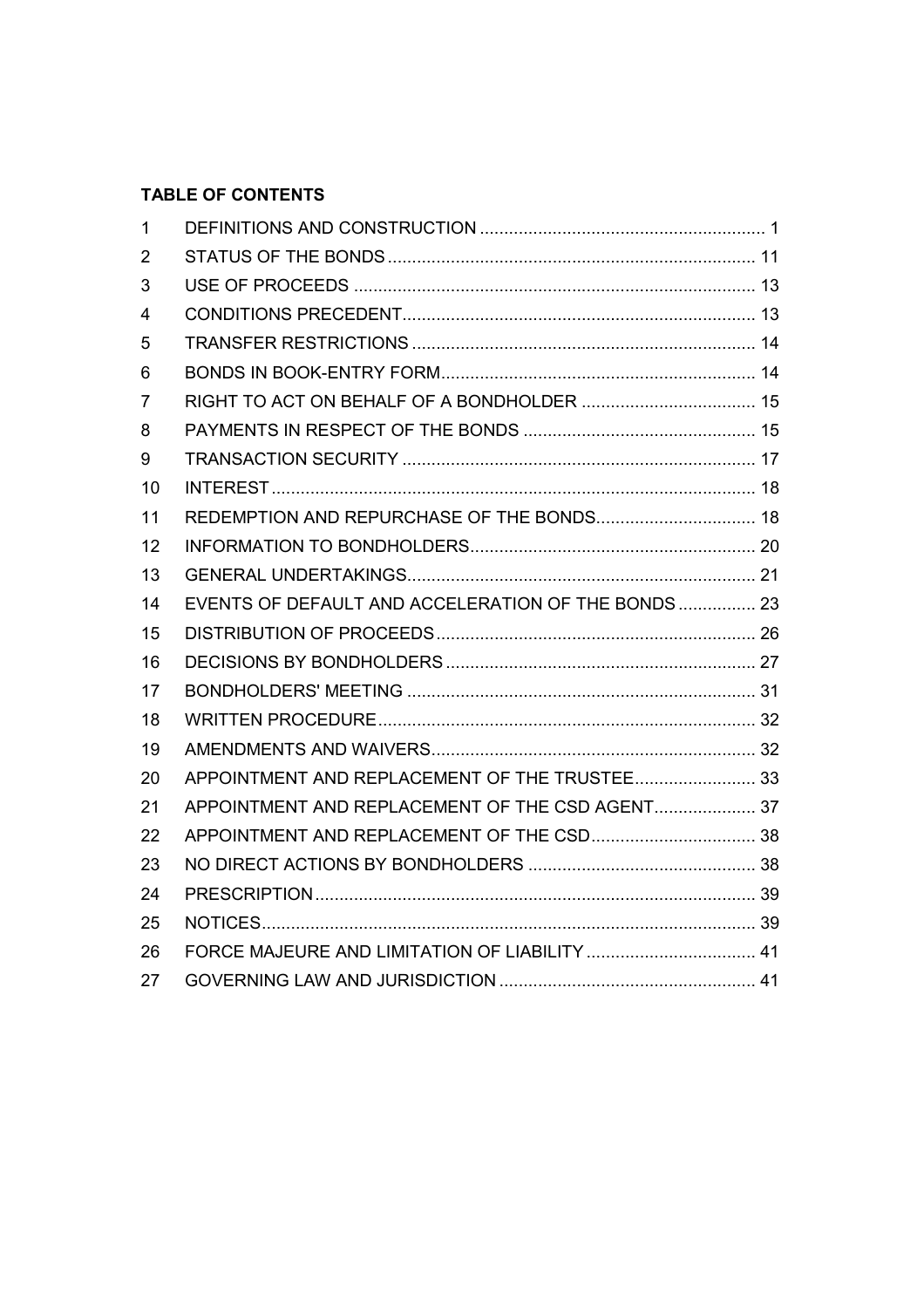#### **1 Definitions and Construction**

#### **1.1 Definitions**

In these terms and conditions (the "**Terms and Conditions**"):

"**Account Operator**" means: (i) with respect to the NOK Bonds, a bank or other party registered as account operator (No: *Kontofører*) with Verdipapirsentralen ASA, reg. nr. 985 140 421, Fred Olsens gate 1, 0152 Oslo ("**VPS**"), and (ii) with respect to the EUR Bonds and SEK Bonds, a bank or other party registered as account operator with Euroclear Sweden AB, reg. nr. 556112-8074, ("**Euroclear**"), through which a Bondholder has opened a Securities Account in respect of its Bonds.

"**Adjusted Nominal Amount**" means the Total Nominal Amount less the Nominal Amount of all Bonds owned by a Group Company or an Affiliate, irrespective of whether such person is directly registered as owner of such Bonds.

"**Advance Purchase Agreements**" means (a) an advance or deferred purchase agreement if the agreement is in respect of the supply of assets or services and payment is due not more than 90 days after the date of supply, or (b) any other trade credit incurred in the ordinary course of business.

"**Affiliate**" means any Person, directly or indirectly, controlling or controlled by or under direct or indirect common control with such specified Person. For the purpose of this definition, "**control**" when used with respect to any Person means the power to direct the management and policies of such Person, directly or indirectly, whether through the ownership of voting securities, by contract or otherwise; and the terms "**controlling**" and "**controlled**" have meanings correlative to the foregoing.

"**Bondholder**" means a person who is registered on a Securities Account as direct registered owner or nominee with respect to a Bond.

"**Bondholders' Meeting**" means a meeting among the Bondholders held in accordance with Clause 17 (*Bondholders' Meeting*).

"**Bond**" means a EUR Bond, a NOK Bond and/or a SEK Bond.

"**Bond Issue**" means the Total Nominal Amount as at the Issue Date.

"**Business Day**" means a Business Day Sweden and a Business Day Norway.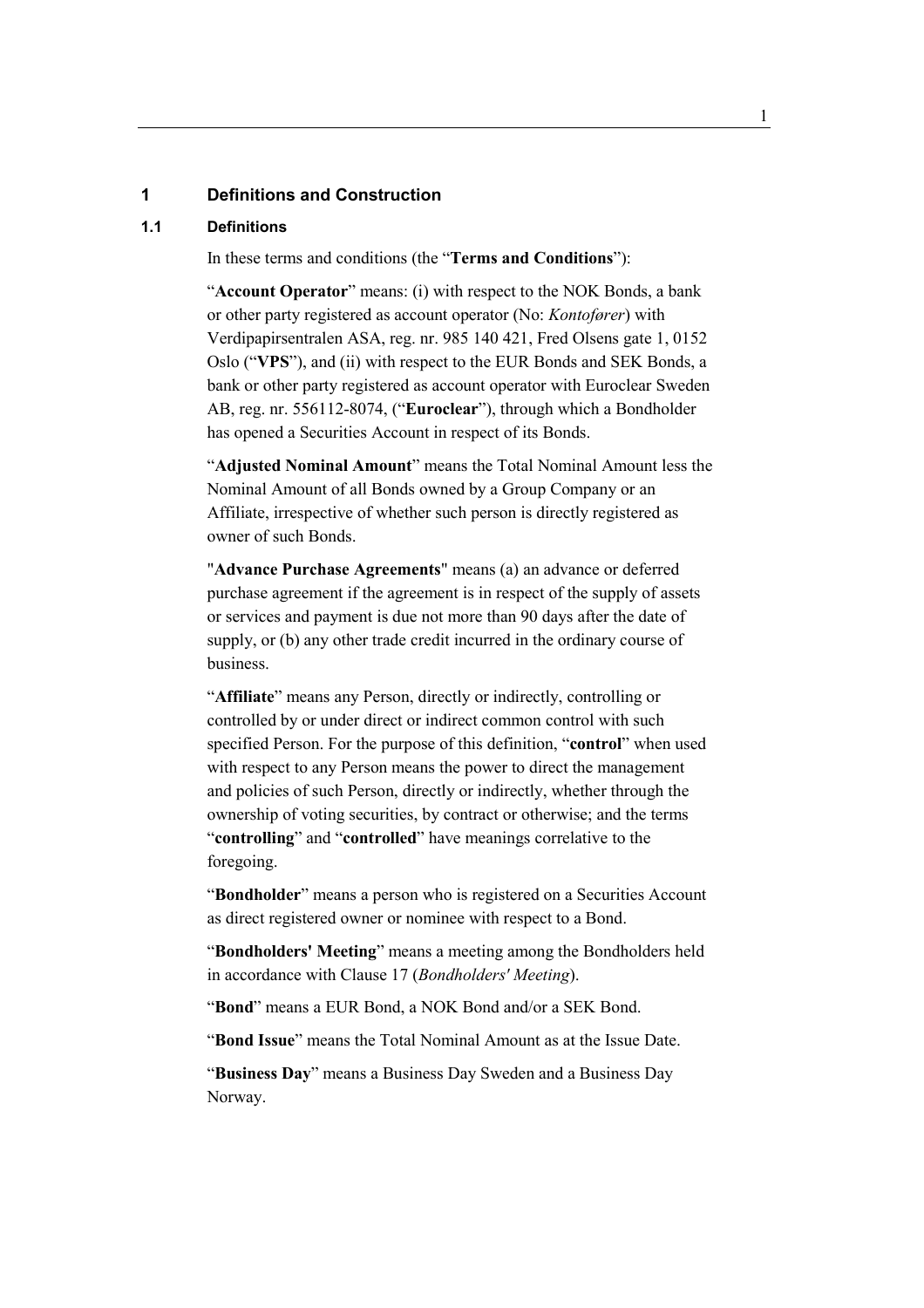"**Business Day Norway**" means a day other than a Saturday, Sunday or a public holiday in Norway on which the Norwegian Central Bank's and the Norwegian CSD's settlement systems are open and commercial banks in Norway are open for business.

"**Business Day Sweden**" means a day in Sweden other than a Sunday or other public holiday and on which day the Swedish CSD settlement system is open. Saturdays, Midsummer Eve (Sw. *midsommarafton*), Christmas Eve (Sw. *julafton*) and New Year's Eve (Sw. *nyårsafton*) shall for the purpose of this definition be deemed to be public holidays.

"**Change of Control Event**" means:

- (a) at any time, the occurrence of an event or series of events whereby Lisa Grahm Borg and Håkan Borg, directly or indirectly, ceases to control (i) more than fifty (50) per cent. of the shares, share capital, voting rights or the economic interest in the Issuer; and/or
- (b) any time after the Ownership Restructuring Event, the occurrence of an event or series of events whereby the New Owner, directly or indirectly, ceases to control one hundred (100) per cent. of the shares, share capital, voting rights or the economic interest in the Issuer.

 "**Construction Liabilities**" has the meaning ascribed to the term "Construction Liabilities" in the Intercreditor Agreement and shall, notwithstanding anything stated in the Intercreditor Agreement, not exceed SEK 500,000,000.

"**CSD**" means (i) with respect to NOK Bonds, the Issuer's central securities depository and registrar in respect of such Bonds from time to time, initially VPS; and (ii) with respect to EUR Bonds and SEK Bonds, the Issuer's central securities depository and registrar in respect of such Bonds from time to time, initially Euroclear, or another party replacing any of them, as CSD, in accordance with these Terms and Conditions.

"**CSD Agent**" means the legal entity appointed by the Issuer to act as its paying agent and/or issuing with respect to the Bonds in each CSD.

"**CSD Regulations**" means each CSD's rules and regulations applicable to the Issuer, the Trustee and the Bonds from time to time.

"**Environmental Law**" means any applicable law or regulation which relates to: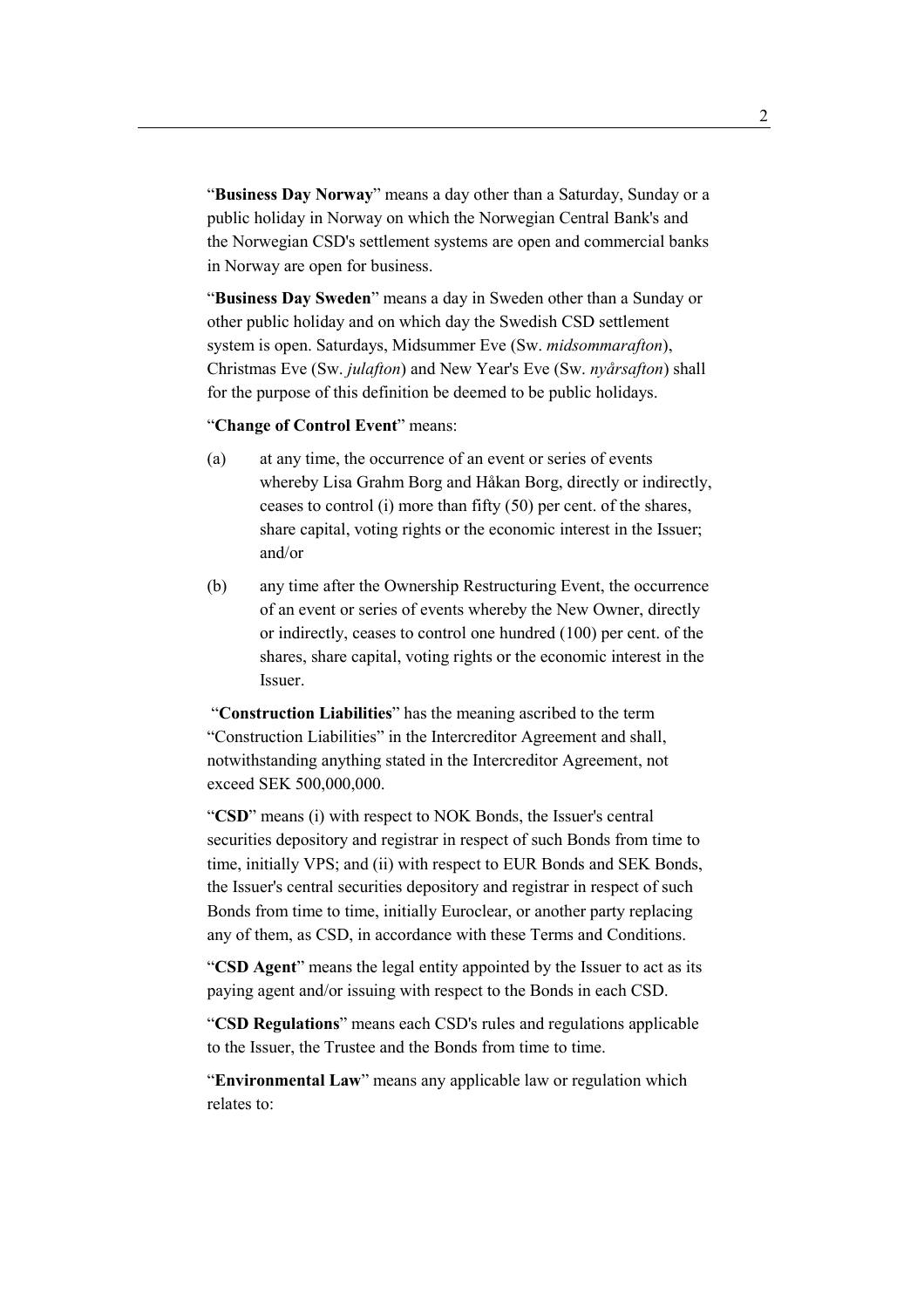- (a) the pollution or protection of the environment; or
- (b) the generation, handling, storage, use, release or spillage of any substance which, alone or in combination with any other, is capable of causing harm to the environment, including, without limitation, any waste.

"**Environmental Permit**" means any permit and other authorisation and the filing of any notification, report or assessment required under any Environmental Law for the operation of the business of the Issuer or its subsidiaries conducted on or from the real properties owned or used by the Issuer or its subsidiaries.

"**Euro**" and "**EUR**" means the single currency of the participating member states in accordance with the legislation of the European Community relating to Economic and Monetary Union.

"**EUR Bond**" means a debt instruments for the Nominal Amount, denominated in EUR and which is governed by and issued under these Terms and Conditions, with ISIN SE0014111431.

"**Event of Default**" means an event or circumstance specified in any of the Clauses 14.1 (*Non-Payment*) to and including Clause 14.9 (*Continuation of the Business*).

"**Existing Bonds**" means the bonds issued by Gemma Utveckling 2016 AB (publ) with ISIN NO0010779507 and NO0010779515, the bonds issued by Gemma Utveckling 2017 AB (publ) with ISIN NO0010799232 (now ceased and replaced by ISIN NO0010870827 and NO0010870835) and SE0010297010 and the Existing GH Bonds, in each case as outstanding immediately prior to the Mandatory Exchange.

"**Existing GH Bonds**" means the bonds issued by the Issuer with ISIN SE0010598771, SE0010598789 and NO0010810963 (now ceased and replaced by ISIN NO0010870850 and NO0010870868).

"**Final Redemption Date**" means the date falling three (3) years after the Ordinary Issue Date.

"**Finance Documents**" means these Terms and Conditions, the terms and conditions of the Reinstated Ordinary Bonds, the Intercreditor Agreement, the Security Documents, the Trustee Agreement and any other document designated to be a Finance Document by the Issuer and the Trustee.

"**Financial Indebtedness**" means any indebtedness in respect of: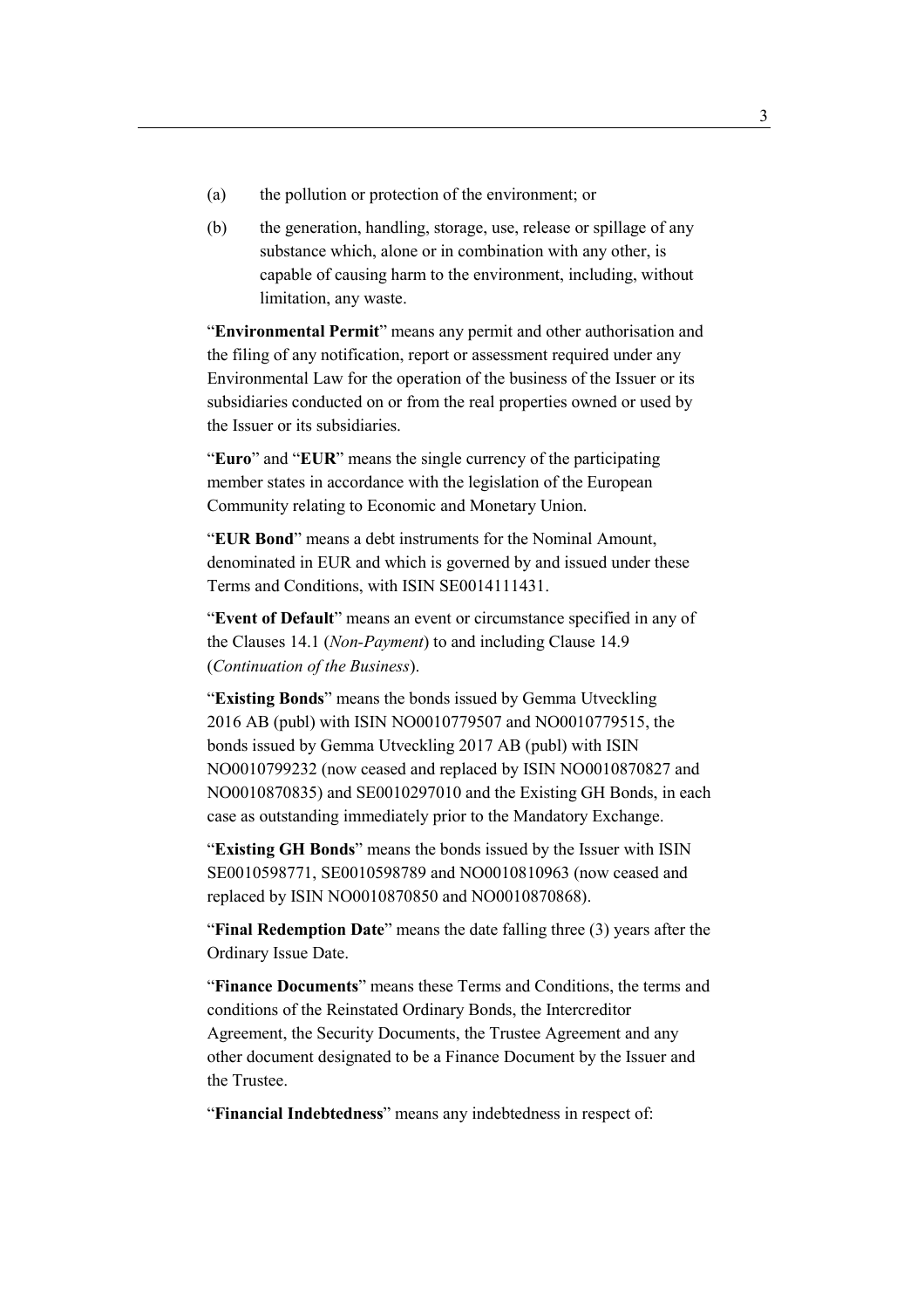- (a) monies borrowed or raised, including Market Loans;
- (b) the amount of any liability in respect of any finance leases, to the extent the arrangement is treated as a finance lease in accordance with the accounting principles applicable on the Issue Date (a lease which in the accounts of the Issuer is treated as an asset and a corresponding liability);
- (c) receivables sold or discounted (other than any receivables to the extent they are sold on a non-recourse basis);
- (d) any amount raised under any other transaction (including any forward sale or purchase agreement) having the commercial effect of a borrowing;
- (e) any derivative transaction entered into in connection with protection against or benefit from fluctuation in any rate or price (and, when calculating the value of any derivative transaction, only the mark to market value shall be taken into account, provided that if any actual amount is due as a result of a termination or a close-out, such amount shall be used instead);
- (f) any counter indemnity obligation in respect of a guarantee, indemnity, bond, standby or documentary letter of credit or any other instrument issued by a bank or financial institution; and
- (g) (without double counting) any guarantee or other assurance against financial loss in respect of a type referred to in the above paragraphs (a) to (f).

"**Financial Instruments Accounts Act**" means the Swedish Financial Instruments Accounts Act (Sw. *lag (1998:1479) om värdepapperscentraler och kontoföring av finansiella instrument*).

"**Force Majeure Event**" has the meaning set forth in Clause 26.1.1.

"**Group**" means the Issuer and its subsidiaries (each company within the Group is a "**Group Company**").

"**Initial Exchange Ratio**" means the SEK/EUR or the SEK/NOK (as applicable) exchange rate quoted on the Swedish Central Bank's website (www.riksbank.se) at 12:00 Swedish time on the Ordinary Issue Date.

"**Initial Nominal Amount**" has the meaning set forth in Clause 2.1.3.

"**Insolvent**" means, in respect of a relevant person, that it is deemed to be insolvent, or admits inability to pay its debts as they fall due, in each case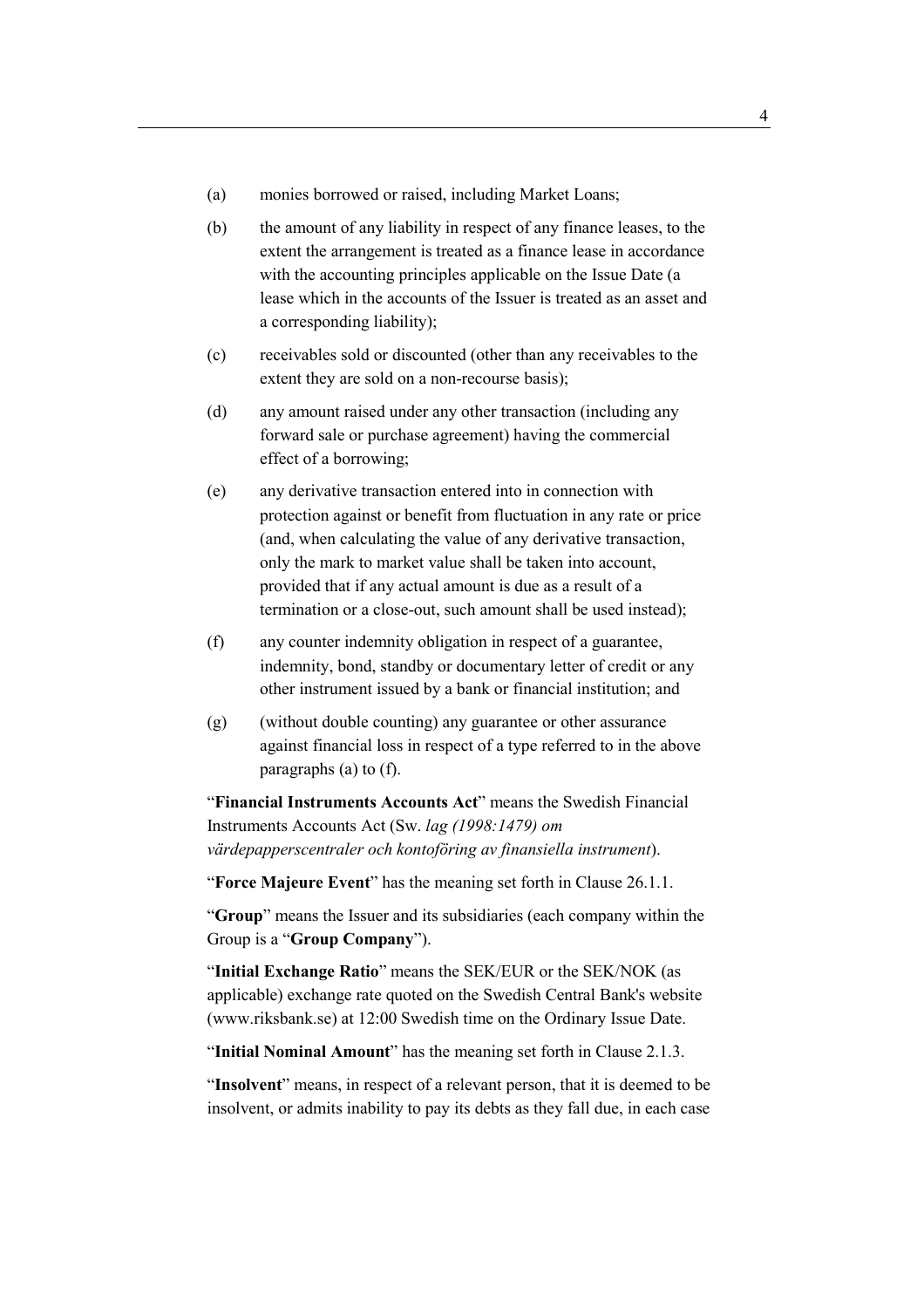within the meaning of Chapter 2, Sections 7-9 of the Swedish Bankruptcy Act (Sw. *konkurslagen (1987:672)*) (or its equivalent in any other jurisdiction), suspends making payments on any of its debts or by reason of actual financial difficulties commences negotiations with all or substantially all of its creditors (other than the Bondholders and creditors of secured debt) with a view to rescheduling any of its indebtedness (including company reorganisation under the Swedish Company Reorganisation Act (Sw. *lag (1996:764) om företagsrekonstruktion*) (or its equivalent in any other jurisdiction)) or is subject to involuntary winding-up, dissolution or liquidation.

"**Intercreditor Agreement**" means the intercreditor agreement which has been entered into on or before the Ordinary Issue Date, between, amongst others, the Issuer, Kreditfonden (or its representative), and the Trustee, acting as agent and security agent.

"**Interest**" means the PIK Interest on the Bonds calculated in accordance with Clauses 10.1 to 10.3.

"**Intra-Group Liabilities**" has the meaning ascribed to it in the Intercreditor Agreement.

"**Issue Date**" means 24 March 2020.

"**Issuer**" means Gemma Properties Holding AB (publ), a public limited liability company incorporated under the laws of Sweden with Swedish reg. no. 559010-3155.

"**Kreditfonden**" means Scandinavian Credit Fund I AB (publ) or any of its Affiliates.

"**Mandatory Exchange**" means the mandatory exchange of the Existing Bonds for the Bonds, whereby

- (a) each Existing Bond, other than the Existing GH Bonds, has been exchanged for one (1) Bond issued under the terms and conditions of the Reinstated Ordinary Bonds; and
- (b) each Existing GH Bond has been exchanged for two (2) Reinstated Bonds, of which one (1) Bond shall be issued under these Terms and Conditions and one (1) Reinstated Ordinary Bond shall be issued under the terms and conditions of the Reinstated Ordinary Bonds.

"**Market Loan**" means any loan or other indebtedness where an entity issues commercial paper, certificates, subordinated debentures, bonds or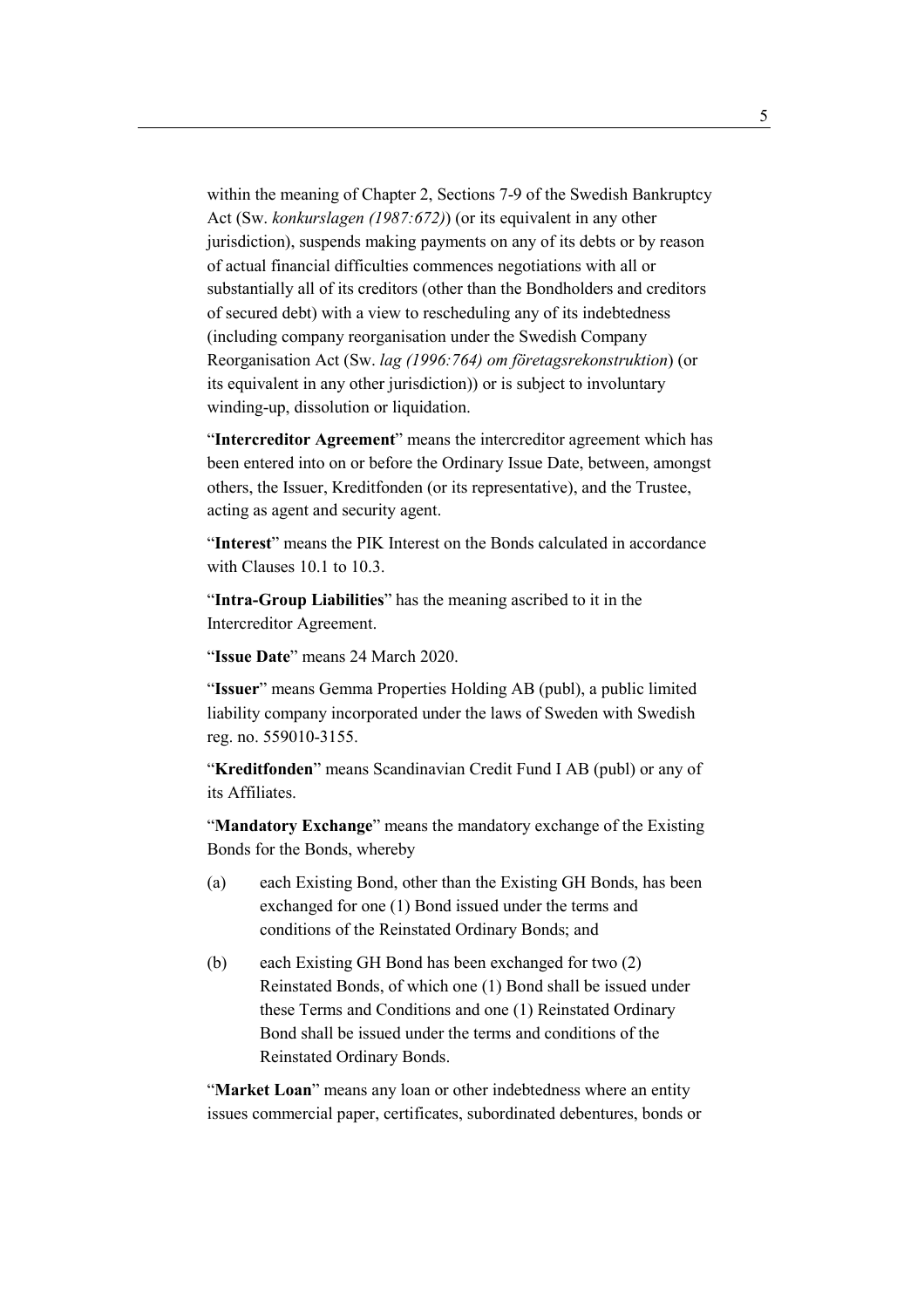any other debt securities (including, for the avoidance of doubt, medium term note programmes and other market funding programmes), provided in each case that such instruments and securities are or can be subject to trade on a regulated or unregulated recognised market place.

"**Material Adverse Effect**" means a material adverse effect on (a) the business, financial condition or operations of the Group, (b) the Issuer's ability to perform and comply with the Finance Documents including their payment obligations thereunder, or (c) the validity or enforceability of the Finance Documents.

"**Material Group Company**" means the Issuer and any Group Company with total assets exceeding SEK 10,000,000.

"**New Owner**" shall have the meaning given to that term in the Intercreditor Agreement.

"**New Sälen Project**" means the Group's real estate development project on the New Sälen Properties.

"**New Sälen Properties**" means the properties to be parcelled out from the properties Malung-Sälen Västra Långstrand 1:1 and Malung-Sälen Västra Sälen 4:5, and transferred to the Group Company Borg Finans AB, reg. no. 559123-2631.

"**Nominal Amount**" means in respect of each Bond the Initial Nominal Amount, less the aggregate amount by which that Bond has been redeemed in part pursuant to Clauses 11.3 and 11.4.

"**Nominal Interest Amount**" means an amount equal to the sum of (i) the Nominal Amount and (ii) the sum of the accrued and capitalised PIK Interest on each Bond, less an amount equal to the PIK Interest accrued on that Bond and which has been partially prepaid in accordance with Clauses 11.3 and 11.4.

"**Norwegian Kroner**" and "**NOK**" means the lawful currency of Norway.

"**NOK Bond**" means a debt instrument for the Nominal Amount, denominated in NOK and which is governed by and issued under these Terms and Conditions, with ISIN NO0010877426.

"**Norwegian Securities Register Act**" means the Norwegian Act relating to registration of financial instruments of 5 July 2002 No. 64.

"**Ordinary Issue Date**" means 19 March 2020.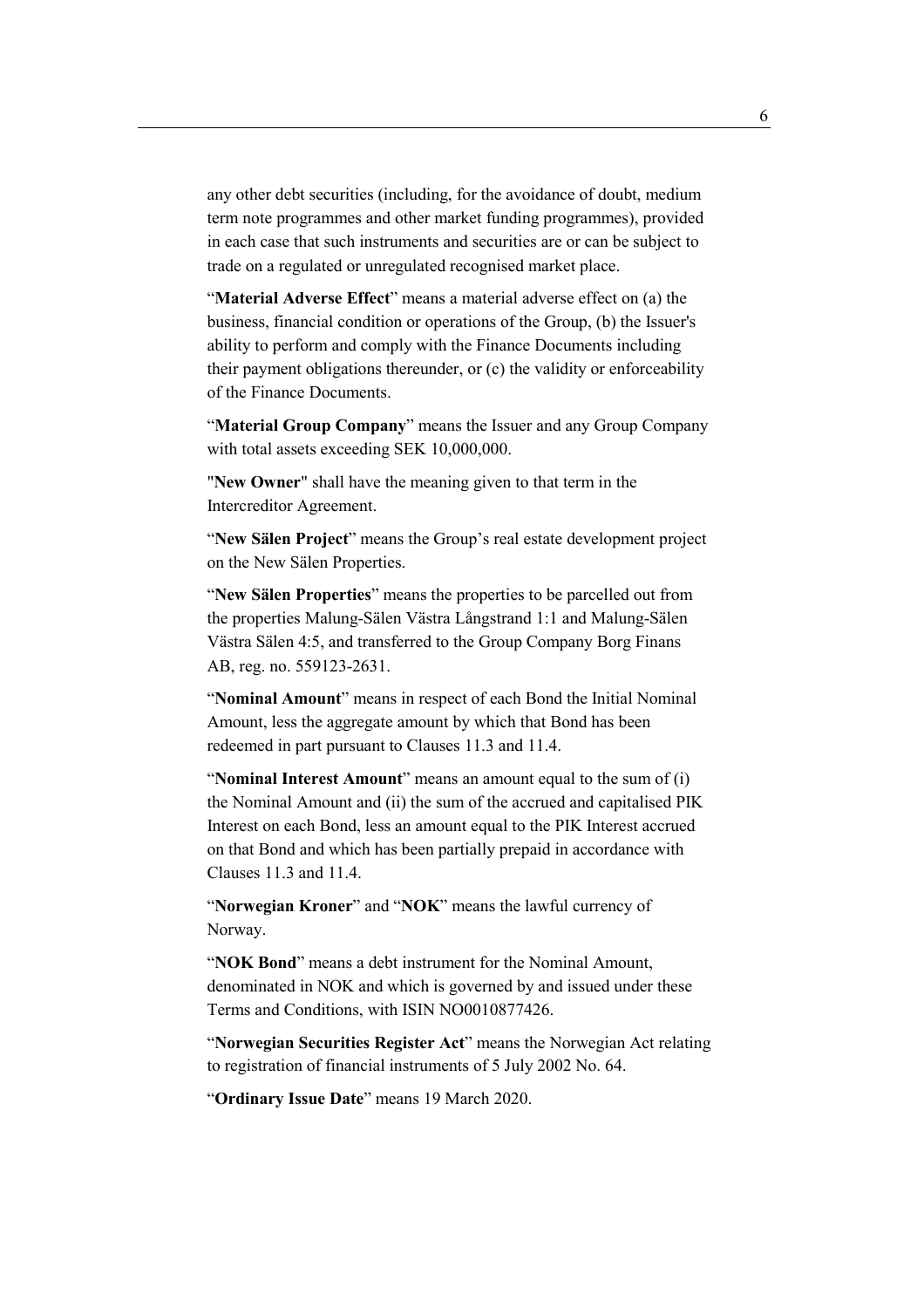"**Ownership Restructuring Event**" means the event that the New Owner has become the sole owner of all shares in the Issuer in accordance with Clause 10 (*Conditions Subsequent*) of the Intercreditor Agreement.

"**Permitted Debt**" means, subject to the terms of the Intercreditor Agreement, any Financial Indebtedness:

- (a) incurred by the Issuer under the Finance Documents;
- (b) incurred by a Group Company under the SSF or the Construction Liabilities;
- (c) constituting Subordinated Liabilities;
- (d) incurred by a Group Company as a result of refinancing Subordinated Liabilities, provided that such Financial Indebtedness is subordinated in relation to the Bonds;
- (e) constituting Intra-Group Liabilities;
- (f) incurred in the ordinary course of business under Advance Purchase Agreements;
- (g) incurred under a guarantee issued by the Issuer, provided that such guarantee is issued to guarantee obligations of a Group Company or a condominium association established by the Group under a construction financing incurred to finance constructions on a property owned by such party and provided further that such construction financing is taken up on normal commercial terms for companies carrying out similar business as the Group; or
- (h) arising as a result of refinancing, in full or in part, the Reinstated Bonds, the SSF or the Construction Liabilities.

"**Permitted Security**" means, subject to the terms of the Intercreditor Agreement, any guarantee or Security:

- (a) created in accordance with the Finance Documents;
- (b) arising by operation of law or in the ordinary course of business (including collateral or retention of title arrangements in connection with Advance Purchase Agreements but, for the avoidance of doubt, not including guarantees or security in respect of any monies borrowed or raised);
- (c) any Security provided in respect of the SSF or the Construction Liabilities;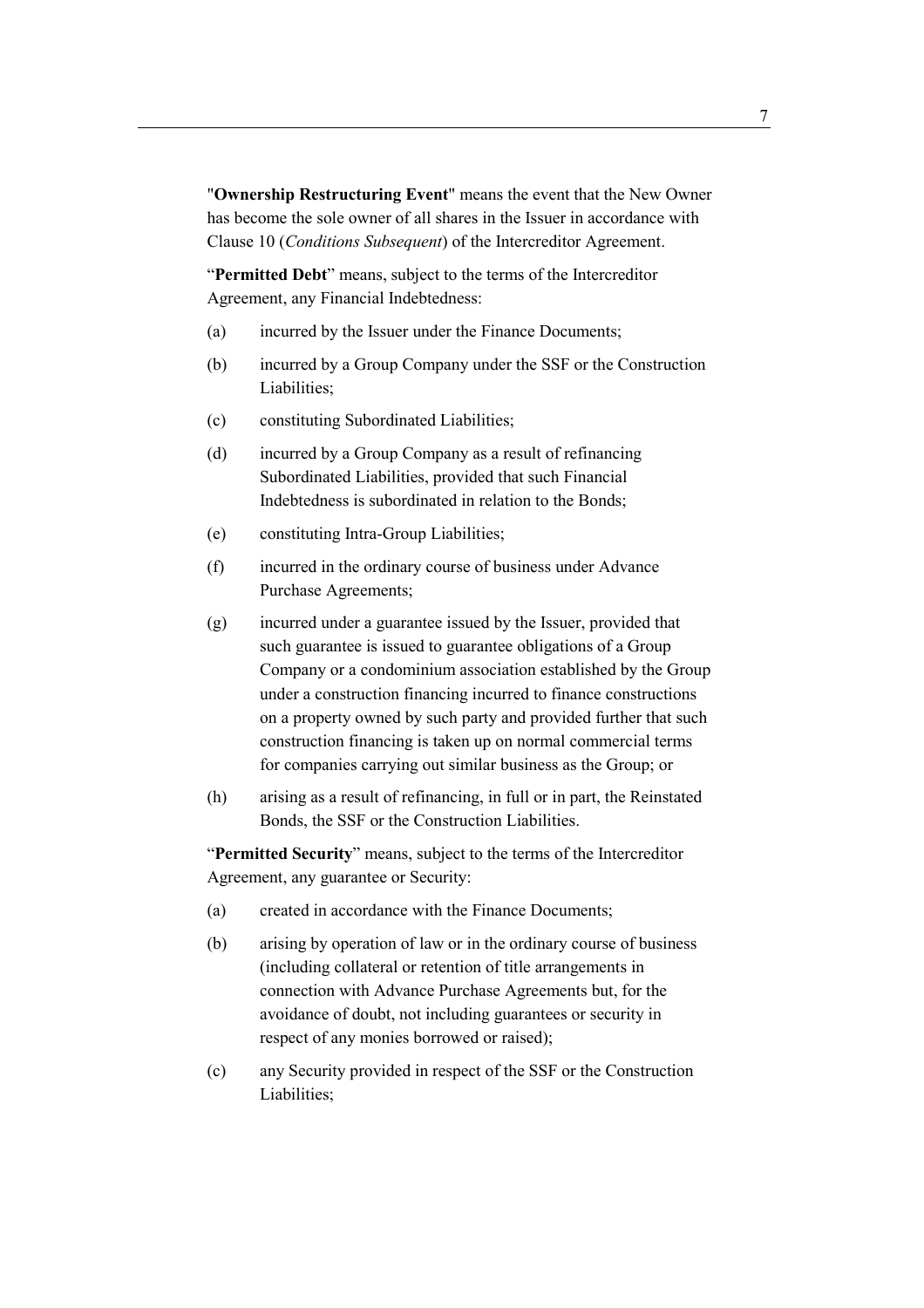- (d) any Security provided in the form of a pledge over an escrow account to which the proceeds from a refinancing, in full or in part, the Reinstated Bonds, the SSF or the Construction Liabilities are intended to be received; or
- (e) provided pursuant to paragraph  $(g)$  under the definition of Permitted Debt.

"**Person**" means any individual, corporation, partnership, limited liability company, joint venture, association, joint-stock company, trust, unincorporated organisation, government, or any agency or political subdivision thereof or any other entity, whether or not having a separate legal personality.

"**PIK Interest**" means 6.00 per cent. *per annum*.

"**Record Date**" means in relation to any payments pursuant to these Terms and Conditions, the date designated as the Record Date in accordance with the relevant CSD Regulations from time to time.

"**Redemption Date**" means the date on which the Bonds are to be redeemed or repurchased in accordance with Clause 11 (*Redemption and Repurchase of the Bonds*).

"**Reinstated Bonds**" means the Bonds and the Reinstated Ordinary Bonds.

"**Reinstated Ordinary Bonds**" means the bonds issued on or about the date hereof by the Issuer with ISIN SE0014111357, NO0010877434, NO0010877442, NO0010877459, NO0010877467, SE0014111365, SE0014111373 by way of the Mandatory Exchange.

"**Secured Obligations**" has the meaning given such term in the Intercreditor Agreement.

"**Secured Parties**" has the meaning given such term in the Intercreditor Agreement.

"**Securities Account**" means the account for dematerialised securities maintained by the relevant CSD pursuant to the Norwegian Securities Register Act in respect of NOK Bonds and pursuant to the Financial Instruments Accounts Act in respect of EUR Bonds and SEK Bonds in which (i) an owner of such security is directly registered or (ii) an owner's holding of securities is registered in the name of a nominee.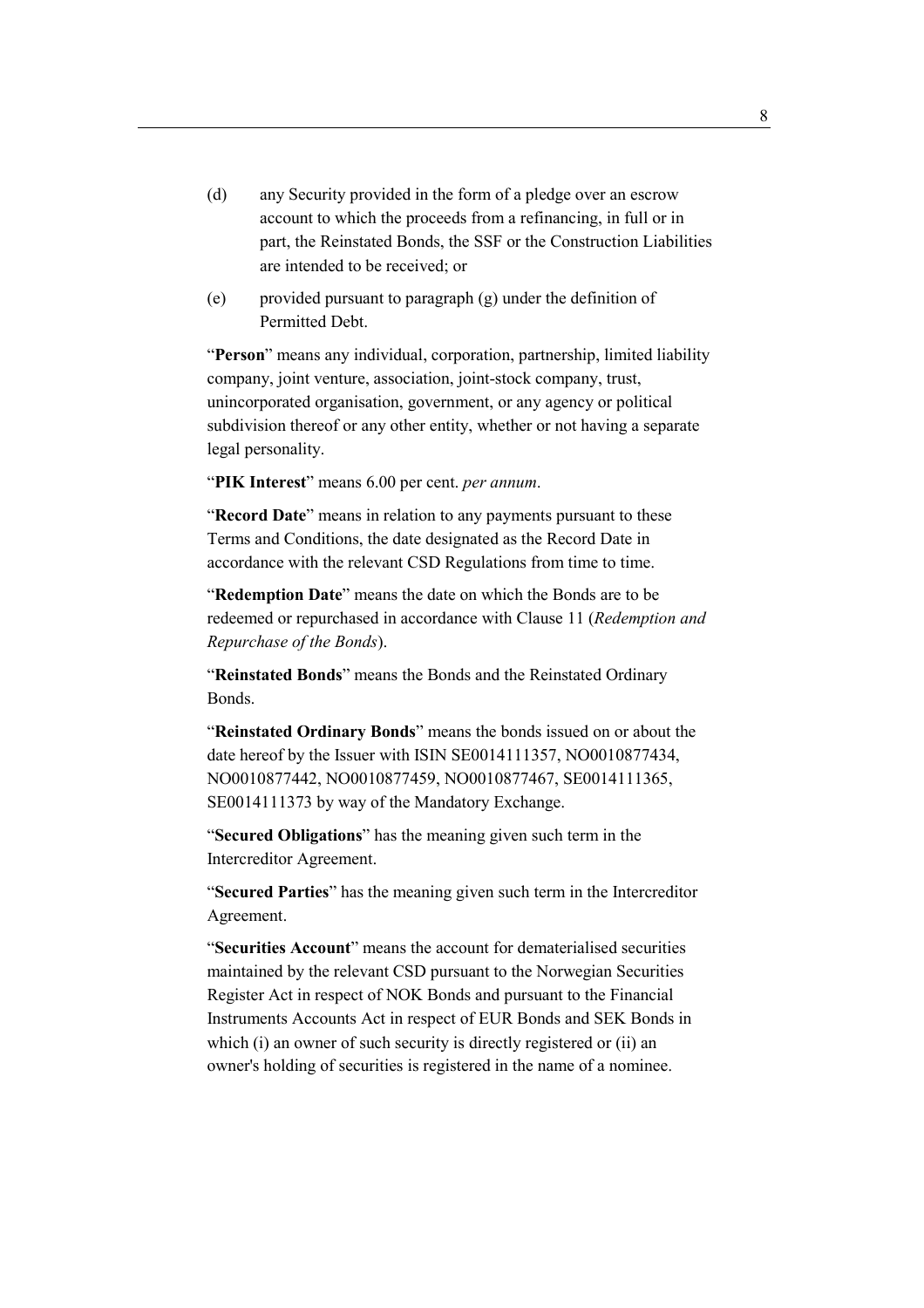"**Security**" means a mortgage, charge, pledge, lien or other security interest securing any obligation of any person or any other agreement or arrangement having a similar effect.

"**Security Documents**" has the meaning ascribed to the term "Transaction Security Documents" in the Intercreditor Agreement.

"**SEK Bond**" means a debt instrument for the Nominal Amount, denominated in SEK and which is governed by and issued under these Terms and Conditions, with ISIN SE0014111449.

"**SSF**" means any super senior term loan credit facilities provided by Kreditfonden to the Issuer (and any refinancing, amendment or replacements thereof), amended from time to time (as the case may be), in an aggregate amount not exceeding SEK 62,200,000 (or its equivalent in any other currency or currencies).

"**Subordinated Liabilities**" has the meaning ascribed to it in the Intercreditor Agreement.

"**Super Senior Discharge Date**" has the meaning given such term in the Intercreditor Agreement.

"**Swedish Kronor**" and "**SEK**" means the lawful currency of Sweden.

"**Tandådalen and Högmora Projects**" means the Group's construction projects on the properties Tandådalen 3 Rörbäcksnäs 20:533-540, 20:557- 558 and 20:561-563 and Tandådalen 4 Rörbäcksnäs 20:513-520 and 20:547-556 and the Group's building rights in relation to the construction project Högmora on the properties Huddinge Högmora 2:31-2:43, 2:44- 63 and 2:19.

"**Total Nominal Amount**" means the total aggregate Nominal Amount of the Bonds outstanding at the relevant time.

"**Transaction Security**" has the meaning given such term in the Intercreditor Agreement.

"**Trustee**" means the Bondholders' agent and the Secured Parties' security agent under these Terms and Conditions, the Intercreditor Agreement and, if relevant, the other Finance Documents, from time to time; initially Intertrust (Sweden) AB, Swedish Reg. No. 556625-5476.

"**Trustee Agreement**" means the trustee agreement entered into on or before the Ordinary Issue Date, between the Issuer and the Trustee, or any replacement trustee agreement entered into after the Ordinary Issue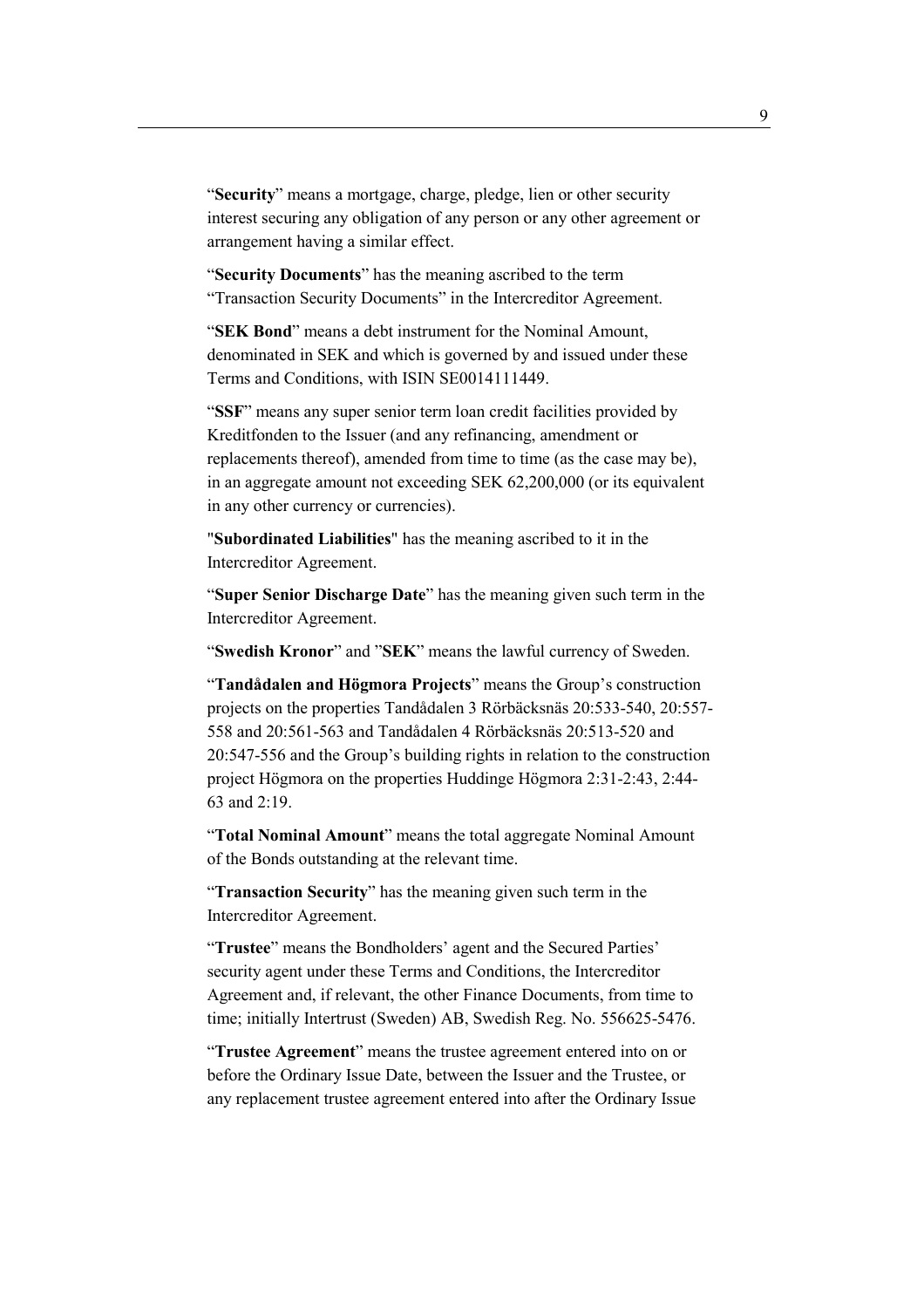Date between the Issuer and a trustee, regarding, inter alia, the remuneration payable to the Trustee or a replacement trustee.

"**Written Procedure**" means the written or electronic procedure for decision making among the Bondholders in accordance with Clause 18 (*Written Procedure*).

## **1.2 Construction**

- 1.2.1 Unless a contrary indication appears, any reference in these Terms and Conditions to:
	- (a) "**assets**" includes present and future real properties, revenues and rights of every description;
	- (b) any agreement or instrument is a reference to that agreement or instrument as supplemented, amended, novated, extended, restated or replaced from time to time;
	- (c) a "**regulation**" includes any regulation, rule or official directive, request or guideline (whether or not having the force of law) of any governmental, intergovernmental or supranational body, agency, department or regulatory, self-regulatory or other authority or organisation;
	- (d) a provision of law is a reference to that provision as amended or re-enacted; and
	- (e) a time of day is a reference to Stockholm time.
- 1.2.2 An Event of Default is continuing if it has not been remedied or waived.
- 1.2.3 A notice shall be deemed to be sent by way of press release if it is made available to the public within Sweden promptly and in a nondiscriminatory manner.
- 1.2.4 Subject to Clause 1.2.5 below, when ascertaining whether a limit or threshold specified in Swedish Kronor has been attained or broken, an amount in another currency shall be counted on the basis of the rate of exchange for such currency against Swedish Kronor for the previous Business Day, as published by the Swedish Central Bank (Sw. *Riksbanken*) on its website (www.riksbank.se). If no such rate is available, the most recently published rate shall be used instead.
- 1.2.5 Notwithstanding Clause 1.2.4 above, at a Bondholders' Meeting or by way of a Written Procedure, the calculations of whether a quorum exist and if the relevant consent has been obtained, shall be made in SEK. Each Bond shall always entitle to one vote at a Bondholders' Meeting or by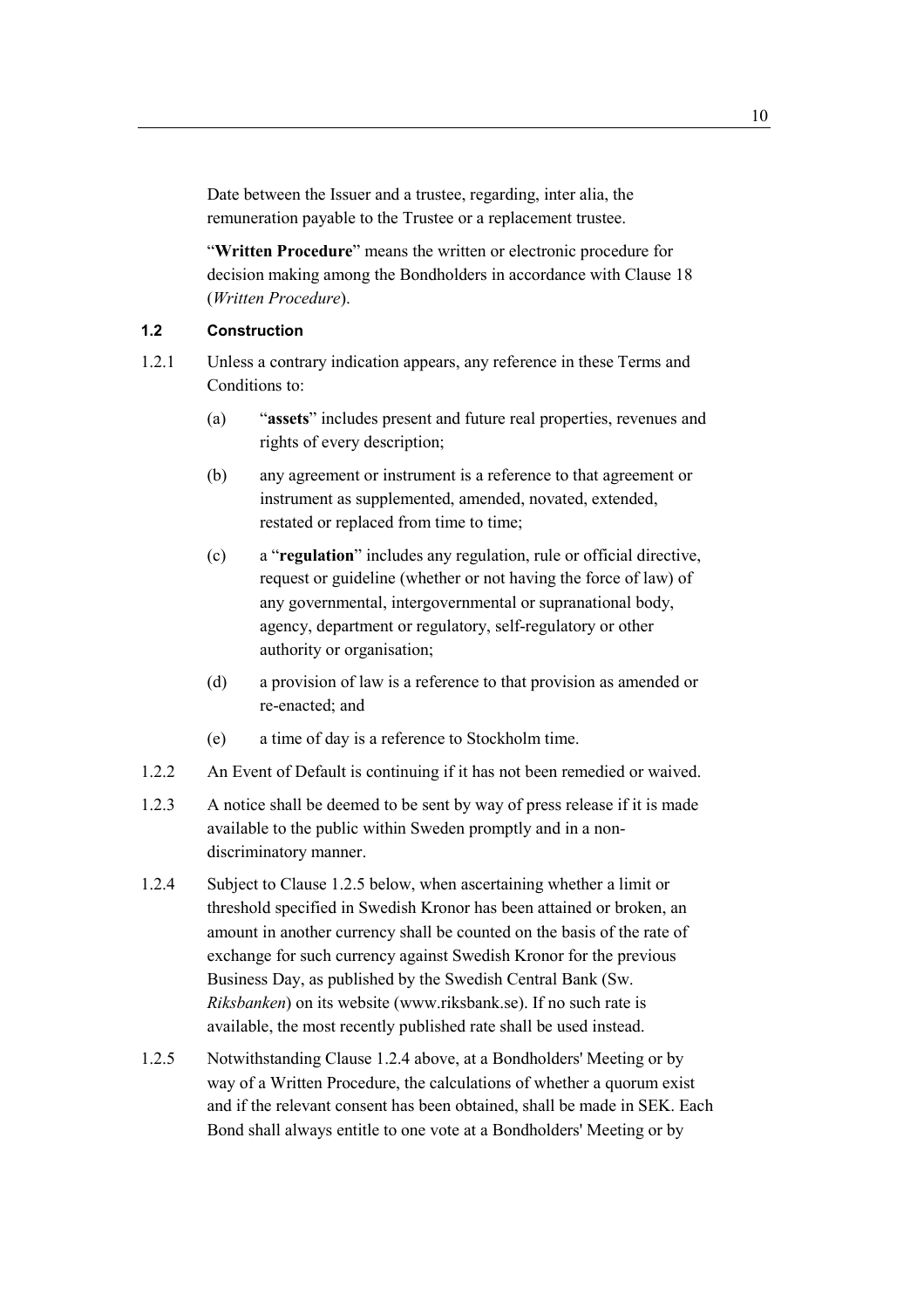way of a Written Procedure. The value of the vote of each SEK Bond shall be the Nominal Amount and the value of the vote of each EUR Bond and NOK Bond shall be the Nominal Amount of the EUR Bond or NOK Bond converted into SEK at the Initial Exchange Ratio. For the avoidance of doubt, the Adjusted Nominal Amount shall at all times be calculated based on the Initial Exchange Ratio.

1.2.6 No delay or omission of the Trustee or of any Bondholder to exercise any right or remedy under the Finance Documents shall impair or operate as a waiver of any such right or remedy.

## **1.3 Superiority of the Intercreditor Agreement**

- 1.3.1 These Terms and Conditions are entered into subject to, and with the benefit of, the terms of the Intercreditor Agreement.
- 1.3.2 Notwithstanding anything to the contrary in these Terms and Conditions, the terms of the Intercreditor Agreement will prevail if there is a conflict between the terms of these Terms and Conditions and the terms of the Intercreditor Agreement.

#### **2 Status of the Bonds**

- 2.1.1 The EUR Bonds are denominated in Euro, the NOK Bonds are denominated in Norwegian Kroner and the SEK Bonds are denominated in Swedish Kronor and each Bond is constituted by these Terms and Conditions. The Issuer undertakes to make payments in relation to the Bonds and to comply with these Terms and Conditions.
- 2.1.2 By subscribing for Bonds, each initial Bondholder agrees that the Bonds shall benefit from and be subject to the Finance Documents and by acquiring Bonds, each subsequent Bondholder confirms such agreement.
- 2.1.3 The initial nominal amounts of the Bond are:
	- (a) for each EUR Bond, EUR 1.00, and the aggregate initial nominal amount for the EUR Bonds is EUR 82,857;
	- (b) for each NOK Bond, NOK 1.00, and the aggregate initial nominal amount for the NOK Bonds is NOK 1,452,871; and
	- (c) for each SEK Bond, SEK 1.00 (jointly with the amounts referred to in items (a) and (b) above, the "**Initial Nominal Amount**"), and the aggregate initial nominal amount for the SEK Bonds is SEK 4,531,993.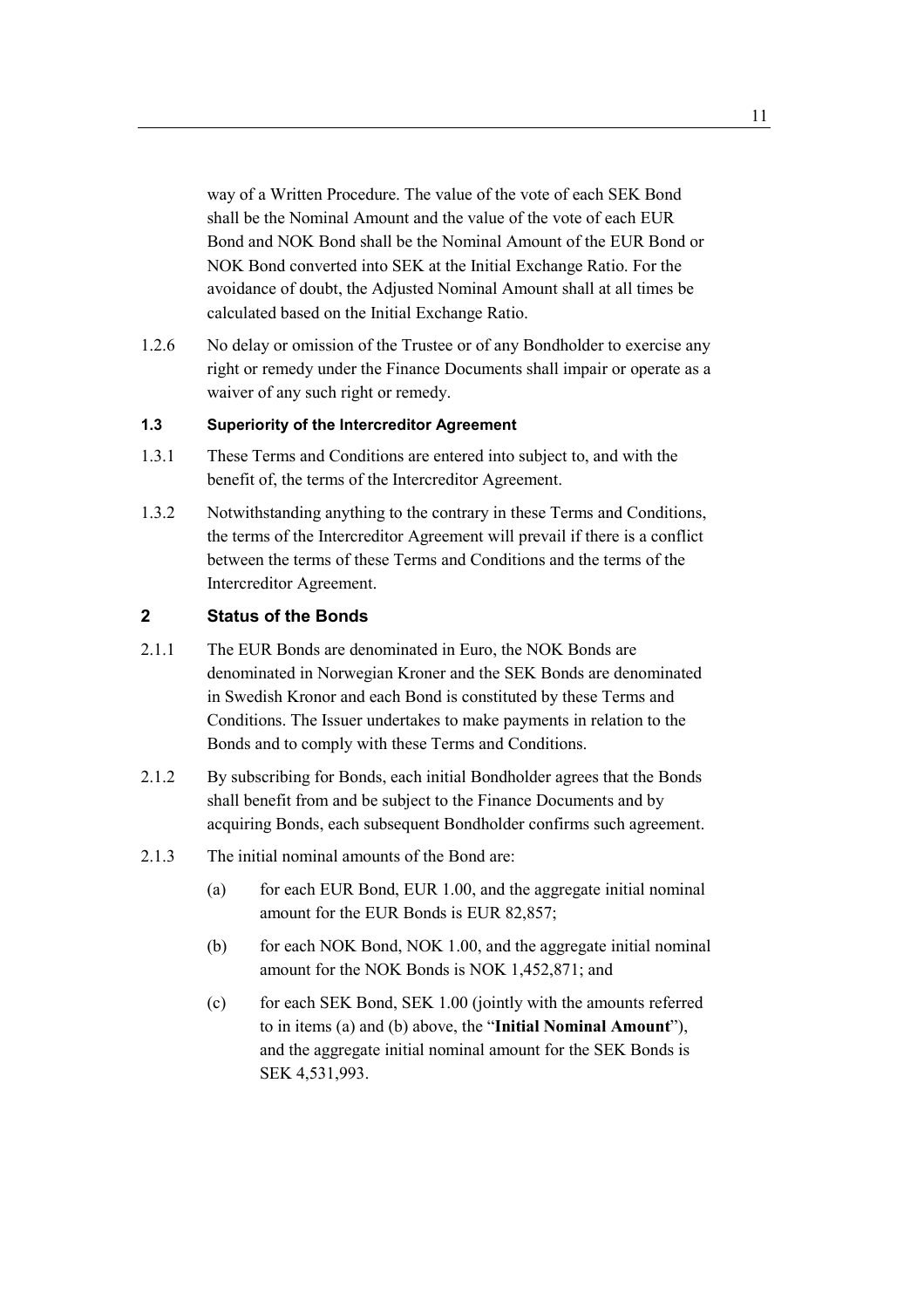- 2.1.4 All Bonds are issued on a fully paid basis at an issue price of 100 per cent. of the Nominal Amount. Bonds are paid for in kind by delivery of Existing GH Bonds, in accordance with the Mandatory Exchange.
- 2.1.5 The Bonds constitute direct, general, unconditional, unsubordinated and secured obligations of the Issuer and shall at all times rank *pari passu* with all direct, unconditional, unsubordinated and unsecured obligations of the Issuer, except those obligations which are mandatorily preferred by law, and without any preference among them. The Bonds are secured by the Transaction Security, but are subordinated to the obligations under the SSF in accordance with the terms and conditions of the Intercreditor Agreement.
- 2.1.6 The Bonds constitute direct, general, unconditional, and subject to the terms of the Intercreditor Agreement, unsubordinated and secured obligations of the Issuer and shall at all times rank *pari passu* with all direct, unconditional, unsubordinated and unsecured obligations of the Issuer, except those obligations which are mandatorily preferred by law, and without any preference among them. The Bonds are secured by the Transaction Security with rank and priority subject to the terms and conditions of the Intercreditor Agreement and the Security Documents.
- 2.1.7 Except as set out in Clause 5 (*Transfer Restrictions*) below, and subject to any restrictions to which a Bondholder may be subject due to local law or otherwise, the Bonds are freely transferrable. Each Bondholder must ensure compliance with local laws and regulations applicable at their own cost and expense.
- 2.1.8 The Issuer is not obligated to list the Bonds on any exchange or multilateral trading facility.
- 2.1.9 The Swedish CSD, in respect of EUR Bonds and SEK Bonds, initially being Euroclear Sweden AB, shall perform its obligations as CSD solely in respect of the EUR Bonds and the SEK Bonds and in accordance with the rules and regulations for issuers and issuing agents as regularly applied to it in relation to Swedish bond offerings, and shall, for the avoidance of doubt, have no obligations in respect of the NOK Bonds.
- 2.1.10 The Norwegian CSD, in respect of NOK Bonds, initially being VPS, shall perform its obligations as CSD solely in respect of the NOK Bonds and in accordance with the rules and regulations as regularly applied to it in relation to Norwegian bond offerings, and shall, for the avoidance of doubt, have no obligations in respect of the EUR Bonds or the SEK Bonds.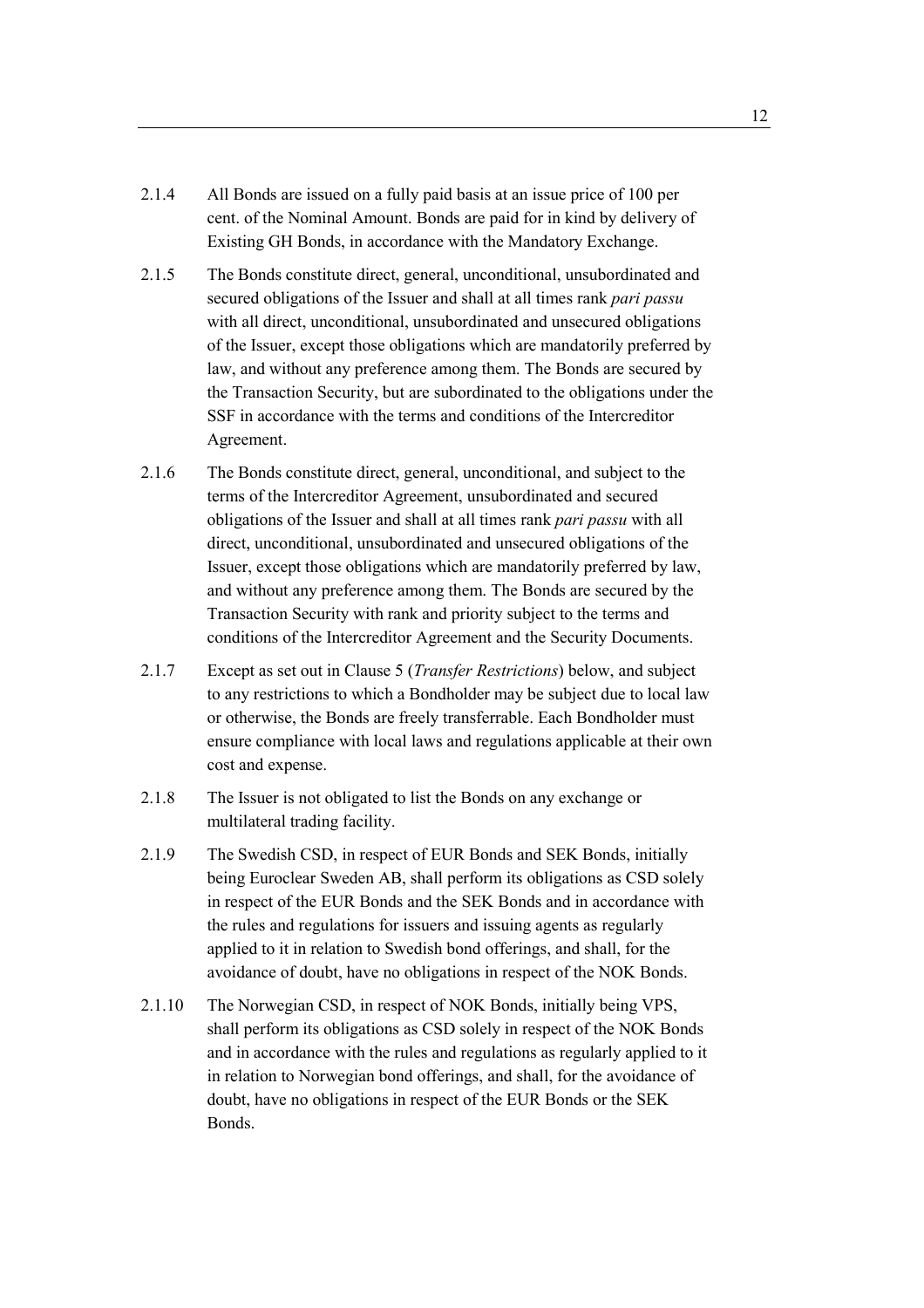## **3 Use of proceeds**

The net proceeds from the Bond Issue shall be used towards refinancing the Existing Bonds in full by way of the Mandatory Exchange.

# **4 Conditions Precedent**

4.1.1 The Issuer shall on or about the Ordinary Issue Date provide the Trustee, to the Trustee's satisfaction, with the following documents and/or evidence:

*Issuer* 

- (a) A copy of the constitutional documents of the Issuer.
- (b) A copy of a resolution of the board of directors of the Issuer:
	- (i) approving the terms of, and the transactions contemplated by, the Finance Documents to which it is a party and resolving that it execute, deliver and perform the Finance Documents to which it is a party; and
	- (ii) authorising a specified person or persons to execute the Finance Documents to which it is a party on its behalf.

#### *Existing security*

Evidence that the security under the Existing Bonds has been released.

#### *Finance Documents*

- (a) An executed copy of these Terms and Conditions.
- (b) An executed copy of the terms and conditions of the Reinstated Ordinary Bonds.
- (c) An executed copy of the Intercreditor Agreement.
- (d) An executed copy of the Trustee Agreement.
- (e) An executed copy of each Security Document.
- (f) A copy of each notice required to be sent under the Security Documents executed by the relevant security provider.
- (g) All share certificates, transfers or equivalent duly executed by the relevant security provider in blank in relation to the assets subject to or expressed to be subject to the Transaction Security and other documents to be provided pursuant to the Security Documents.
- 4.1.2 The Trustee may assume that the documentation and evidence delivered to it is accurate, legally valid, enforceable, correct and true, and the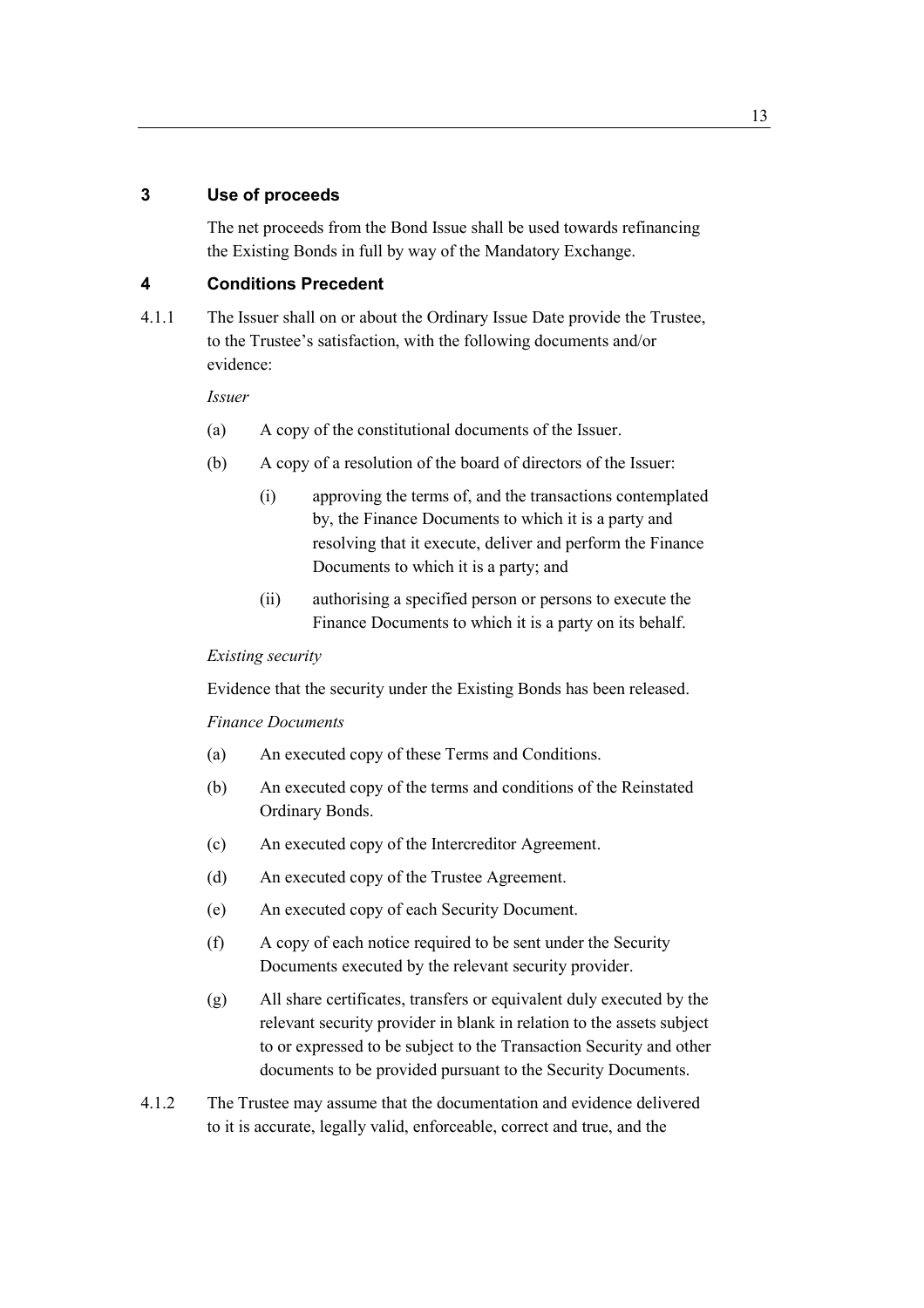Trustee does not have to verify or assess the contents of any such documentation. The conditions precedent are not reviewed by the Trustee from a legal or commercial perspective of the Bondholders.

# **5 Transfer Restrictions**

- 5.1.1 Bondholders may be subject to purchase or transfer restrictions with regard to the Bonds, as applicable from time to time under local laws to which a Bondholder may be subject (due to e.g. its nationality, its qualification, its residency, its registered address or its place(s) for business). No party other than the Bondholder shall be responsible to ensure compliance with such laws and regulations and each Bondholder must ensure compliance with local laws and regulations applicable at their own cost and expense.
- 5.1.2 No action is being taken in any jurisdiction that would or is intended to permit a public offering of the Bonds or the possession, circulation or distribution of any document or other material relating to the Issuer or the Bonds in any jurisdiction, where action for that purpose is required. Each Bondholder must inform itself about, and observe, any applicable restrictions to the transfer of material relating to the Issuer or the Bonds.

# **6 Bonds in Book-Entry Form**

- 6.1.1 The Bonds will be registered for the Bondholders on their respective Securities Accounts and no physical bonds will be issued. Accordingly, the NOK Bonds will be registered in accordance with the Norwegian Securities Register Act and the relevant CSD Regulations, and the EUR Bonds and SEK Bonds will be registered in accordance with the Swedish Securities Register Act and the relevant CSD Regulations. Registration requests relating to the Bonds shall be directed to an Account Operator.
- 6.1.2 The Issuer shall at all times ensure that the registration of the Bonds in the respective CSD is correct.
- 6.1.3 Those who according to assignment, Security, the provisions of the Swedish Children and Parents Code (Sw. *föräldrabalken (1949:381)*), conditions of will or deed of gift or otherwise have acquired a right to receive payments in respect of a Bond shall register their entitlements to receive payment in accordance with the Financial Instruments Accounts Act or the Norwegian Securities Register Act (as applicable).
- 6.1.4 The Issuer (and the Trustee and/or the CSD Agent when permitted under the CSD's applicable regulations) shall be entitled to obtain information from the debt register (Sw. *skuldbok*) and/or securities depositary kept by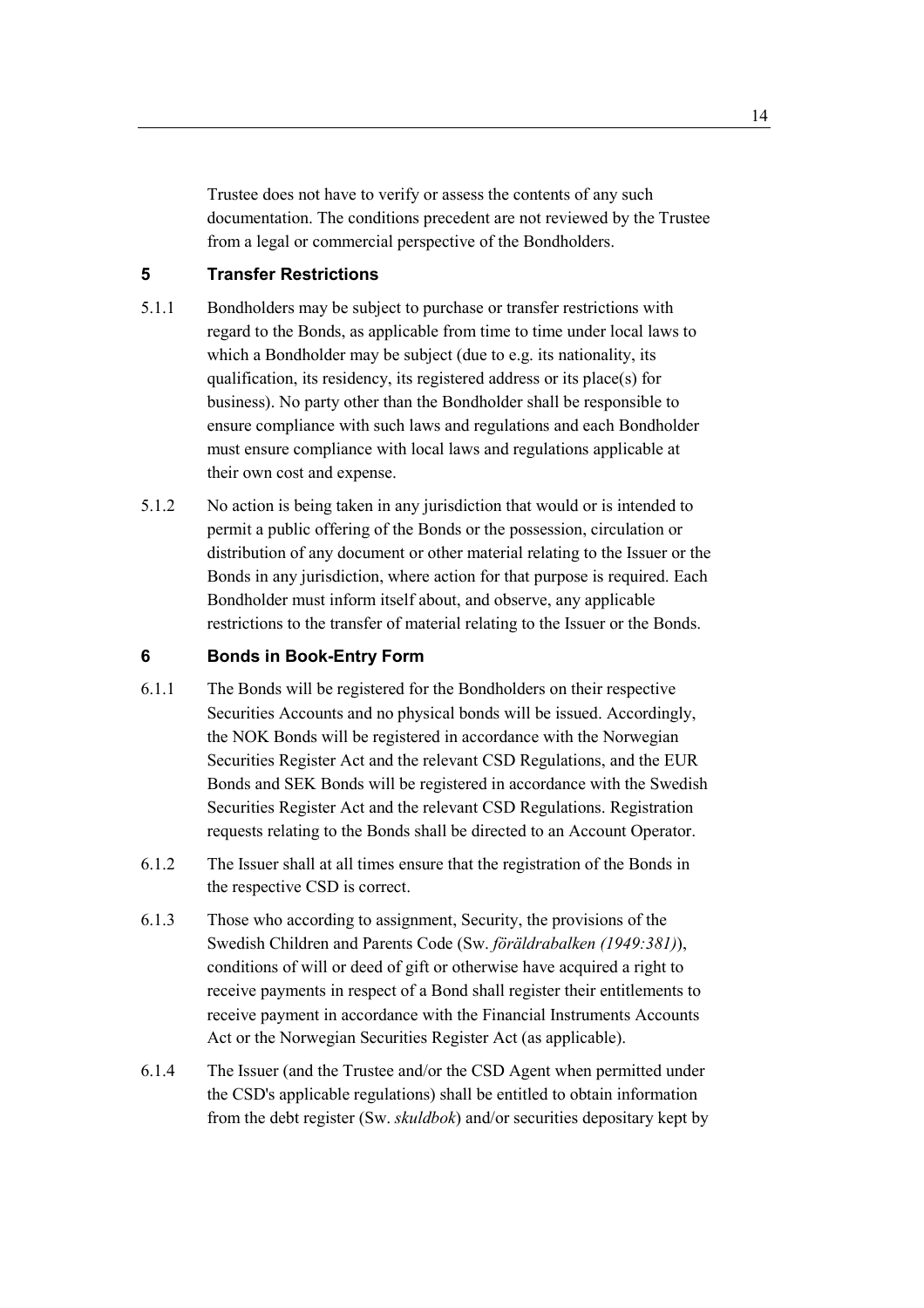each CSD in respect of the Bonds. At the request of the Trustee, the Issuer shall promptly obtain such information and provide it to the Trustee.

- 6.1.5 The Trustee and/or the CSD Agent shall, in order to carry out its functions and obligations under these Terms and Conditions, have access to the debt register and/or securities depositary registered with the respective CSD for the purposes of reviewing ownership of the Bonds registered in the debt register and/or securities depositary.
- 6.1.6 The Trustee may use the information referred to in Clause 6.1.5 only for the purposes of carrying out its duties and exercising its rights in accordance with the Finance Documents and shall not disclose such information to any Bondholder or third party unless necessary for such purposes.

## **7 Right to Act on Behalf of a Bondholder**

- 7.1.1 If any person, other than a Bondholder, wishes to exercise any rights under the Finance Documents, it must obtain a power of attorney or other proof of authorisation from the Bondholder or a successive, coherent chain of powers of attorney or proofs of authorisation starting with the Bondholder and authorising such person.
- 7.1.2 A Bondholder may issue one or several powers of attorney to third parties to represent it in relation to some or all of the Bonds held by it. Any such representative may act independently under the Finance Documents in relation to the Bonds for which such representative is entitled to represent the Bondholder and may further delegate its right to represent the Bondholder by way of a further power of attorney.
- 7.1.3 The Trustee shall only have to examine the face of a power of attorney or other proof of authorisation that has been provided to it pursuant to Clause 7.1.2 and may assume that it has been duly authorised, is valid, has not been revoked or superseded and that it is in full force and effect, unless otherwise is apparent from its face or the Trustee has actual knowledge to the contrary.

#### **8 Payments in Respect of the Bonds**

8.1.1 Any payment or repayment under the Finance Documents, or any amount due in respect of a repurchase of any Bonds requested by a Bondholder pursuant to these Terms and Conditions, shall be made to such person who is registered as a Bondholder on a Securities Account on the Record Date immediately preceding the relevant payment date, by way of (if no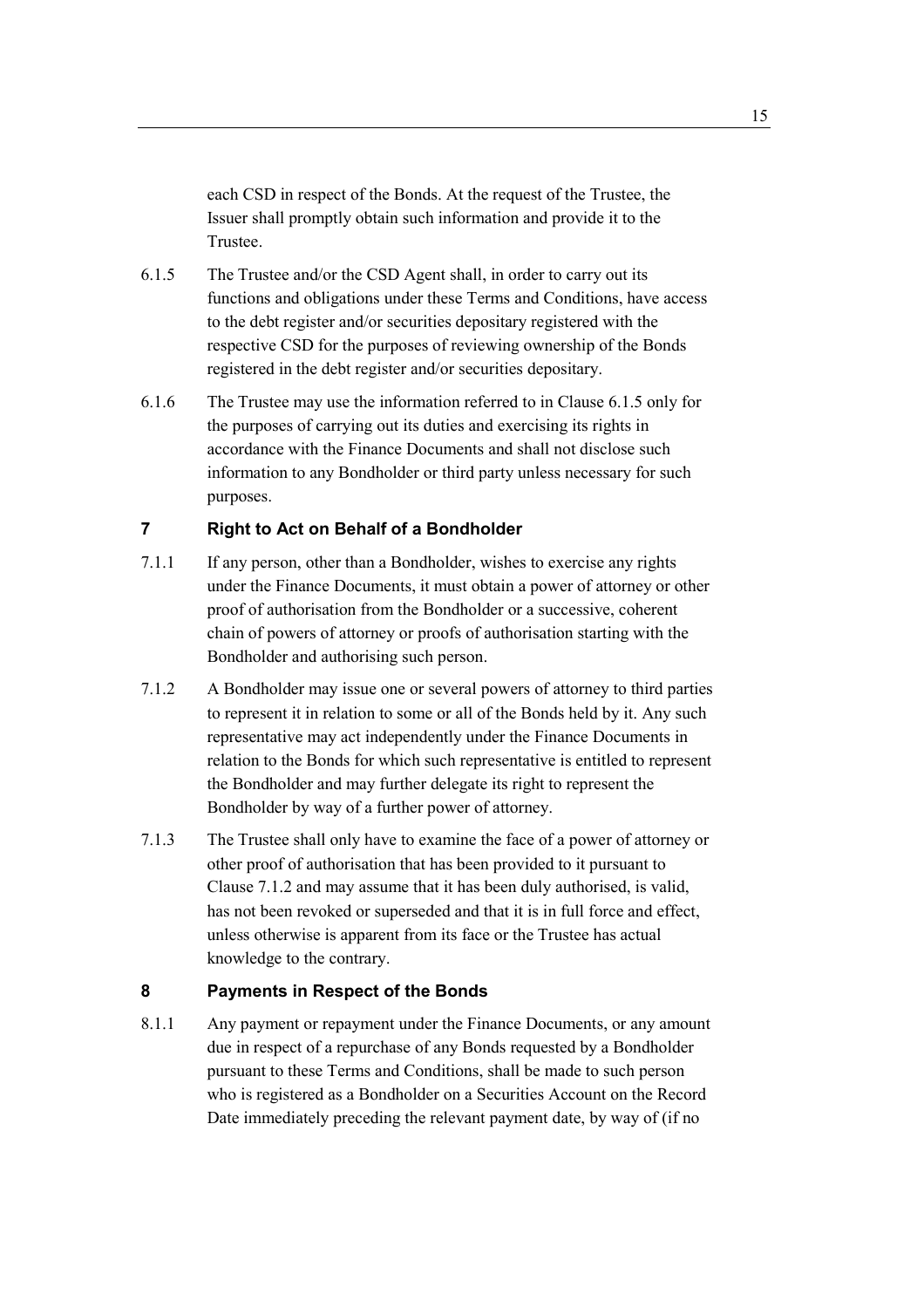specific order is made by the Trustee) crediting the relevant amount to the bank account nominated by such Bondholder in connection with its Securities Account in the relevant CSD.

- 8.1.2 With respect to EUR Bonds and SEK Bonds, if a Bondholder has registered, through an Account Operator, that principal and interest shall be deposited in a certain bank account, such deposits will be effected by the CSD on the relevant payment date. In other cases, payments will be transferred by the CSD to the Bondholder at the address registered with the CSD on the Record Date. Should the CSD, due to a delay on behalf of the Issuer or some other obstacle, not be able to effect payments as aforesaid, the Issuer shall procure that such amounts are paid to the persons who are registered as Bondholders on the relevant Record Date as soon as possible after such obstacle has been removed.
- 8.1.3 All amounts payable under the Finance Documents shall be payable in the denomination of the Bonds set out in Clause 2.1.1 above. If, however, the denomination differs from the currency of the bank account connected to the Bondholder's Securities Account in the relevant CSD, any cash settlement may be exchanged and credited to this bank account in accordance with the procedures of the relevant CSD.
- 8.1.4 Any specific payment instructions, including foreign exchange bank account details, to be connected to the Bondholder's account in the relevant CSD must be provided by the relevant Bondholder to the CSD Agent (either directly or through its Account Operator in the relevant CSD) within five Business Days prior to a payment date. Depending on any currency exchange settlement agreements between each Bondholder's bank and the CSD Agent, and opening hours of the receiving bank, cash settlement may be delayed, and payment shall be deemed to have been made once the cash settlement has taken place, provided, however, that no default interest or other penalty shall accrue for the account of the Issuer for such delay.
- 8.1.5 If, due to any obstacle for the relevant CSD, the Issuer cannot make a payment or repayment, such payment or repayment may be postponed until the obstacle has been removed. For avoidance of doubt, default interest in accordance with Clause 10.4 shall not accrue during such postponement.
- 8.1.6 If payment or repayment is made in accordance with this Clause 8, the Issuer shall be deemed to have fulfilled its obligation to pay, irrespective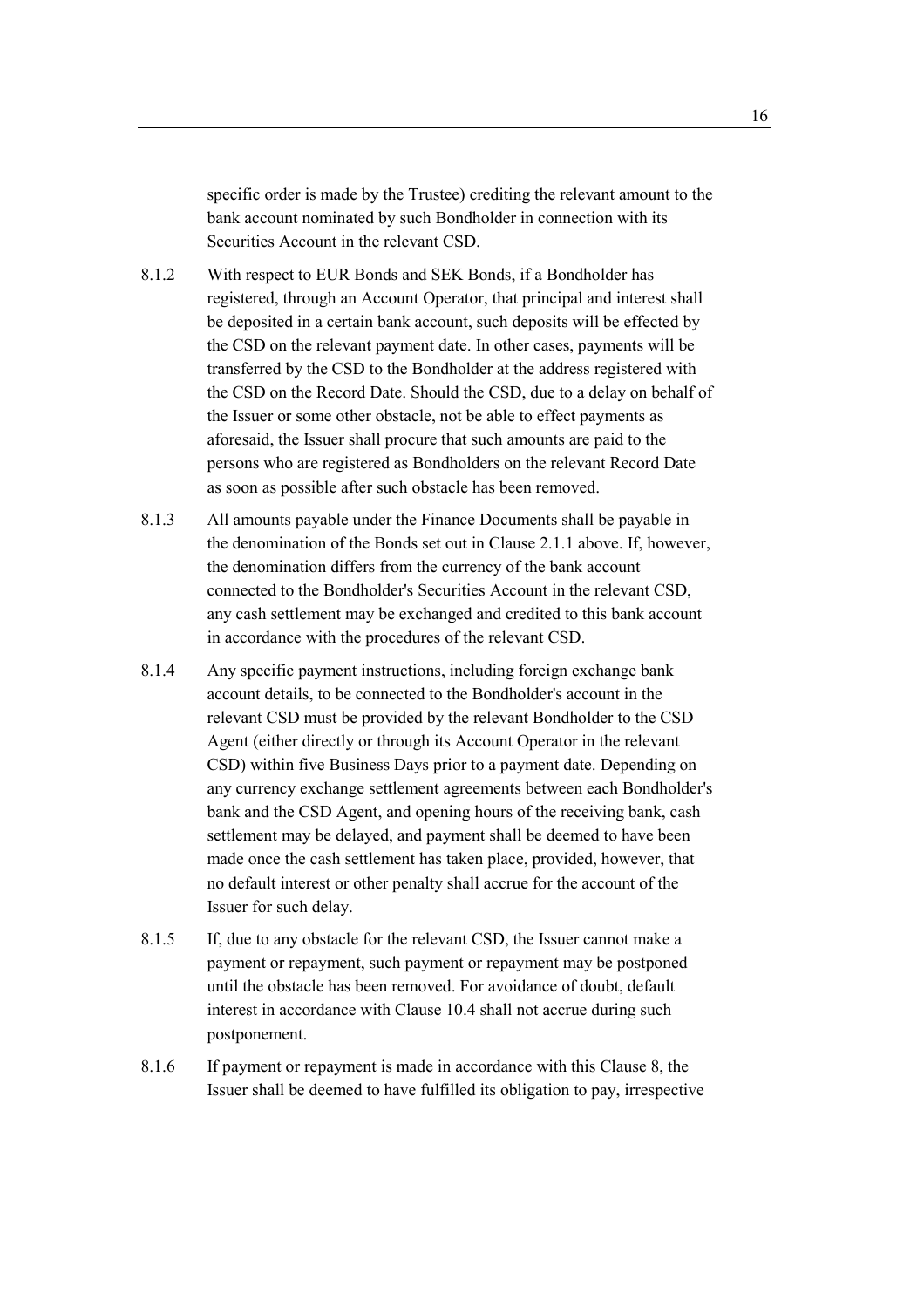of whether such payment was made to a person not entitled to receive such amount.

- 8.1.7 Any payment which shall be made under these Terms and Conditions on a date which is not a Business Day, shall be instead be made on the first following day that is a Business Day (no business day adjustment).
- 8.1.8 The Issuer is not liable to gross-up any payments under the Finance Documents by virtue of any withholding tax, public levy or the similar.
- 8.1.9 Notwithstanding anything to the contrary in these Terms and Conditions, the Bonds shall be subject to, and any payments made in relation thereto shall be made in accordance with, the rules and procedures of each CSD.
- 8.1.10 With respect to NOK Bonds, payment constituting good discharge of the Issuer's payment obligations to the Bondholders under these Terms and Conditions will be deemed to have been made to each Bondholder once the amount has been credited to the bank holding the bank account nominated by the Bondholder in connection with its Securities Account in the relevant CSD. If the paying bank and the receiving bank are the same, payment shall be deemed to have been made once the amount has been credited to the bank account nominated by the Bondholder in question.

# **9 Transaction Security**

- 9.1.1 As continuing Security for the due and punctual fulfilment of the Secured Obligations, the Issuer shall and shall procure that relevant security providers grant the Transaction Security to the Secured Parties as represented by the Trustee, acting as security agent, on the terms set out in the Security Documents.
- 9.1.2 The Trustee, acting as security agent, shall hold the Transaction Security on behalf of the Secured Parties in accordance with the Security Documents. The Issuer and the relevant security providers shall enter into the Security Documents and perfect the Transaction Security in accordance with the Security Documents.
- 9.1.3 Subject to the terms of the Intercreditor Agreement, unless and until the Trustee, acting as security agent, has received instructions from the Bondholders in accordance with Clause 16 (*Decisions by Bondholders*), the Trustee shall (without first having to obtain the Bondholders' consent) be entitled to enter into agreements with the Issuer or a third party or take any other actions, if it is, in the Trustee's (acting as security agent) opinion, necessary for the purpose of maintaining, altering, releasing or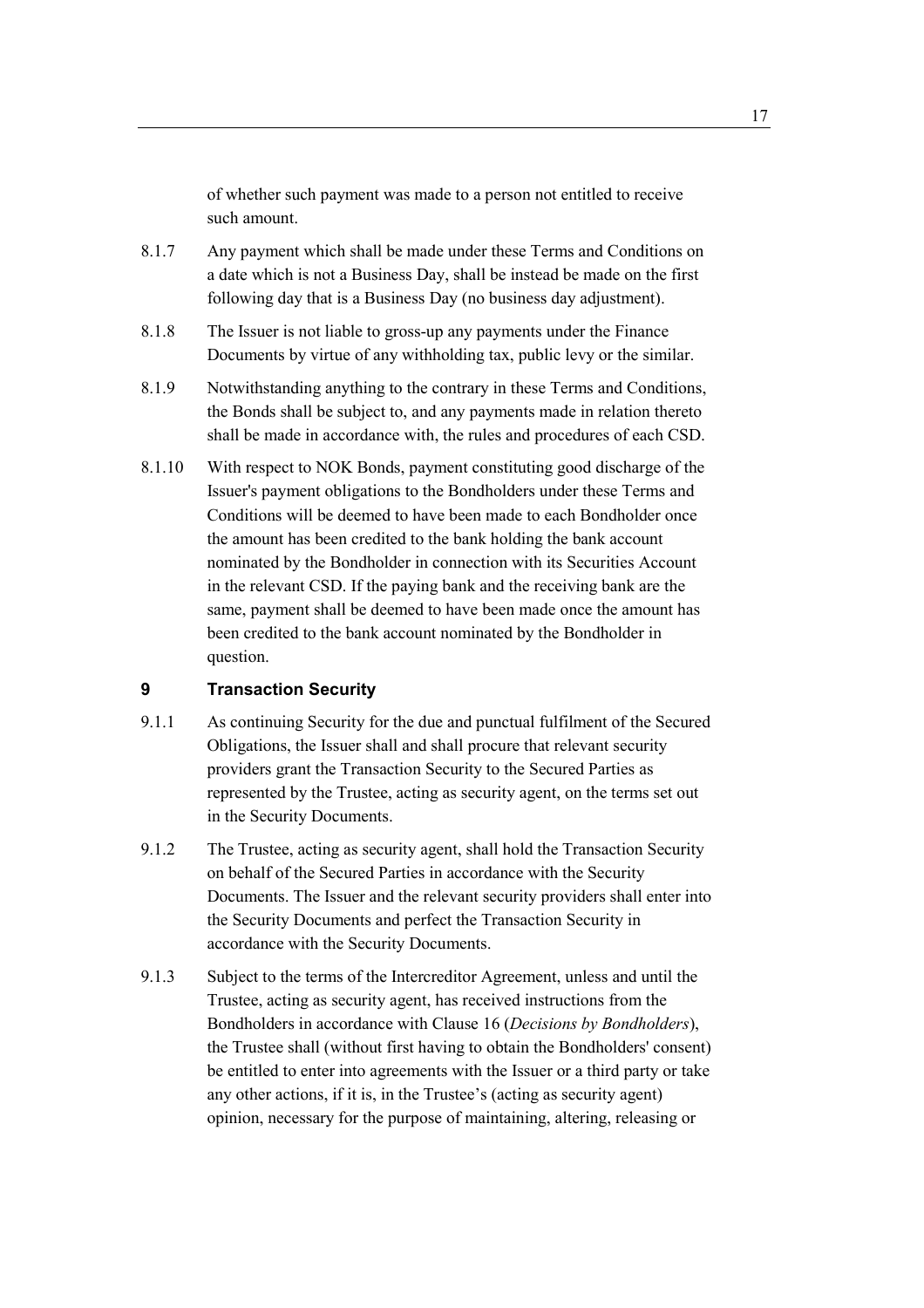enforcing the Transaction Security, creating further Security for the benefit of the Secured Parties or for the purpose of settling the Bondholders' or the Issuer's rights to the Transaction Security, in each case in accordance with the terms of the Finance Documents, and provided that such agreements or actions are not detrimental to the interests of the Bondholders.

## **10 Interest**

- 10.1 Each Bond carries PIK Interest applied to the Nominal Interest Amount (i) with respect to the EUR Bonds and the SEK Bonds, from (but excluding) the Ordinary Issue Date up to (and including) the relevant Redemption Date and (ii) in respect of the NOK Bonds, from (and including) the Ordinary Issue Date up to (but excluding) the relevant Redemption Date.
- 10.2 Accrued PIK Interest shall be capitalised on each anniversary of the Ordinary Issue Date. Subject to any preceding partial prepayments made in accordance with Clauses 11.3 and 11.4, all accrued PIK Interest shall be paid in full on the relevant Redemption Date.
- 10.3 PIK Interest shall be calculated on the basis of a 360-day year comprised of twelve months of 30 days each and, in case of an incomplete month, the actual number of days elapsed (30/360-days basis).
- 10.4 If the Issuer fails to pay any amount payable by it under the Finance Documents on its due date, default interest shall accrue on the overdue amount from, but excluding, the due date up to and including the date of actual payment at a rate which is five hundred (500) basis points higher than the PIK Interest Rate. Accrued default interest shall not be capitalised. No default interest shall accrue where the failure to pay was solely attributable to the Agent or the CSD, in which case the PIK Interest Rate shall apply instead.

# **11 Redemption and Repurchase of the Bonds**

## **11.1 Redemption at maturity**

The Issuer shall redeem all, but not some only, of the outstanding Bonds in full on the Final Redemption Date with an amount per Bond equal to the Nominal Amount together with accrued but unpaid Interest.

## **11.2 Group Companies' purchase of Bonds**

The Group Companies may, subject to applicable law, at any time and at any price purchase Bonds on the market or in any other way. The Bonds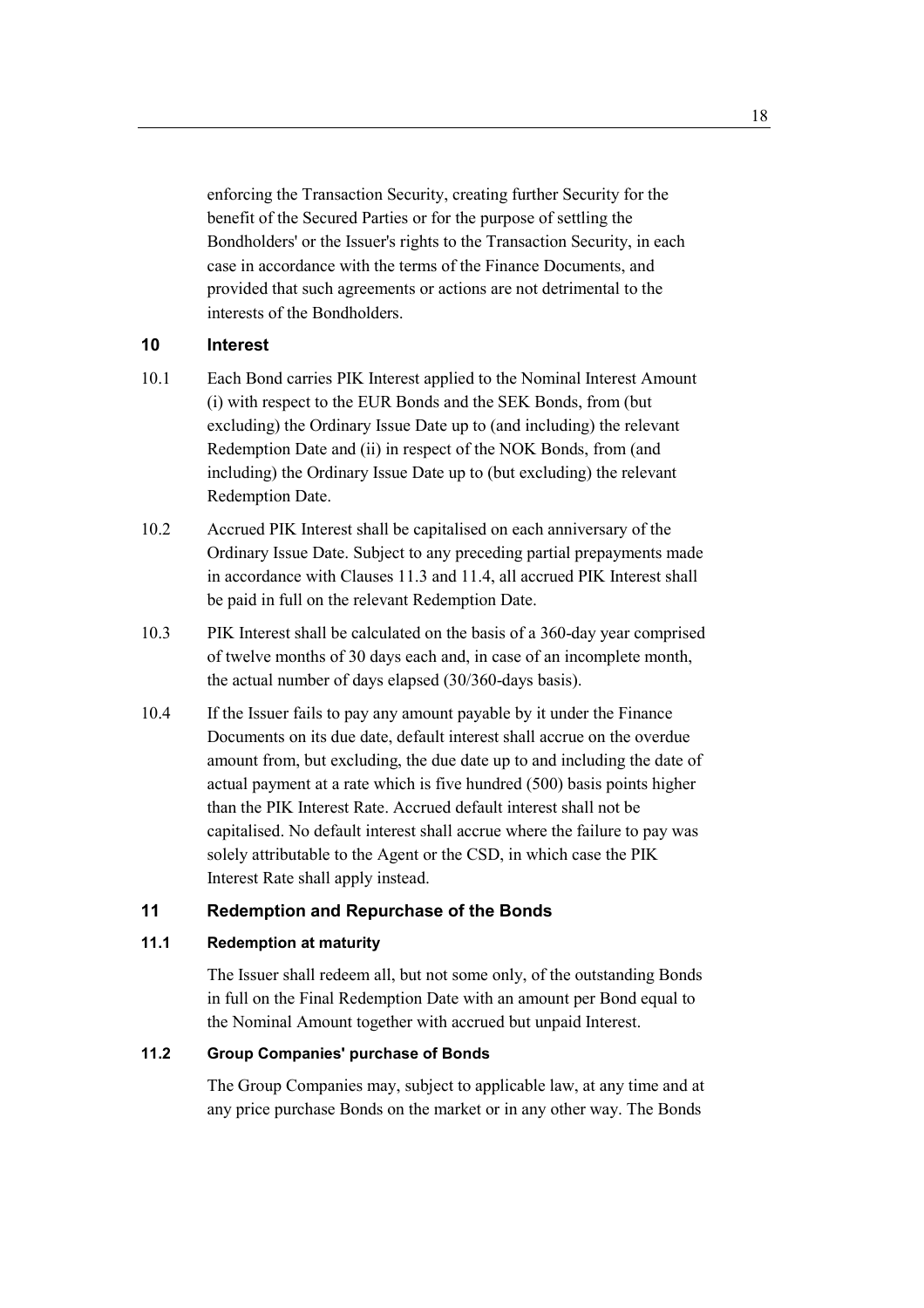held by the Group Companies may at such company's discretion be retained, sold or, if held by the Issuer, cancelled.

## **11.3 Voluntary redemption (call option)**

The Issuer may, at any time after the Super Senior Discharge Date, redeem

- (a) all Reinstated Bonds at a price equal to the Nominal Interest Amount; or
- (b) in part, as a reduction of the Nominal Amount of each Reinstated Bond *pro rata* to its Nominal Interest Amount.

## **11.4 Mandatory partial redemption**

- 11.4.1 The Issuer shall upon divestment of the New Sälen Project, provided that the Super Senior Discharge Date has occurred, ensure that an amount equal to sixty-seven (67) per cent. of the excess value from the New Sälen Project is used towards repayment of the Reinstated Bonds.
- 11.4.2 The Issuer shall upon divestment of any of the Tandådalen and Högmora Projects, provided that the SSF has been repaid in full, ensure that the net proceeds from such transaction are used towards prepayment of the Reinstated Bonds.
- 11.4.3 The Issuer shall give notice to the Trustee and the Bondholders not less than ten (10) Business Days prior to a prepayment of Bonds to be made pursuant to this Clause 11.4.
- 11.4.4 A prepayment of Bonds made pursuant to this Clause 11.4 shall be applied as a reduction of the Nominal Amount of each Reinstated Bond *pro rata* to its Nominal Amount together with any accrued but unpaid PIK Interest.

# **11.5 Mandatory repurchase due to a Change of Control Event (put option)**

11.5.1 Upon the occurrence of a Change of Control Event and subject to the terms of the Intercreditor Agreement, each Bondholder shall during a period of sixty (60) Business Days from the effective date of a notice from the Issuer of the Change of Control Event pursuant to Clause 12.1.1 (after which time period such right shall lapse), have the right to request that all of its Bonds be repurchased at a price per Bond equal to 101 per cent. of the Nominal Amount together with accrued but unpaid Interest. However, such period may not start earlier than upon the occurrence of the Change of Control Event.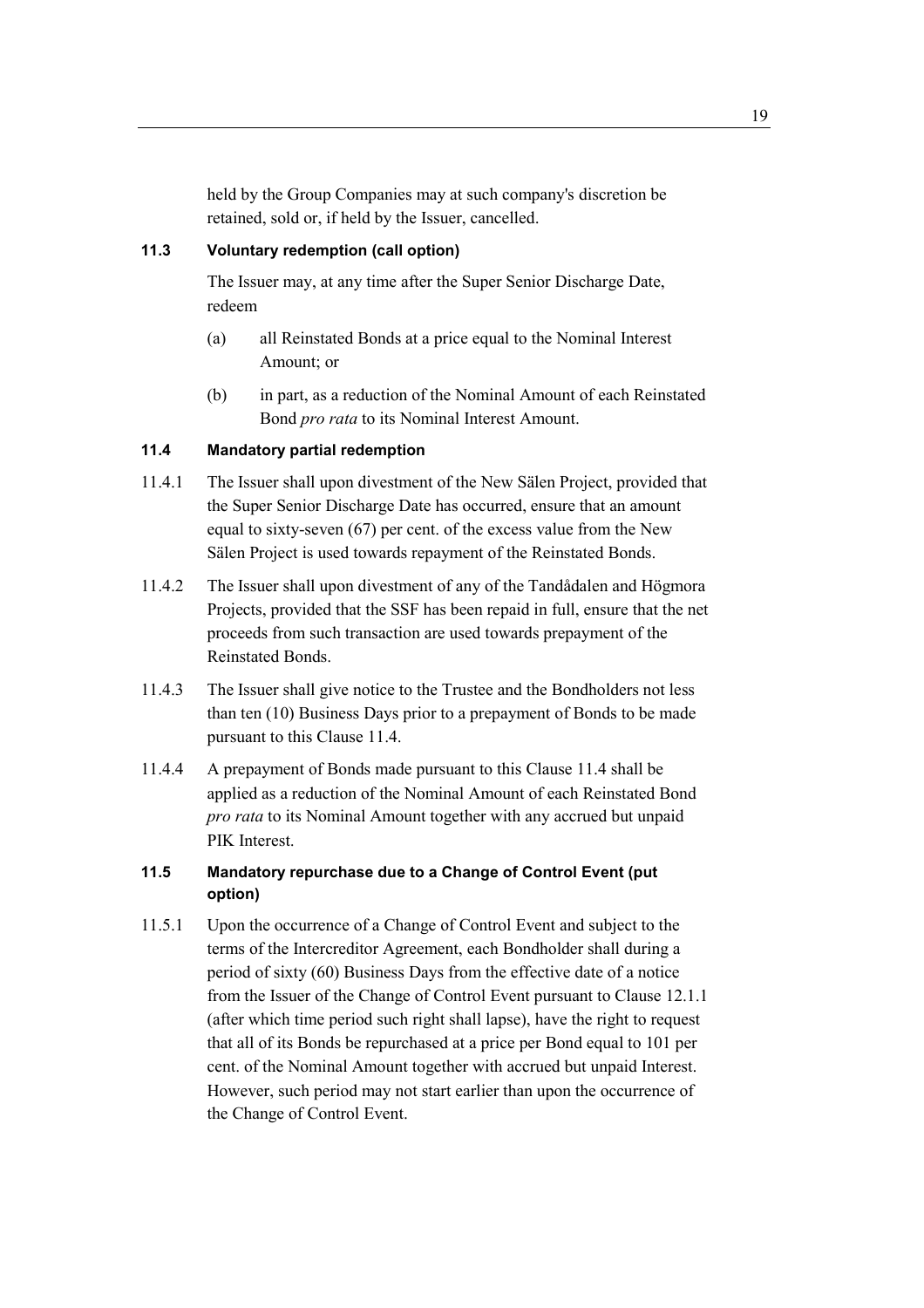- 11.5.2 The notice from the Issuer pursuant to Clause 12.1.1 shall specify the Record Date on which a person shall be registered as a Bondholder to receive interest and principal, the Redemption Date and include instructions about the actions that a Bondholder needs to take if it wants Bonds held by it to be repurchased. If a Bondholder has so requested, and acted in accordance with the instructions in the notice from the Issuer, the Issuer shall repurchase the relevant Bonds and the repurchase amount shall fall due on the Redemption Date specified in the notice given by the Issuer pursuant to Clause 12.1.1. The Redemption Date must fall no later than forty (40) Business Days after the end of the period referred to in Clause 11.5.1.
- 11.5.3 The Issuer shall comply with the requirements of any applicable securities laws or regulations in connection with the repurchase of Bonds. To the extent that the provisions of such laws and regulations conflict with the provisions in this Clause 11.5, the Issuer shall comply with the applicable securities laws and regulations and will not be deemed to have breached its obligations under this Clause 11.5 by virtue of the conflict.
- 11.5.4 Any Bonds repurchased by the Issuer pursuant to this Clause 11.5 may at the Issuer's discretion be retained, sold or cancelled.

## **12 Information to Bondholders**

#### **12.1 Information from the Issuer**

- 12.1.1 The Issuer shall as soon as possible notify the Trustee and the Bondholders when the Issuer is or becomes aware of the occurrence of a Change of Control Event.
- 12.1.2 The Issuer shall as soon as possible notify the Trustee (with full particulars) when the Issuer is or becomes aware of the occurrence of any event or circumstance which constitutes an Event of Default, or any event or circumstance which would (with the expiry of a grace period, the giving of notice, the making of any determination or any combination of any of the foregoing) constitute an Event of Default, and shall provide the Trustee with such further information as it may reasonably request in writing following receipt of such notice. Should the Trustee not receive such information, the Trustee is entitled to assume that no such event or circumstance exists or can be expected to occur, provided that the Trustee does not have actual knowledge of such event or circumstance.
- 12.1.3 The Issuer is only obliged to inform the Trustee according to this Clause 12.1 (*Information from the Issuer*) if informing the Trustee would not conflict with any applicable laws, authority or court orders.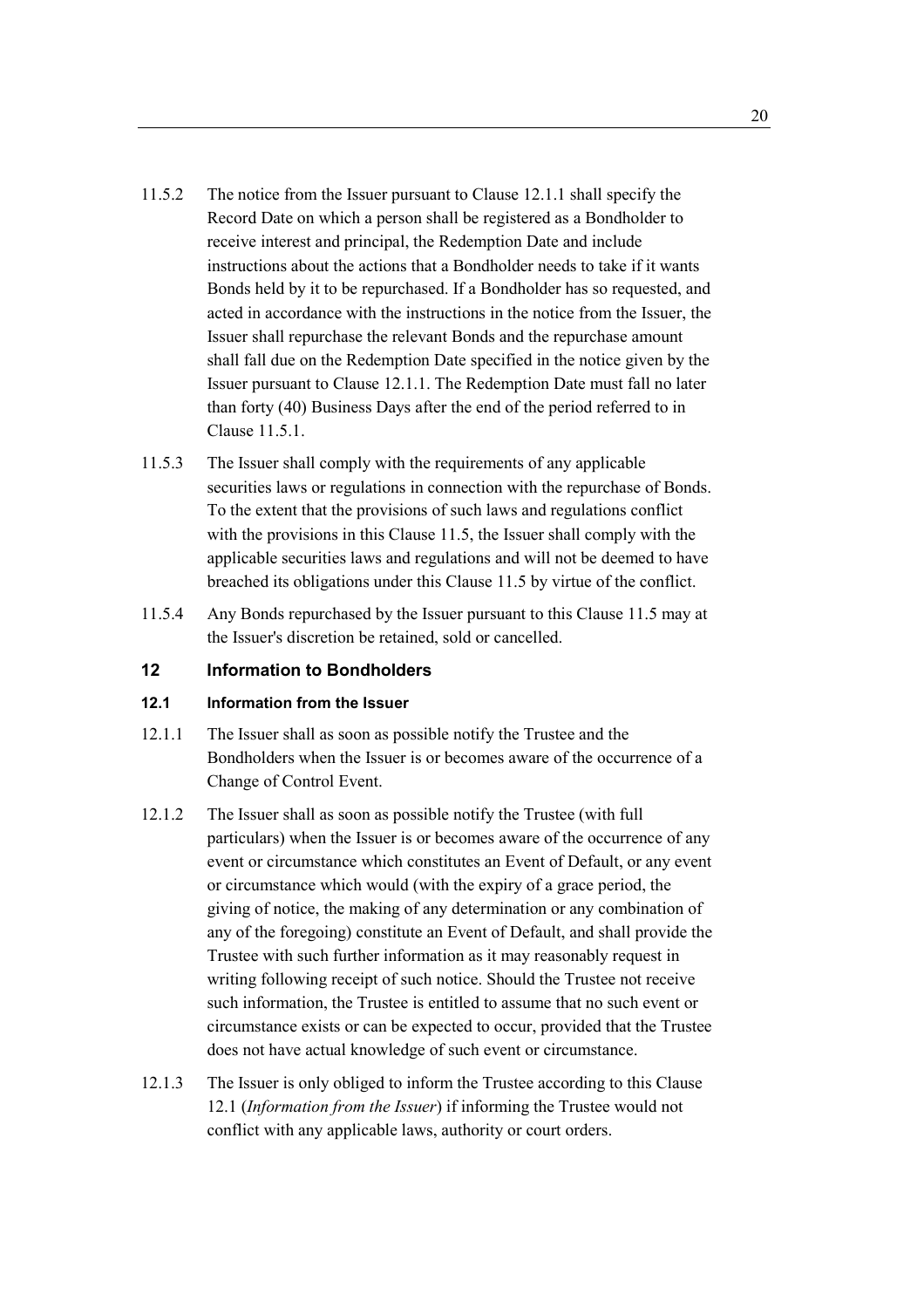#### **12.2 Information from the Trustee**

The Trustee is entitled to disclose to the Bondholders any event or circumstance directly or indirectly relating to the Issuer or the Bonds. Notwithstanding the foregoing, the Trustee may if it considers it to be beneficial to the interests of the Bondholders delay disclosure or refrain from disclosing certain information other than in respect of an Event of Default that has occurred and is continuing.

#### **12.3 Information among the Bondholders**

Upon request by a Bondholder, the Trustee shall promptly distribute to the Bondholders any information from such Bondholder which relates to the Bonds. The Trustee may require that the requesting Bondholder reimburses any costs or expenses incurred, or to be incurred, by the Trustee in doing so (including a reasonable fee for the work of the Trustee) before any such information is distributed.

#### **12.4 Publication of Finance Documents**

- 12.4.1 The latest version of these Terms and Conditions (including any document amending these Terms and Conditions) shall be available on the website of the Trustee.
- 12.4.2 The latest versions of the other Finance Documents shall be available to the Bondholders at the office of the Trustee during normal business hours.

## **13 General undertakings**

#### **13.1 General**

The Issuer undertakes to comply with the undertakings set out in this Clause 13 (*General undertakings*) for as long as any Bonds remain outstanding.

## **13.2 Distributions**

The Issuer shall not (i) pay any dividend on its shares, (ii) repurchase any of its own shares, (iii) redeem its share capital or other restricted equity with repayment to shareholders, (iv) make any repayments on loans to the direct or indirect shareholder of the Issuer, or any Affiliates of the Issuer or its shareholders, or (v) make any other similar distribution or transfers of value to the direct or indirect shareholder of the Issuer, or any Affiliates of the Issuer.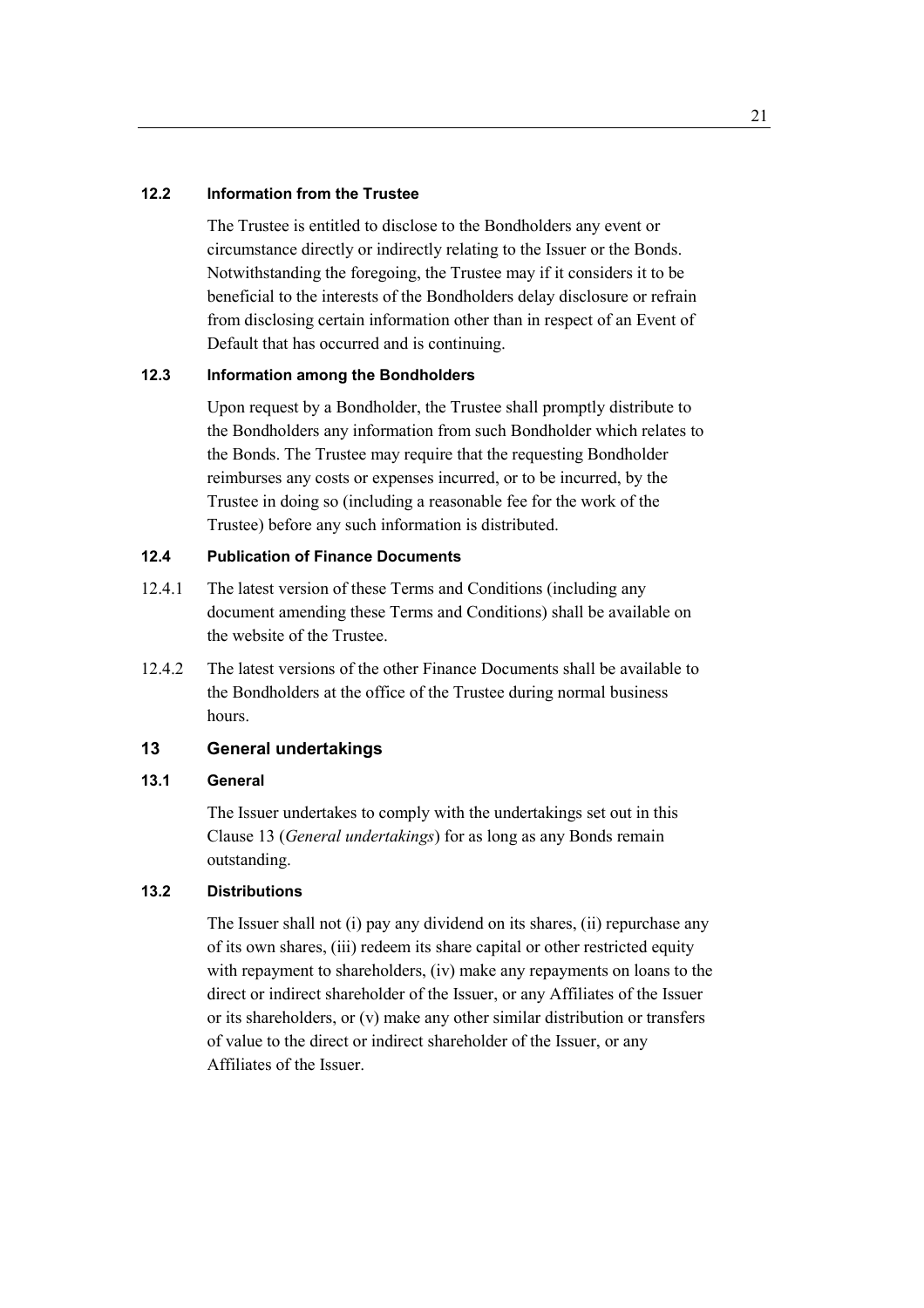#### **13.3 Financial Indebtedness**

The Issuer shall not, and shall procure that no other Group Company will, incur any additional Financial Indebtedness, provided however that the Issuer may incur Financial Indebtedness that constitutes Permitted Debt.

# **13.4 Negative Pledge**

The Issuer shall not, and shall procure that no other Group Company will, provide, prolong or renew any guarantee or security over any of its assets (present or future), provided however that the Issuer has a right to provide, prolong and renew any Permitted Security.

# **13.5 Financial Support**

The Issuer shall not, and shall procure that no other Group Company will, provide any loan or security or guarantee to or for the benefit of any party, provided however that the Issuer may provide any loan or security or guarantee that constitute Permitted Debt or Permitted Security.

#### **13.6 Nature of Business**

The Issuer shall procure that no substantial change is made to the general nature of the business carried on by the Group as of the Ordinary Issue Date if such change is reasonably likely to have a Material Adverse Effect.

## **13.7 Disposal of Assets**

The Issuer shall not, and shall procure that no other Group Company will, sell or otherwise dispose of all or substantially all of its assets or operations to any person if such disposal is reasonably likely to have a Material Adverse Effect.

# **13.8 Mergers and demergers**

The Issuer shall, and shall procure that no other Group Company will, not enter into a merger or demerger if such merger or demerger is likely to have a Material Adverse Effect. The Issuer shall not enter into a merger where the Issuer is not the surviving entity and the Issuer shall not enter into a demerger.

## **13.9 Dealings with Related Parties**

The Issuer shall conduct all dealings with the direct and indirect shareholders of the Issuer and/or any Affiliates of such direct and indirect shareholders at arm's length terms.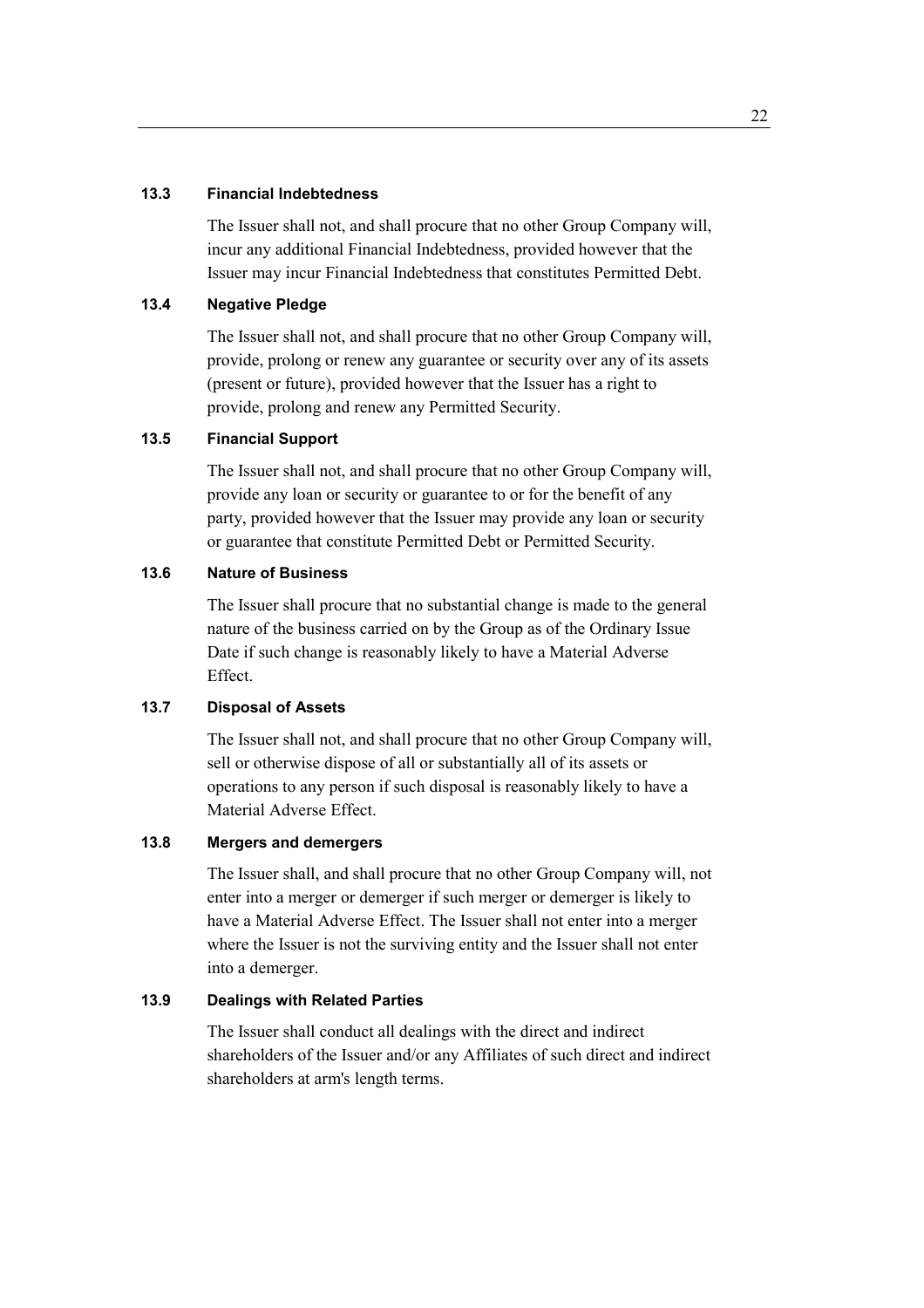#### **13.10 Environmental compliance and claims**

13.10.1 The Issuer shall, and shall procure that other Group Companies will:

- (a) comply with all Environmental Laws, including in relation to human health and conditions on workplace;
- (b) obtain, maintain and ensure compliance with all requisite Environmental Permits; and
- (c) implement procedures to monitor compliance with and to prevent liability under any Environmental Law, in each case where failure to do so has or is reasonably likely to have a Material Adverse Effect.
- 13.10.2 The Issuer shall, promptly upon becoming aware of the same, inform the Trustee of any claim, proceeding or investigation in respect of any such Environmental Law against any Group Company which is current, pending or threatened where which, if determined against that member of the Group, has or is reasonably likely to have a Material Adverse Effect.

## **14 Events of Default and Acceleration of the Bonds**

Each of the events or circumstances set out in this Clause 14 (other than Clause 14.10 (*Acceleration of the Bonds*)) is an Event of Default.

## **14.1 Non-Payment**

The Issuer fails to pay an amount on the date it is due in accordance with the Finance Documents, unless its failure to pay is caused by administrative or technical error and payment is made within five (5) Business Days of the due date.

# **14.2 Other Obligations**

The Issuer, or any other party (other than the Trustee) does not comply with its obligations under the Finance Documents to which it is a party, in any other way than as set out under Clause 14.1 (*Non-Payment*) above, unless the non-compliance (i) is capable of remedy and (ii) is remedied within fifteen (15) Business Days of the earlier of the Trustee giving notice and the Issuer becoming aware of the non-compliance.

#### **14.3 Cross-default**

14.3.1 Any financial indebtedness of the Issuer or any Material Group Company is not paid when due nor within any originally applicable grace period.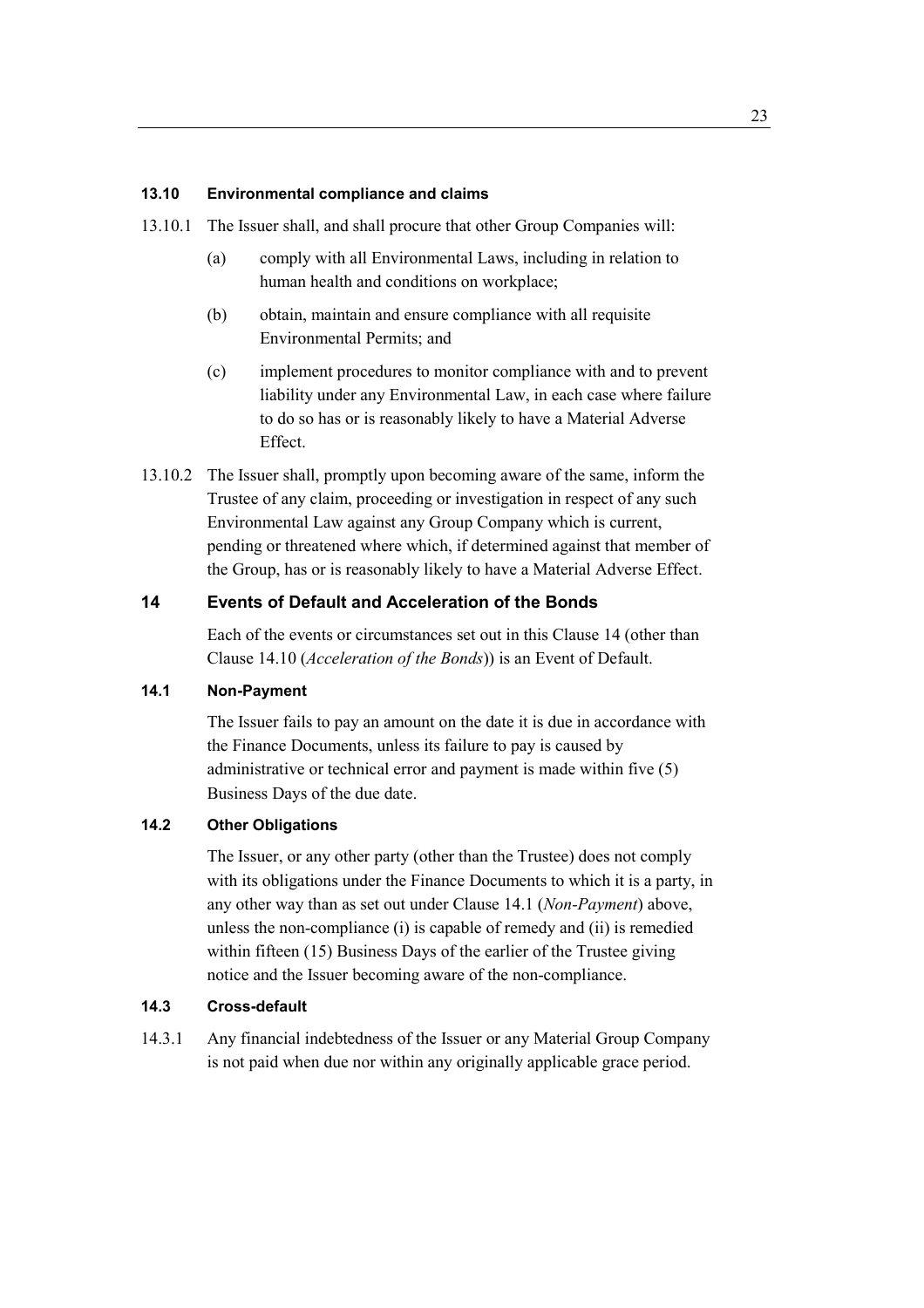- 14.3.2 Any financial indebtedness of the Issuer or any Material Group Company is declared to be or otherwise becomes due and payable prior to its specified maturity as a result of an event of default (however described).
- 14.3.3 Any commitment for any financial indebtedness of the Issuer or any Material Group Company is cancelled or suspended by a creditor of the Issuer as a result of an event of default (however described).
- 14.3.4 Any creditor of the Issuer or any Material Group Company becomes entitled to declare any financial indebtedness of the Issuer due and payable prior to its specified maturity as a result of an event of default (however described).
- 14.3.5 No Event of Default will occur under this Clause 14.3 (*Cross-default*) if the aggregate amount of financial indebtedness or commitment for financial indebtedness falling within Clauses 14.3.1 to 14.3.4 above is less than SEK 5,000,000 (or its equivalent in any other currency or currencies).

## **14.4 Insolvency**

- 14.4.1 A Material Group Company is unable or admits inability to pay its debts as they fall due or is declared to be unable to pay its debts under applicable law, suspends making payments on its debts generally or, by reason of actual or anticipated financial difficulties, commences negotiations with its creditors with a view to rescheduling its Financial Indebtedness.
- 14.4.2 A moratorium is declared in respect of the Financial Indebtedness of a Material Group Company.

## **14.5 Insolvency Proceedings**

Any corporate action, legal proceedings or other procedures are taken (other than proceedings or petitions which are being disputed in good faith and are discharged, stayed or dismissed within 30 Business Days of commencement or, if earlier, the date on which it is advertised) in relation to:

- (d) the suspension of payments, winding-up, dissolution, administration or reorganisation (by way of voluntary agreement, scheme of arrangement or otherwise) of a Material Group Company; and
- (e) the appointment of a liquidator, receiver, administrator, administrative receiver, compulsory manager or other similar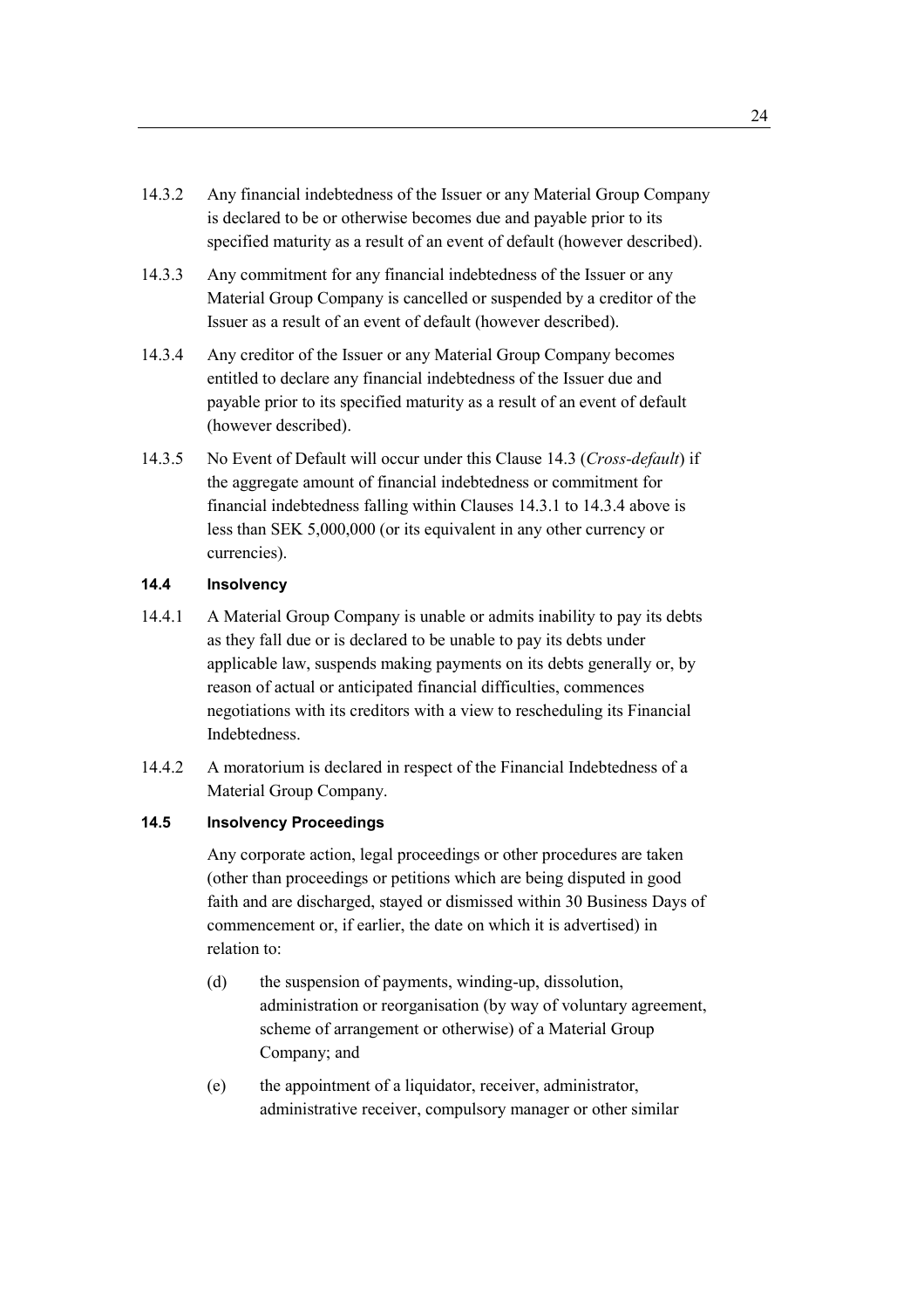officer in respect of a Material Group Company or any of its assets or any analogous procedure or step is taken in any jurisdiction.

#### **14.6 Mergers and Demergers**

A decision is made that the Issuer shall be demerged or merged if such merger or demerger is likely to have a Material Adverse Effect, provided that a merger involving the Issuer, where the Issuer is not the surviving entity, shall always be considered an Event of Default and provided that the Issuer may not be demerged.

#### **14.7 Creditors' Process**

Any expropriation, attachment, sequestration, distress or execution or any analogous process in any jurisdiction affects any asset or assets of a Material Group Company having an aggregate value of an amount equal to or exceeding SEK 5,000,000 and is not discharged within thirty (30) days.

## **14.8 Impossibility or Illegality**

It is or becomes impossible or unlawful for a Material Group Company to fulfil or perform any of the provisions of the Finance Documents or if the obligations under the Finance Documents are not, or cease to be, legal, valid, binding and enforceable.

## **14.9 Continuation of the Business**

The Issuer ceases to carry on its business or in the case of a merger or a demerger as stipulated in Clause 14.6 above.

#### **14.10 Acceleration of the Bonds**

- 14.10.1 If an Event of Default has occurred and is continuing, the Trustee is entitled to, on behalf of the Bondholders (i) by notice to the Issuer, declare all, but not some only, of the Bonds due for payment together with any other amounts payable under the Finance Documents, immediately or at such later date as the Trustee determines (but such date may not fall after the Final Redemption Date), and (ii) exercise any or all of its rights, remedies, powers and discretions under the Finance Documents.
- 14.10.2 The Trustee may not accelerate the Bonds in accordance with Clause 14.10.1 by reference to a specific Event of Default if it is no longer continuing or if it has been decided, on a Bondholders' Meeting or by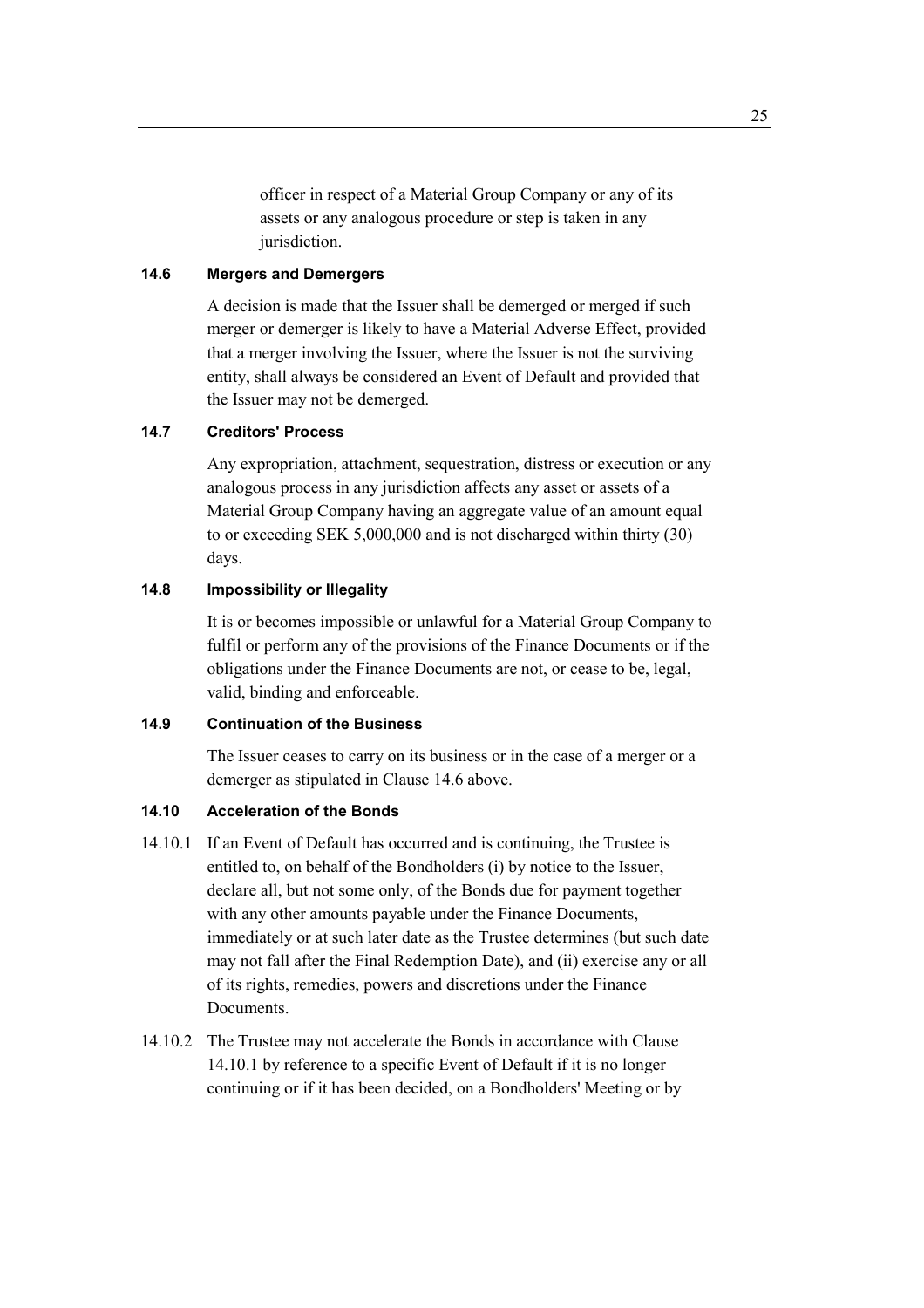way of a Written Procedure, to waive such Event of Default (temporarily or permanently).

- 14.10.3 The Trustee shall notify the Bondholders of an Event of Default within five (5) Business Days of the date on which the Trustee received actual knowledge of that an Event of Default has occurred and is continuing. The Trustee shall, within twenty (20) Business Days of the date on which the Trustee received actual knowledge of that an Event of Default has occurred and is continuing, decide if the Bonds shall be accelerated. If the Trustee decides not to accelerate the Bonds, the Trustee shall promptly seek instructions from the Bondholders in accordance with Clause 16 (*Decisions by Bondholders*) or inform the Bondholders on the reason for not accelerating. The Trustee shall always be entitled to take the time necessary to consider whether an occurred event constitutes an Event of Default.
- 14.10.4 Subject to the terms of the Intercreditor Agreement, if the Bondholders (in accordance with these Terms and Conditions) instruct the Trustee to accelerate the Bonds, the Trustee shall promptly declare the Bonds due and payable and take such actions as, in the opinion of the Trustee and subject to the terms of the Intercreditor Agreement, may be necessary or desirable to enforce the rights of the Bondholders under the Finance Documents, unless the relevant Event of Default is no longer continuing.
- 14.10.5 If the right to accelerate the Bonds is based upon a decision of a court of law, an arbitrational tribunal or a government authority, it is not necessary that the decision has become enforceable under law or that the period of appeal has expired in order for cause of acceleration to be deemed to exist.
- 14.10.6 In the event of an acceleration of the Bonds in accordance with this Clause 14.10 (*Acceleration of the Bonds*), the Issuer shall redeem all Bonds.

#### **15 Distribution of Proceeds**

- 15.1.1 If the Bonds have been declared due and payable in accordance with Clause 14 (*Events of Default and Acceleration of the Bonds*), all payments by the Issuer relating to the Bonds and the Finance Documents and any other enforcement proceeds shall be distributed in accordance with the terms of the Intercreditor Agreement.
- 15.1.2 Funds that a Bondholder receives (directly or indirectly) in connection with the acceleration of the Bonds or the enforcement of the Transaction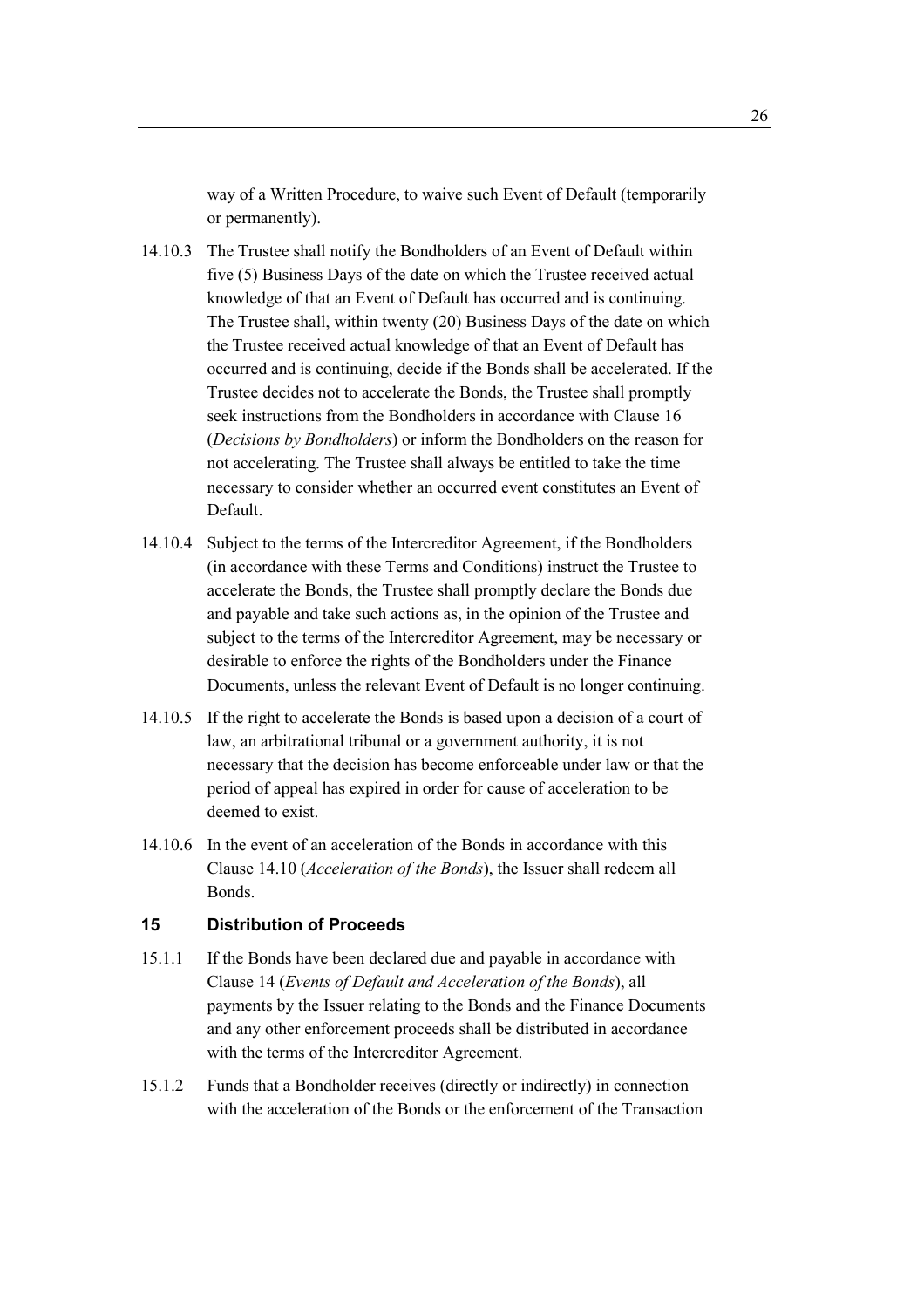Security shall constitute escrow funds (Sw. *redovisningsmedel*) and must be promptly turned over to the Trustee to be applied in accordance with this Clause 15 (*Distribution of Proceeds*) as soon as reasonably practicable.

# **16 Decisions by Bondholders**

- 16.1.1 Any decision by the Bondholders on a matter relating to the Finance Documents shall (at the option of the Trustee) be dealt with at a Bondholders' Meeting or by way of a Written Procedure.
- 16.1.2 Any request from the Issuer or a Bondholder (or Bondholders) representing at least ten (10) per cent. of the Adjusted Nominal Amount (such request may only be validly made by a person who is a Bondholder on the Business Day immediately following the day on which the request is received by the Trustee and shall, if made by several Bondholders, be made by them jointly) for a decision by the Bondholders on a matter relating to the Finance Documents shall be directed to the Trustee and dealt with at a Bondholders' Meeting or by way of a Written Procedure, as determined by the Trustee. The person requesting the decision may suggest the form for decision making, but if it is in the Trustee's opinion more appropriate that a matter is dealt with at a Bondholders' Meeting than by way of a Written Procedure, it shall be dealt with at a Bondholders' Meeting.
- 16.1.3 The Trustee may refrain from convening a Bondholders' Meeting or instigating a Written Procedure if (i) the suggested decision must be approved by any person in addition to the Bondholders and such person has informed the Trustee that an approval will not be given, or (ii) the suggested decision is not in accordance with applicable laws.
- 16.1.4 Should the Trustee not convene a Bondholders' Meeting or instigate a Written Procedure in accordance with these Terms and Conditions, without Clause 16.1.3 being applicable, the Issuer or the Bondholder(s) requesting a decision by the Bondholders may convene such Bondholders' Meeting or instigate such Written Procedure, as the case may be, instead.
- 16.1.5 Should the Issuer want to replace the Trustee, it may (i) convene a Bondholders' Meeting in accordance with Clause 17.1.1 or (ii) instigate a Written Procedure by sending communication in accordance with Clause 18.1.1, in both cases with a copy to the Trustee. After a request from the Bondholders pursuant to Clause 20.4.3, the Issuer shall no later than ten (10) Business Days after receipt of such request (or such later date as may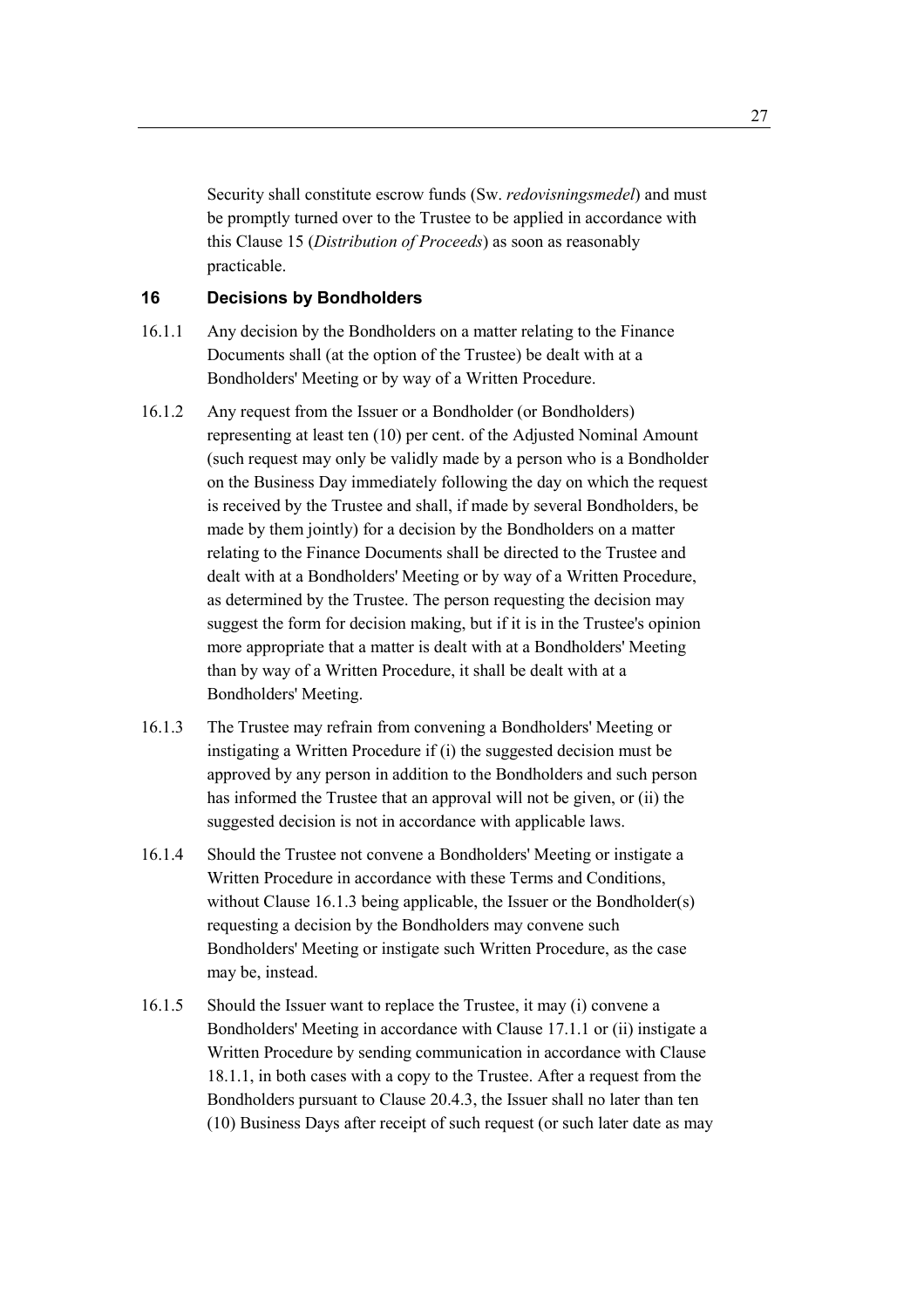be necessary for technical or administrative reasons) convene a Bondholders Meeting in accordance with Clause 17.1.1. The Issuer shall inform the Trustee before a notice for a Bondholders' Meeting or communication relating to a Written Procedure where the Trustee is proposed to be replaced is sent and shall, on the request of the Trustee, append information from the Trustee together with the a notice or the communication.

- 16.1.6 Only a person who is, or who has been provided with a power of attorney pursuant to Clause 7 (*Right to Act on Behalf of a Bondholder*) from a person who is, registered as a Bondholder:
	- (a) on the Business Day specified in the notice pursuant to Clause 17.1.2 of the Bondholders' Meeting, or
	- (b) on the Business Day specified in the communication pursuant to Clause 18.1.2, in respect of a Written Procedure,

may exercise voting rights as a Bondholder at such Bondholders' Meeting or in such Written Procedure, provided that the relevant Bonds are included in the definition of Adjusted Nominal Amount. Such Business Day specified pursuant to paragraphs (a) or (b) above must fall no earlier than one (1) Business Day after the effective date of the notice or communication, as the case may be.

- 16.1.7 The following matters shall require the consent of Bondholders representing at least sixty-six and two thirds (66 2/3) per cent. of the Adjusted Nominal Amount for which Bondholders are voting at a Bondholders' Meeting or for which Bondholders reply in a Written Procedure in accordance with the instructions given pursuant to Clause 18.1.2:
	- (c) a change to the terms of any of Clauses 2.1.1, 2.1.5 and 5.1.2;
	- (d) a change to the terms for the distribution of proceeds set out in Clause 15 (*Distribution of Proceeds*);
	- (e) a change to the terms dealing with the requirements for Bondholders' consent set out in this Clause 16 (*Decisions by Bondholders*);
	- (f) a change to the definition "PIK Interest Rate" or "Nominal Amount" set out in Clause 1.1 (*Definitions*);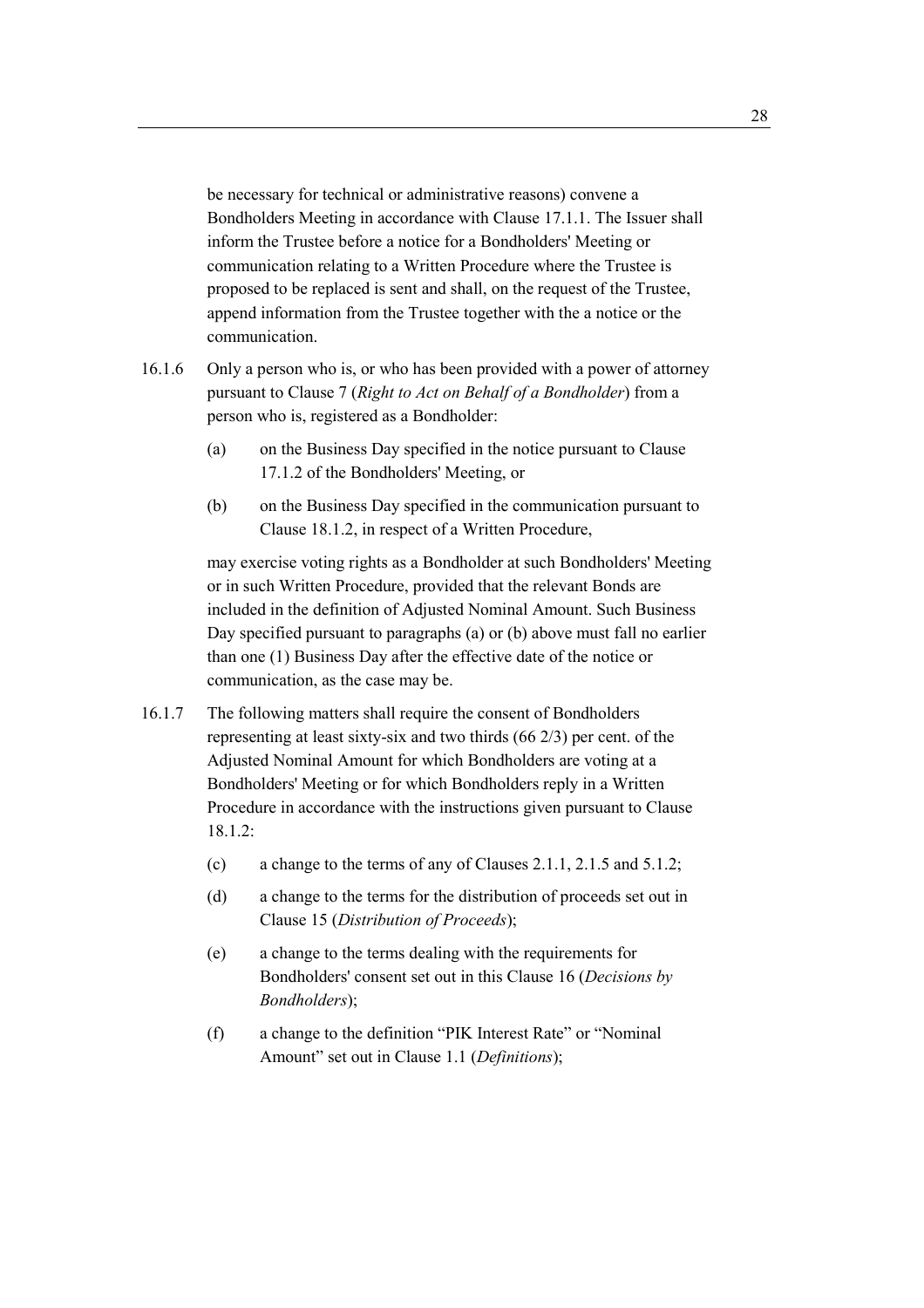- (g) a reduction of the premium payable upon the redemption or repurchase of any Bond pursuant to Clause 11 (*Redemption and Repurchase of the Bonds*);
- (h) a release of the Transaction Security, except in accordance with the terms of the Security Documents;
- (i) a change of issuer, an extension of the tenor of the Bonds or any delay of the due date for payment of any principal or interest on the Bonds;
- (j) a mandatory exchange of the Bonds for other securities; and
- (k) early redemption of the Bonds, other than upon an acceleration of the Bonds pursuant to Clause 14 (*Events of Default and Acceleration of the Bonds*) or as otherwise permitted or required by these Terms and Conditions.
- 16.1.8 Any matter not covered by Clause 16.1.7 shall require the consent of Bondholders representing more than fifty (50) per cent. of the Adjusted Nominal Amount for which Bondholders are voting at a Bondholders' Meeting or for which Bondholders reply in a Written Procedure in accordance with the instructions given pursuant to Clause 18.1.2. This includes, but is not limited to, any amendment to, or waiver of, the terms of any Finance Document that does not require a higher majority (other than an amendment permitted pursuant to Clause  $19(a)$  or  $19(b)$ ) or an acceleration of the Bonds or the enforcement of any Transaction Security.
- 16.1.9 Quorum at a Bondholders' Meeting or in respect of a Written Procedure only exists if a Bondholder (or Bondholders) representing at least fifty (50) per cent. of the Adjusted Nominal Amount in case of a matter pursuant to Clause 16.1.7, and otherwise twenty (20) per cent. of the Adjusted Nominal Amount:
	- (a) if at a Bondholders' Meeting, attend the meeting in person or by telephone conference (or appear through duly authorised representatives); or
	- (b) if in respect of a Written Procedure, reply to the request.
- 16.1.10 If a quorum exists for some but not all of the matters to be dealt with at a Bondholders' Meeting or by a Written Procedure, decisions may be taken in the matters for which a quorum exists.
- 16.1.11 If a quorum does not exist at a Bondholders' Meeting or in respect of a Written Procedure, the Trustee or the Issuer shall convene a second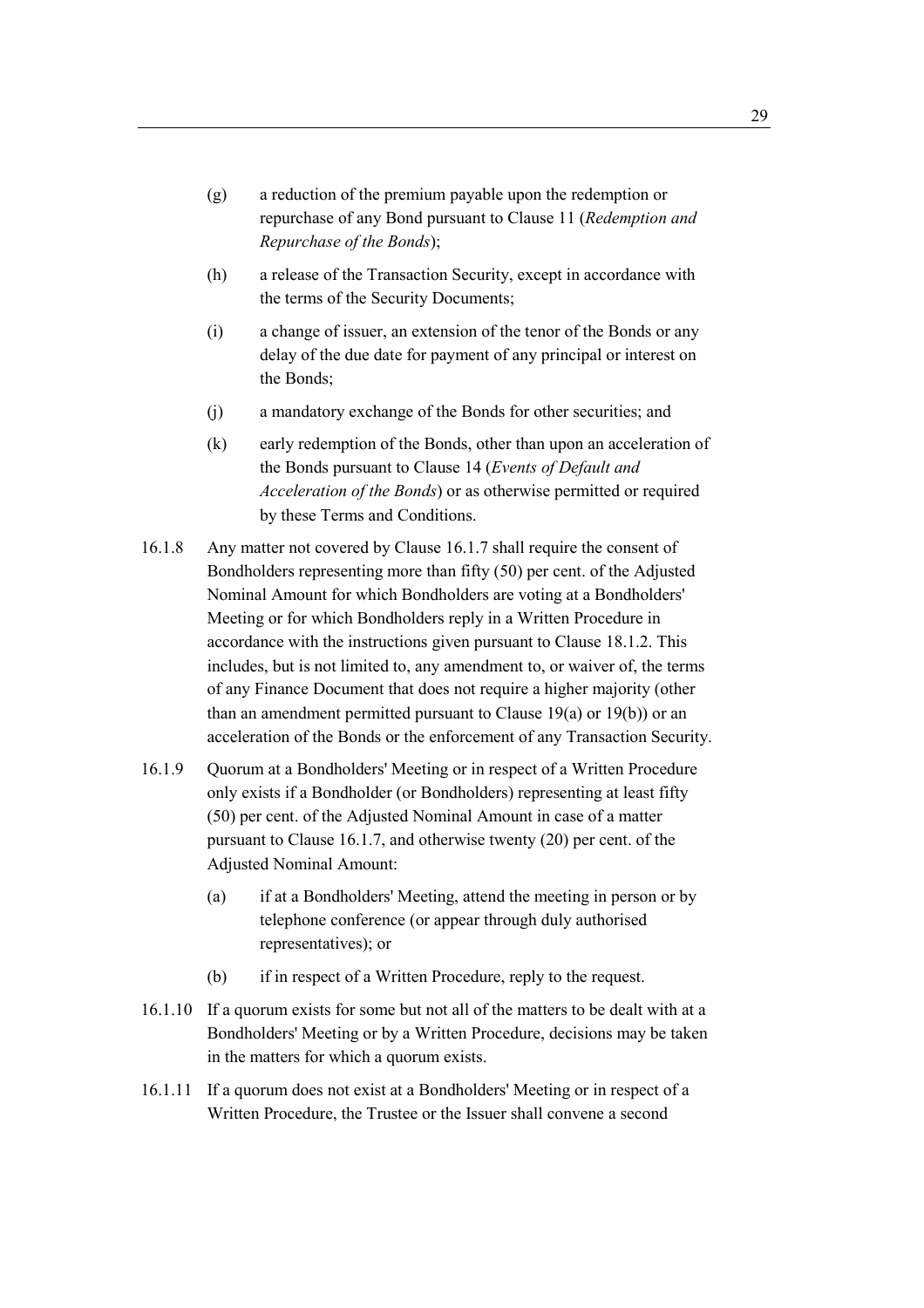Bondholders' Meeting (in accordance with Clause 17.1.1) or initiate a second Written Procedure (in accordance with Clause 18.1.1), as the case may be, provided that the person(s) who initiated the procedure for Bondholders' consent has confirmed that the relevant proposal is not withdrawn. For the purposes of a second Bondholders' Meeting or second Written Procedure pursuant to this Clause 16.1.11, the date of request of the second Bondholders' Meeting pursuant to Clause 17.1.1 or second Written Procedure pursuant to Clause 18.1.1, as the case may be, shall be deemed to be the relevant date when the quorum did not exist. The quorum requirement in Clause 16.1.9 shall not apply to such second Bondholders' Meeting or Written Procedure.

- 16.1.12 Any decision which extends or increases the obligations of the Issuer or the Trustee, or limits, reduces or extinguishes the rights or benefits of the Issuer or the Trustee, under the Finance Documents shall be subject to the Issuer's or the Trustee's consent, as applicable.
- 16.1.13 A Bondholder holding more than one Bond need not use all its votes or cast all the votes to which it is entitled in the same way and may in its discretion use or cast some of its votes only.
- 16.1.14 The Issuer may not, directly or indirectly, pay or cause to be paid any consideration to or for the benefit of any Bondholder for or as inducement to any consent under these Terms and Conditions, unless such consideration is offered to all Bondholders that consent at the relevant Bondholders' Meeting or in a Written Procedure within the time period stipulated for the consideration to be payable or the time period for replies in the Written Procedure, as the case may be.
- 16.1.15 A matter decided at a duly convened and held Bondholders' Meeting or by way of Written Procedure is binding on all Bondholders, irrespective of them being present or represented at the Bondholders' Meeting or responding in the Written Procedure. The Bondholders that have not adopted or voted for a decision shall not be liable for any damages that this may cause other Bondholders.
- 16.1.16 All reasonable costs and expenses incurred by the Issuer or the Trustee for the purpose of convening a Bondholders' Meeting or for the purpose of carrying out a Written Procedure, including reasonable fees to the Trustee, shall be paid by the Issuer.
- 16.1.17 If a decision is to be taken by the Bondholders on a matter relating to the Finance Documents, the Issuer shall promptly at the request of the Trustee provide the Trustee with a certificate specifying the number of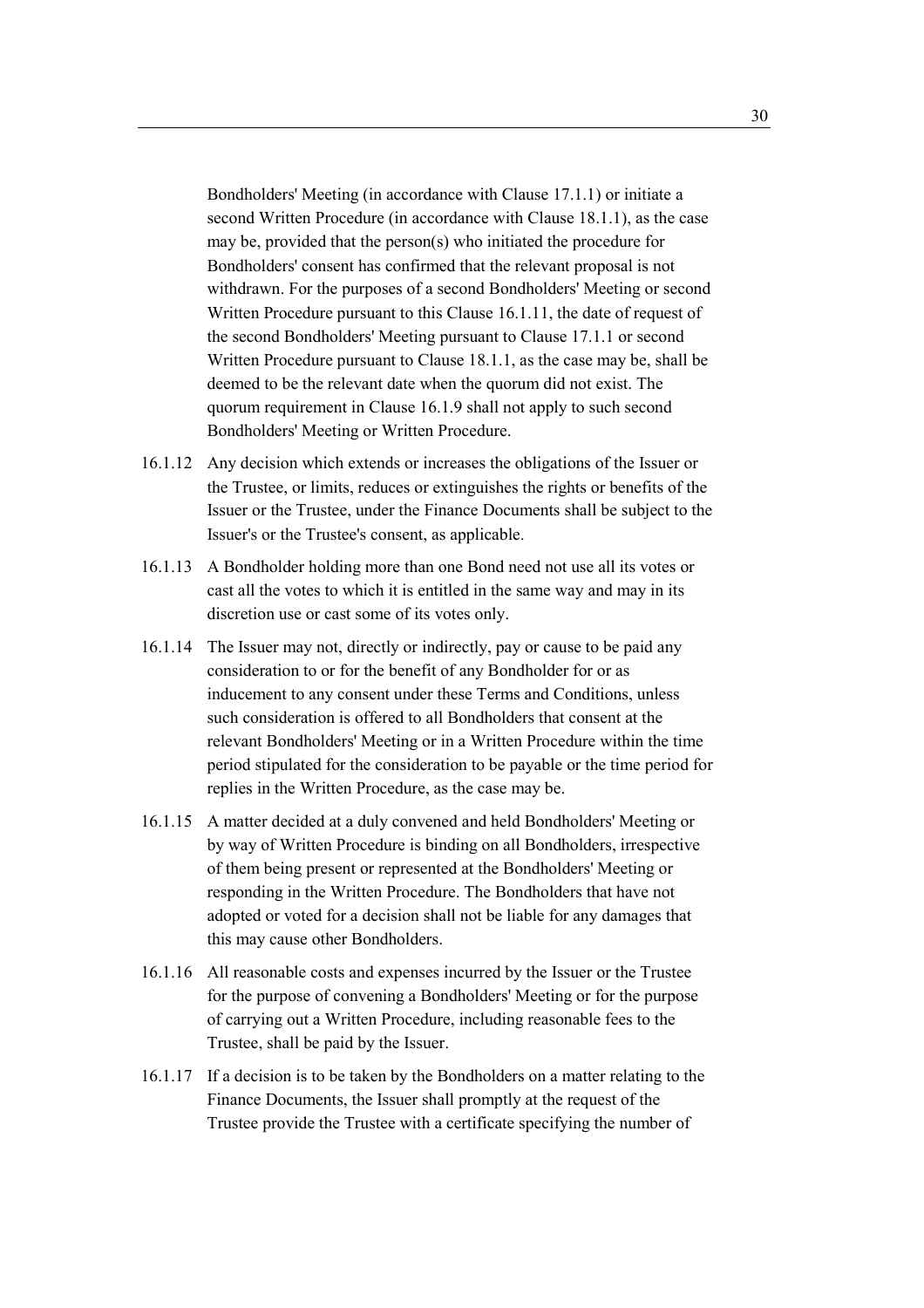Bonds (and the relevant denomination of such Bonds) owned by Group Companies, irrespective of whether such person is directly registered as owner of such Bonds. The Trustee shall not be responsible for the accuracy of such certificate or otherwise be responsible for determining whether a Bond is owned by a Group Company.

16.1.18 Information about decisions taken at a Bondholders' Meeting or by way of a Written Procedure shall promptly be sent by notice to the Bondholders and be published on the websites of the Issuer and the Trustee, provided that a failure to do so shall not invalidate any decision made or voting result achieved. The minutes from the relevant Bondholders' Meeting or Written Procedure shall at the request of a Bondholder be sent to it by the Issuer or the Trustee, as applicable.

# **17 Bondholders' Meeting**

- 17.1.1 The Trustee shall convene a Bondholders' Meeting as soon as practicable and in any event no later than ten (10) Business Days after receipt of a valid request from the Issuer or the Bondholder(s) (or such later date as may be necessary for technical or administrative reasons) by sending a notice thereof to each person who is registered as a Bondholder on a date selected by the Trustee which falls no more than five (5) Business Days prior to the date on which the notice is sent.
- 17.1.2 The notice pursuant to Clause 17.1.1 shall include (i) time for the meeting, (ii) place for the meeting, (iii) agenda for the meeting (including each request for a decision by the Bondholders), (iv) the day on which a person must be a Bondholder in order to exercise Bondholders' rights at the Bondholders' Meeting, and (v) a form of power of attorney. Only matters that have been included in the notice may be resolved upon at the Bondholders' Meeting. Should prior notification by the Bondholders be required in order to attend the Bondholders' Meeting, such requirement shall be included in the notice.
- 17.1.3 The Bondholders' Meeting shall be held no earlier than ten (10) Business Days and no later than thirty (30) Business Days after the effective date of the notice.
- 17.1.4 Without amending or varying these Terms and Conditions, the Trustee may prescribe such further regulations regarding the convening and holding of a Bondholders' Meeting as the Trustee may deem appropriate. Such regulations may include a possibility for Bondholders to vote without attending the meeting in person.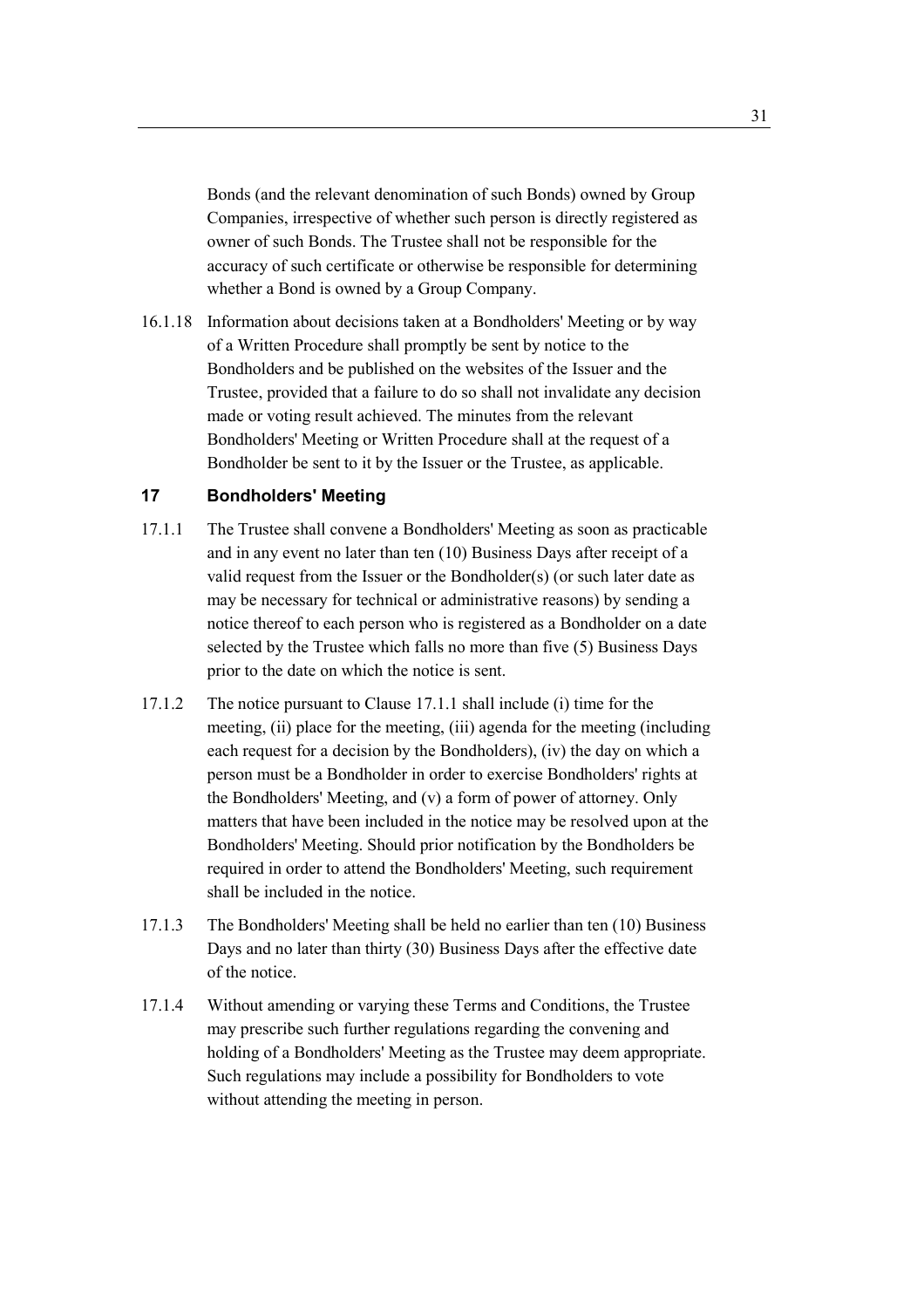## **18 Written Procedure**

- 18.1.1 The Trustee shall instigate a Written Procedure as soon as practicable and in any event no later than ten (10) Business Days after receipt of a valid request from the Issuer or the Bondholder(s) (or such later date as may be necessary for technical or administrative reasons) by sending a communication to each person who is registered as a Bondholder on a date selected by the Trustee which falls no more than five (5) Business Days prior to the date on which the communication is sent.
- 18.1.2 A communication pursuant to Clause 18.1.1 shall include (i) each request for a decision by the Bondholders, (ii) a description of the reasons for each request, (iii) a specification of the Business Day on which a person must be registered as a Bondholder in order to be entitled to exercise voting rights, (iv) instructions and directions on where to receive a form for replying to the request (such form to include an option to vote yes or no for each request) as well as a form of power of attorney, and (v) the stipulated time period within which the Bondholder must reply to the request (such time period to last at least ten (10) Business Days and not longer than thirty (30) Business Days from the effective date of the communication pursuant to Clause 18.1.1). If the voting is to be made electronically, instructions for such voting shall be included in the communication.
- 18.1.3 When consents from Bondholders representing the requisite majority of the total Adjusted Nominal Amount pursuant to Clauses 16.1.7 and 16.1.8 have been received in a Written Procedure, the relevant decision shall be deemed to be adopted pursuant to Clause 16.1.7 or 16.1.8, as the case may be, even if the time period for replies in the Written Procedure has not yet expired.

## **19 Amendments and Waivers**

- 19.1.1 The Issuer and the Trustee (acting on behalf of the Bondholders) may, subject to the terms of the Intercreditor Agreement, agree to amend the Finance Documents or waive any provision in a Finance Document, provided that:
	- (a) such amendment or waiver is not detrimental to the interest of the Bondholders, or is made solely for the purpose of rectifying obvious errors and mistakes;
	- (b) such amendment or waiver is required by applicable law, a court ruling or a decision by a relevant authority; or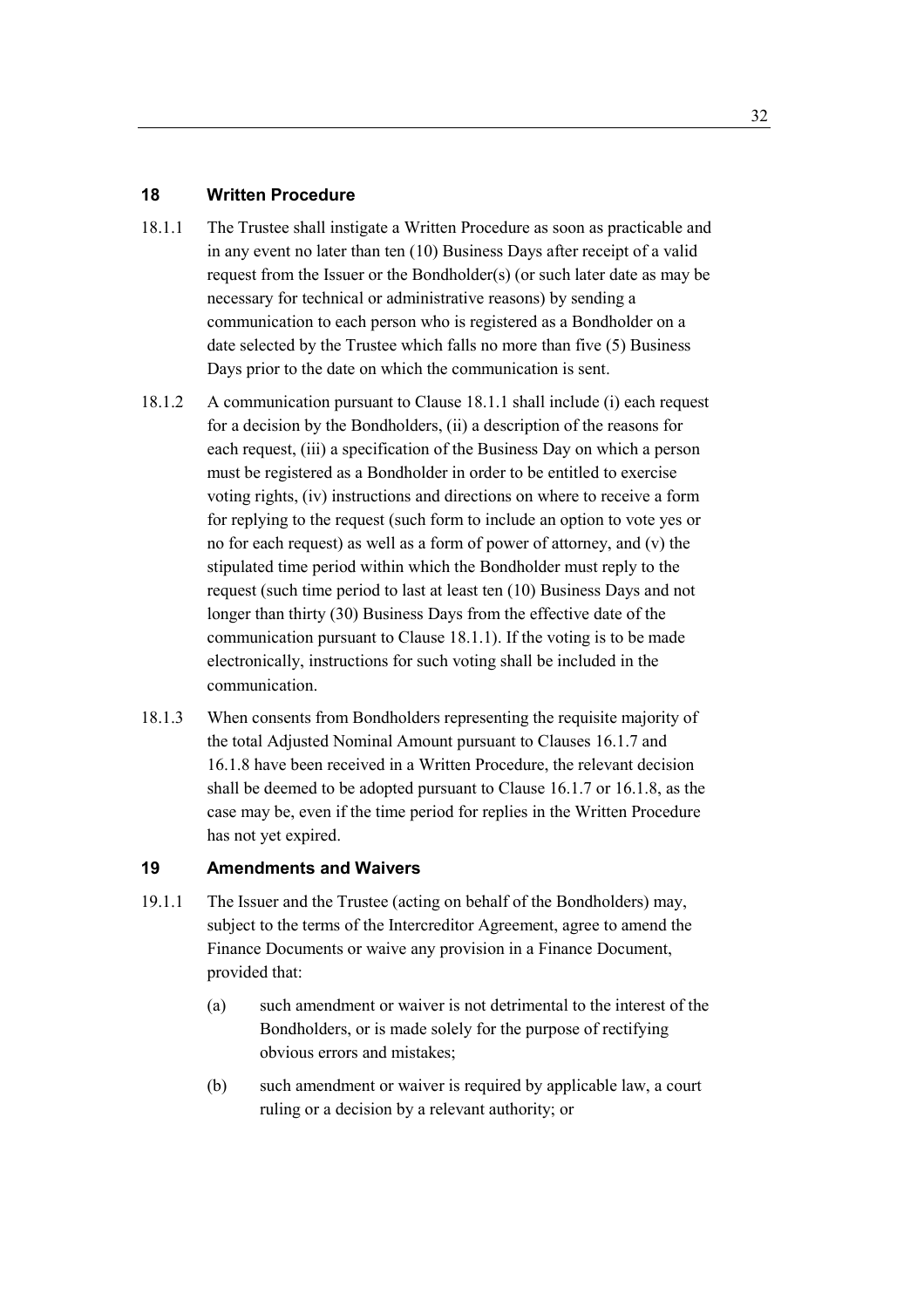- (c) such amendment or waiver has been duly approved by the Bondholders in accordance with Clause 16 (*Decisions by Bondholders*).
- 19.1.2 The Trustee shall promptly notify the Bondholders of any amendments or waivers made in accordance with Clause 19.1.1, setting out the date from which the amendment or waiver will be effective, and ensure that any amendments to the Finance Documents are published in the manner stipulated in Clause 12.3 (*Information among the Bondholders*). The Issuer shall ensure that any amendments to the Finance Documents are duly registered with the relevant CSD and each other relevant organisation or authority (to the extent such registration is possible in accordance with the rules of each CSD).
- 19.1.3 An amendment to the Finance Documents shall take effect on the date determined by the Bondholders Meeting, in the Written Procedure or by the Trustee, as the case may be.

# **20 Appointment and Replacement of the Trustee**

#### **20.1 Appointment of the Trustee**

- 20.1.1 By subscribing for Bonds, each initial Bondholder appoints the Trustee to act as its Trustee in all matters relating to the Bonds and the Finance Documents, and authorises the Trustee to act on its behalf (without first having to obtain its consent, unless such consent is specifically required by these Terms and Conditions) in any legal or arbitration proceedings relating to the Bonds held by such Bondholder, including the winding-up, dissolution, liquidation, company reorganisation (Sw. *företagsrekonstruktion*) or bankruptcy (Sw. *konkurs*) (or its equivalent in any other jurisdiction) of the Issuer including any legal or arbitration proceeding relating to the perfection, preservation, protection or enforcement of the Transaction Security.
- 20.1.2 By acquiring Bonds, each subsequent Bondholder confirms the appointment and authorisation for the Trustee to act on its behalf, as set out in Clause 20.1.1.
- 20.1.3 Each Bondholder shall immediately upon request provide the Trustee with any such documents, including a written power of attorney (in form and substance satisfactory to the Trustee), that the Trustee deems necessary for the purpose of exercising its rights and/or carrying out its duties under the Finance Documents. The Trustee is under no obligation to represent a Bondholder which does not comply with such request.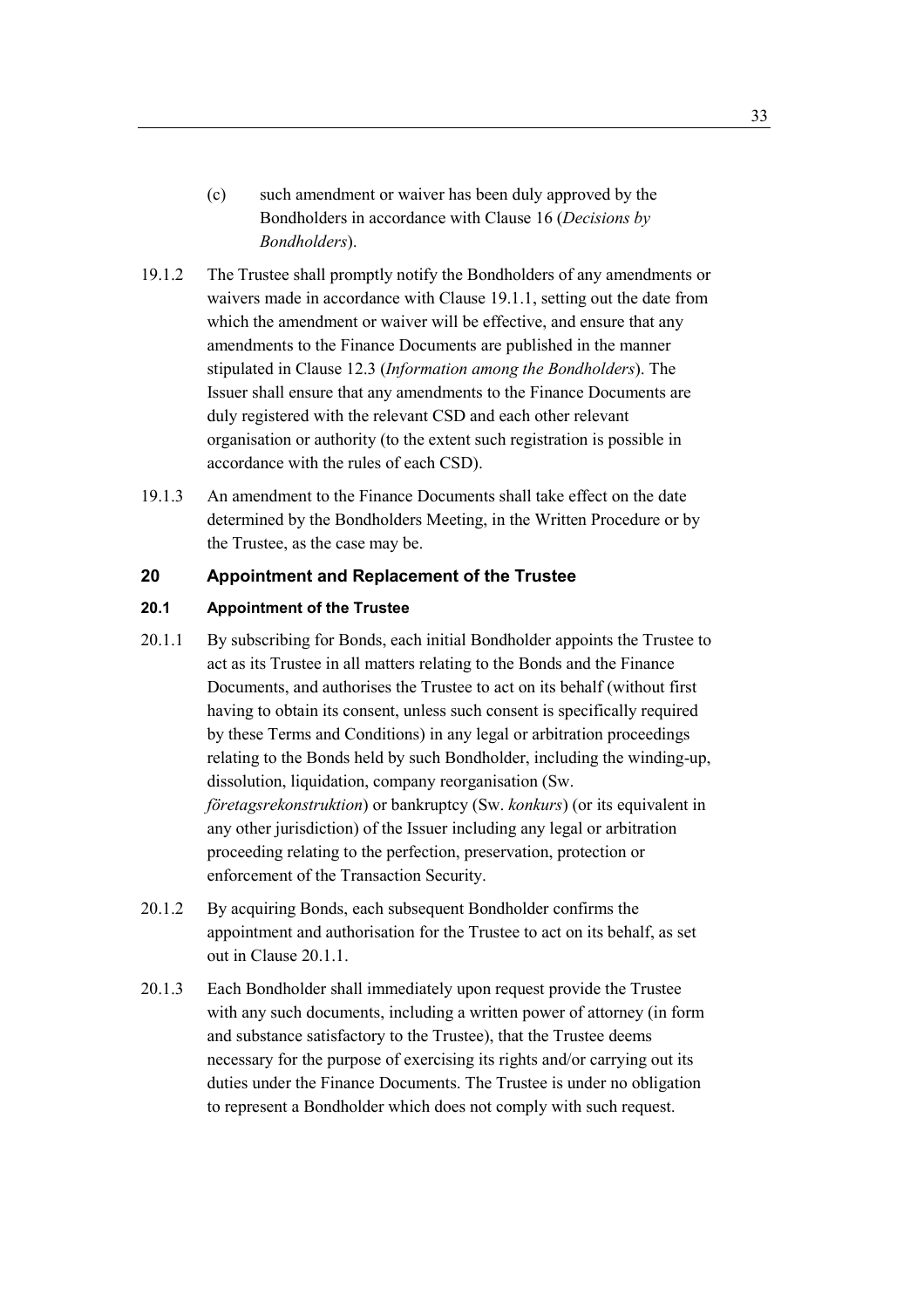- 20.1.4 The Issuer shall promptly upon request provide the Trustee with any documents and other assistance (in form and substance satisfactory to the Trustee), that the Trustee deems necessary for the purpose of exercising its rights and/or carrying out its duties under the Finance Documents.
- 20.1.5 The Trustee is entitled to fees for its work and to be indemnified for costs, losses and liabilities on the terms set out in the Finance Documents and the Trustee Agreement and the Trustee's obligations as Trustee under the Finance Documents are conditioned upon the due payment of such fees and indemnifications.
- 20.1.6 The Trustee may act as Trustee or trustee for several issues of securities issued by or relating to the Issuer and other Group Companies notwithstanding potential conflicts of interest.

## **20.2 Duties of the Trustee**

- 20.2.1 The Trustee shall represent the Bondholders in accordance with the Finance Documents, and, where relevant, in relation to instructions to the Trustee to enforce the Transaction Security on behalf of the Bondholders. The Trustee is not responsible for the execution or enforceability of the Finance Documents.
- 20.2.2 When acting in accordance with the Finance Documents, the Trustee is always acting with binding effect on behalf of the Bondholders. The Trustee shall carry out its duties under the Finance Documents in a reasonable, proficient and professional manner, with reasonable care and skill.
- 20.2.3 The Trustee is entitled to delegate its duties to other professional parties, but the Trustee shall remain liable for the actions of such parties under the Finance Documents.
- 20.2.4 The Trustee shall treat all Bondholders equally and, when acting pursuant to the Finance Documents, act with regard only to the interests of the Bondholders and shall not be required to have regard to the interests or to act upon or comply with any direction or request of any other person, other than as explicitly stated in the Finance Documents.
- 20.2.5 The Trustee is entitled to engage external experts when carrying out its duties under the Finance Documents. The Issuer shall on demand by the Trustee pay all reasonable costs for external experts engaged after the occurrence of an Event of Default, or for the purpose of investigating or considering (i) an event which the Trustee reasonably believes is or may lead to an Event of Default or (ii) a matter relating to the Issuer which the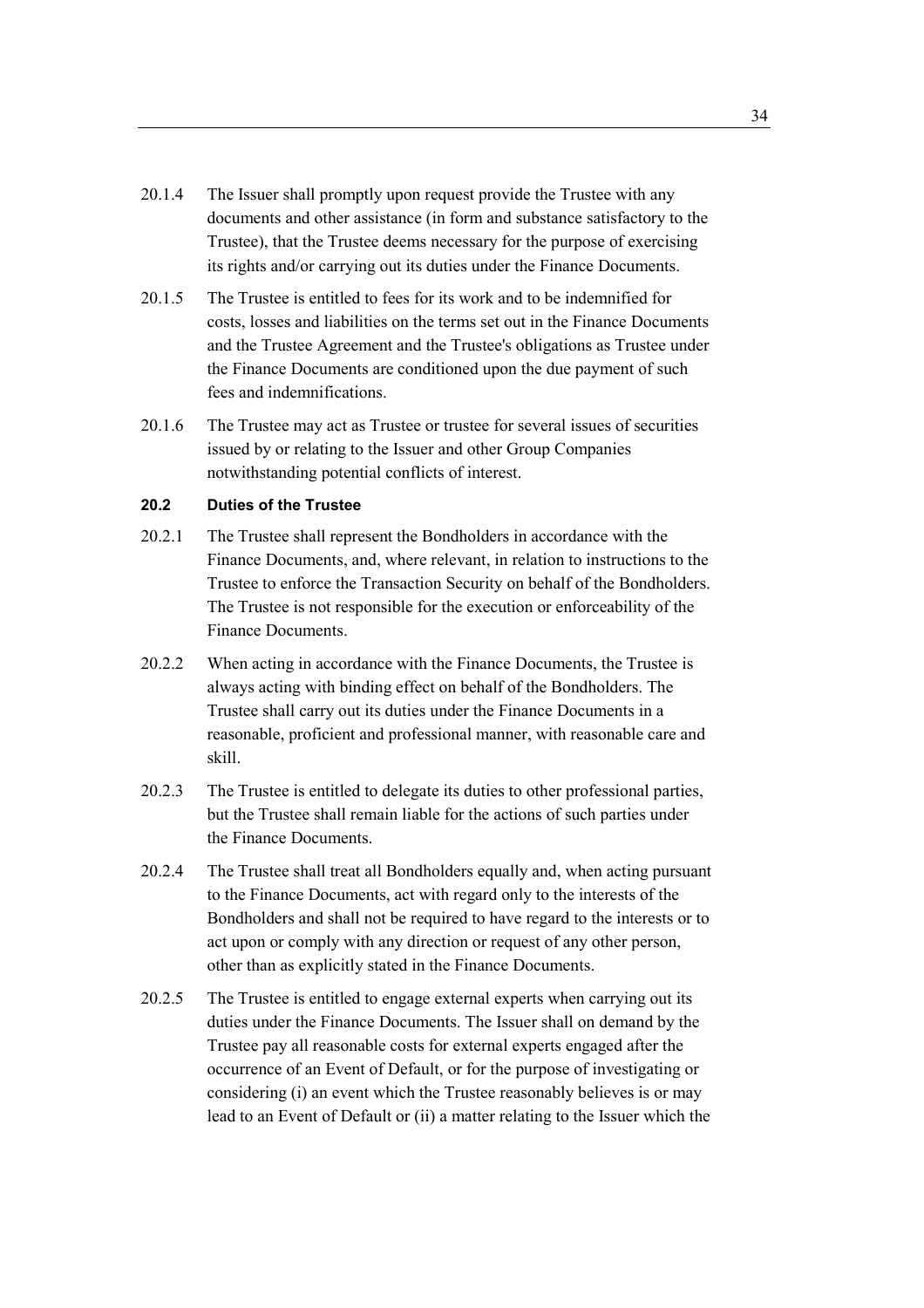Trustee reasonably believes may be detrimental to the interests of the Bondholders under the Finance Documents. Any compensation for damages or other recoveries received by the Trustee from external experts engaged by it for the purpose of carrying out its duties under the Finance Documents shall be distributed in accordance with Clause 15 (*Distribution of Proceeds*).

- 20.2.6 The Trustee shall, as applicable, enter into agreements with each CSD, and comply with such agreement and the relevant CSD Regulations applicable to the Trustee, as may be necessary in order for the Trustee to carry out its duties under the Finance Documents.
- 20.2.7 Notwithstanding any other provision of the Finance Documents to the contrary, the Trustee is not obliged to do or omit to do anything if it would or might in its reasonable opinion constitute a breach of any law or regulation.
- 20.2.8 If in the Trustee's reasonable opinion the cost, loss or liability which it may incur (including reasonable fees to the Trustee) in complying with instructions of the Bondholders, or taking any action at its own initiative, will not be covered by the Issuer, the Trustee may refrain from acting in accordance with such instructions, or taking such action, until it has received such indemnities (or adequate Security has been provided therefore) as it may reasonably require.
- 20.2.9 The Trustee shall give a notice to the Bondholders (i) before it ceases to perform its obligations under the Finance Documents by reason of the non-payment by the Issuer of any fee or indemnity due to the Trustee under the Finance Documents or (ii) if it refrains from acting for any reason described in Clause 20.2.8.

## **20.3 Limited liability for the Trustee**

- 20.3.1 The Trustee will not be liable to the Bondholders for damage or loss caused by any action taken or omitted by it under or in connection with any Finance Document, unless directly caused by its negligence or wilful misconduct. The Trustee shall never be responsible for indirect loss.
- 20.3.2 The Trustee shall not be considered to have acted negligently if it has acted in accordance with advice from or opinions of reputable external experts engaged by the Trustee or if the Trustee has acted with reasonable care in a situation when the Trustee considers that it is detrimental to the interests of the Bondholders to delay the action in order to first obtain instructions from the Bondholders.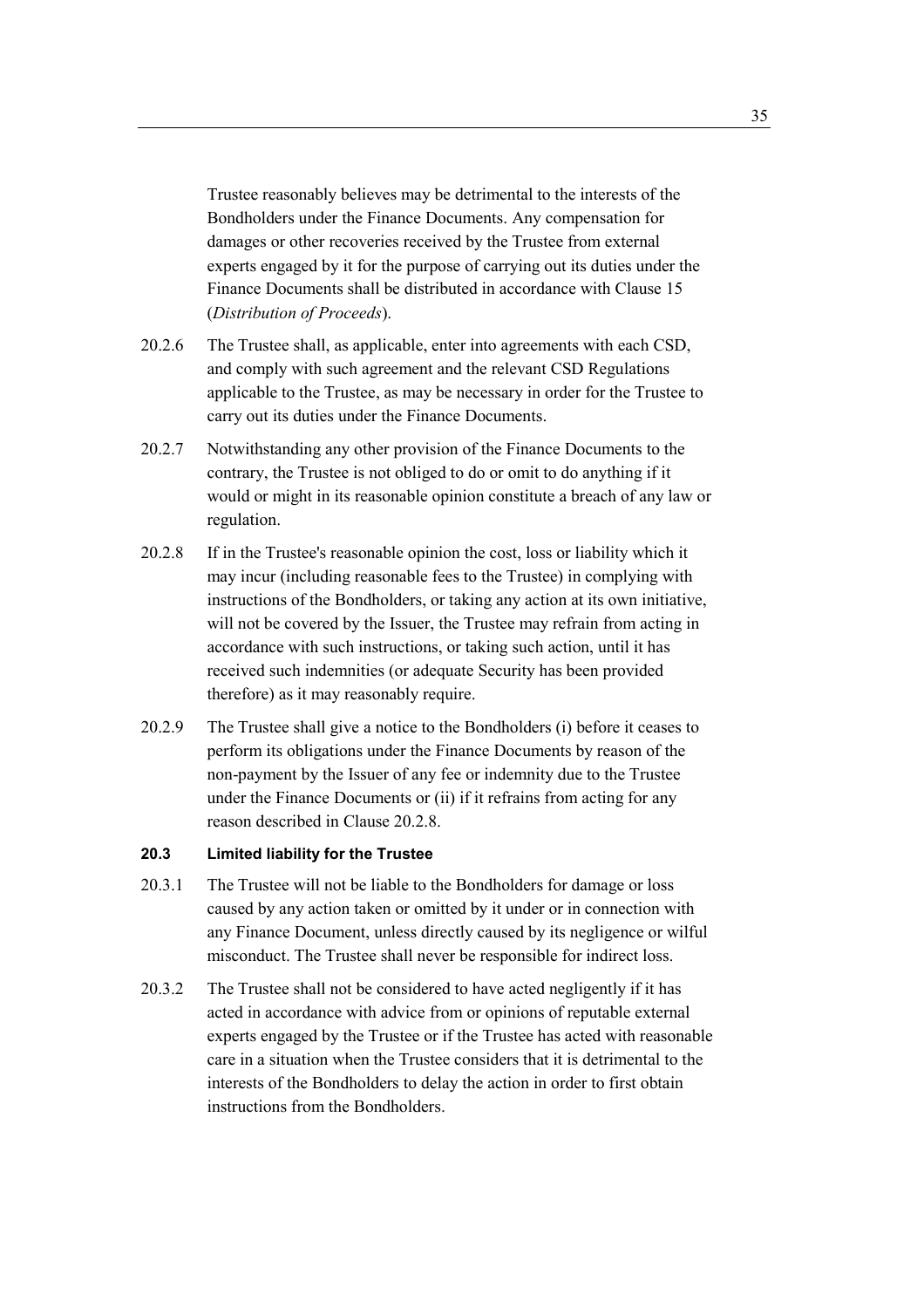- 20.3.3 The Trustee shall not be liable for any delay (or any related consequences) in crediting an account with an amount required pursuant to the Finance Documents to be paid by the Trustee to the Bondholders, provided that the Trustee has taken all necessary steps as soon as reasonably practicable to comply with the regulations or operating procedures of any recognised clearing or settlement system used by the Trustee for that purpose.
- 20.3.4 The Trustee shall have no liability to the Bondholders for damage caused by the Trustee acting in accordance with instructions of the Bondholders given in accordance with Clause 16 (*Decisions by Bondholders*) or a demand by Bondholders given pursuant to Clause 14.10.
- 20.3.5 Any liability towards the Issuer which is incurred by the Trustee in acting under, or in relation to, the Finance Documents shall not be subject to setoff against the obligations of the Issuer to the Bondholders under the Finance Documents.

#### **20.4 Replacement of the Trustee**

- 20.4.1 Subject to Clause 20.4.6, the Trustee may resign by giving notice to the Issuer and the Bondholders, in which case the Bondholders shall appoint a successor Trustee at a Bondholders' Meeting convened by the retiring Trustee or by way of Written Procedure initiated by the retiring Trustee.
- 20.4.2 Subject to Clause 20.4.6, if the Trustee is Insolvent, the Trustee shall be deemed to resign as Trustee with immediate effect and the Issuer shall within ten (10) Business Days appoint a successor Trustee which shall be an independent financial institution or other reputable company which regularly acts as Trustee under debt issuances.
- 20.4.3 A Bondholder (or Bondholders) representing at least ten (10) per cent. of the Adjusted Nominal Amount may, by notice to the Issuer (such notice may only be validly given by a person who is a Bondholder on the Business Day immediately following the day on which the notice is received by the Issuer and shall, if given by several Bondholders, be given by them jointly), require that a Bondholders' Meeting is held for the purpose of dismissing the Trustee and appointing a new Trustee. The Issuer may, at a Bondholders' Meeting convened by it or by way of Written Procedure initiated by it, propose to the Bondholders that the Trustee be dismissed and a new Trustee appointed.
- 20.4.4 If the Bondholders have not appointed a successor Trustee within ninety (90) days after (i) the earlier of the notice of resignation was given or the resignation otherwise took place or (ii) the Trustee was dismissed through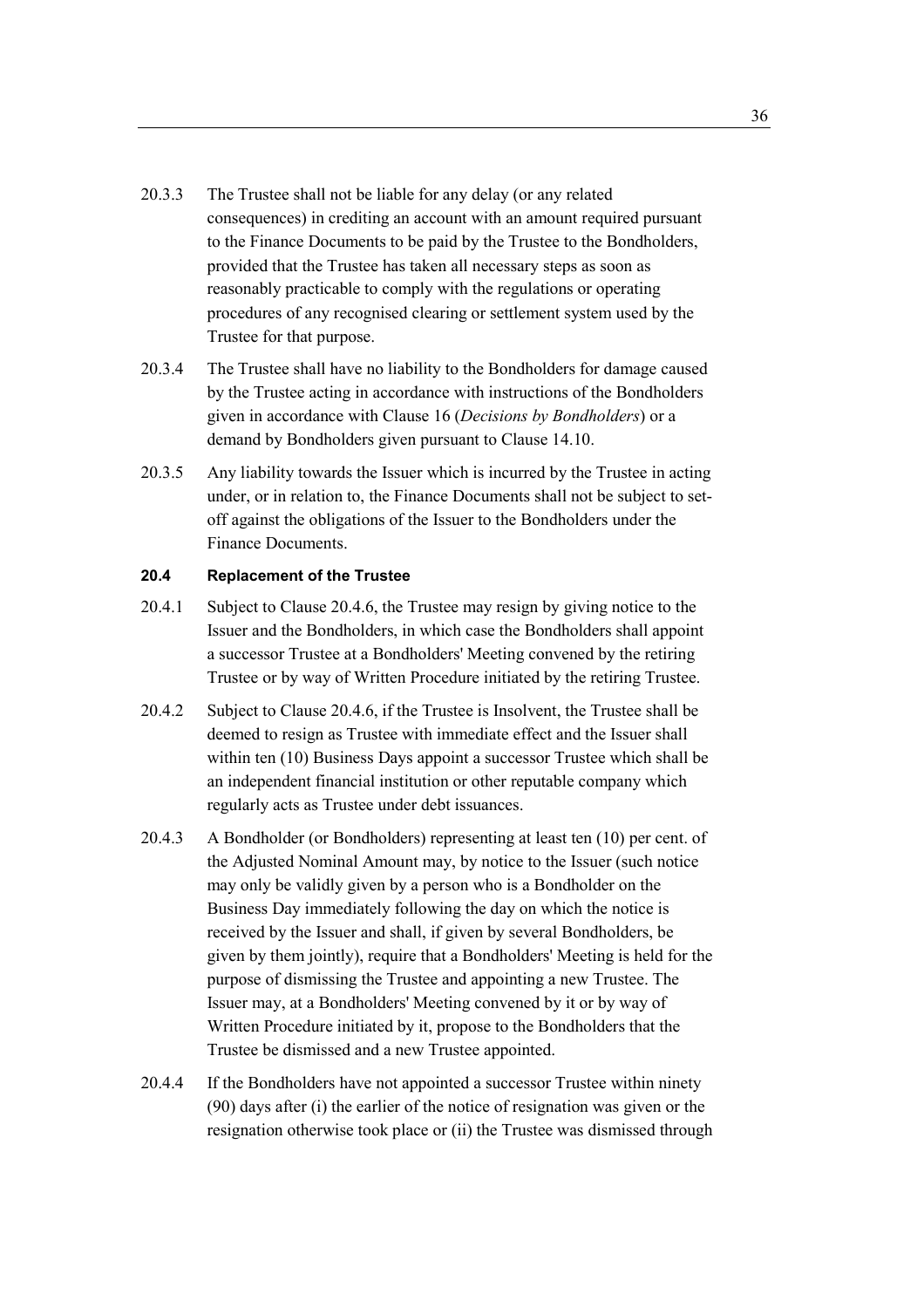a decision by the Bondholders, the Issuer shall appoint a successor Trustee which shall be an independent financial institution or other reputable company which regularly acts as Trustee under debt issuances.

- 20.4.5 The retiring Trustee shall, at its own cost, make available to the successor Trustee such documents and records and provide such assistance as the successor Trustee may reasonably request for the purposes of performing its functions as Trustee under the Finance Documents.
- 20.4.6 The Trustee's resignation or dismissal shall only take effect upon the appointment of a successor Trustee and acceptance by such successor Trustee of such appointment and the execution of all necessary documentation to effectively substitute the retiring Trustee.
- 20.4.7 Upon the appointment of a successor, the retiring Trustee shall be discharged from any further obligation in respect of the Finance Documents but shall remain entitled to the benefit of the Finance Documents and remain liable under the Finance Documents in respect of any action which it took or failed to take whilst acting as Trustee. Its successor, the Issuer and each of the Bondholders shall have the same rights and obligations amongst themselves under the Finance Documents as they would have had if such successor had been the original Trustee.
- 20.4.8 In the event that there is a change of the Trustee in accordance with this Clause 20.4 (*Replacement of the Trustee*), the Issuer shall execute such documents and take such actions as the new Trustee may reasonably require for the purpose of vesting in such new Trustee the rights, powers and obligation of the Trustee and releasing the retiring Trustee from its further obligations under the Finance Documents. Unless the Issuer and the new Trustee agree otherwise, the new Trustee shall be entitled to the same fees and the same indemnities as the retiring Trustee.

# **21 Appointment and Replacement of the CSD Agent**

- 21.1.1 The Issuer appoints the CSD Agent to manage certain specified tasks under these Terms and Conditions and in accordance with the legislation, rules and regulations applicable to and/or issued by the CSD and relating to the Bonds.
- 21.1.2 The CSD Agent may retire from its assignment or be dismissed by the Issuer, provided that the Issuer has approved that a commercial bank or securities institution approved by the CSD accedes as new CSD Agent at the same time as the old CSD Agent retires or is dismissed. If the CSD Agent is Insolvent, the Issuer shall immediately appoint a new CSD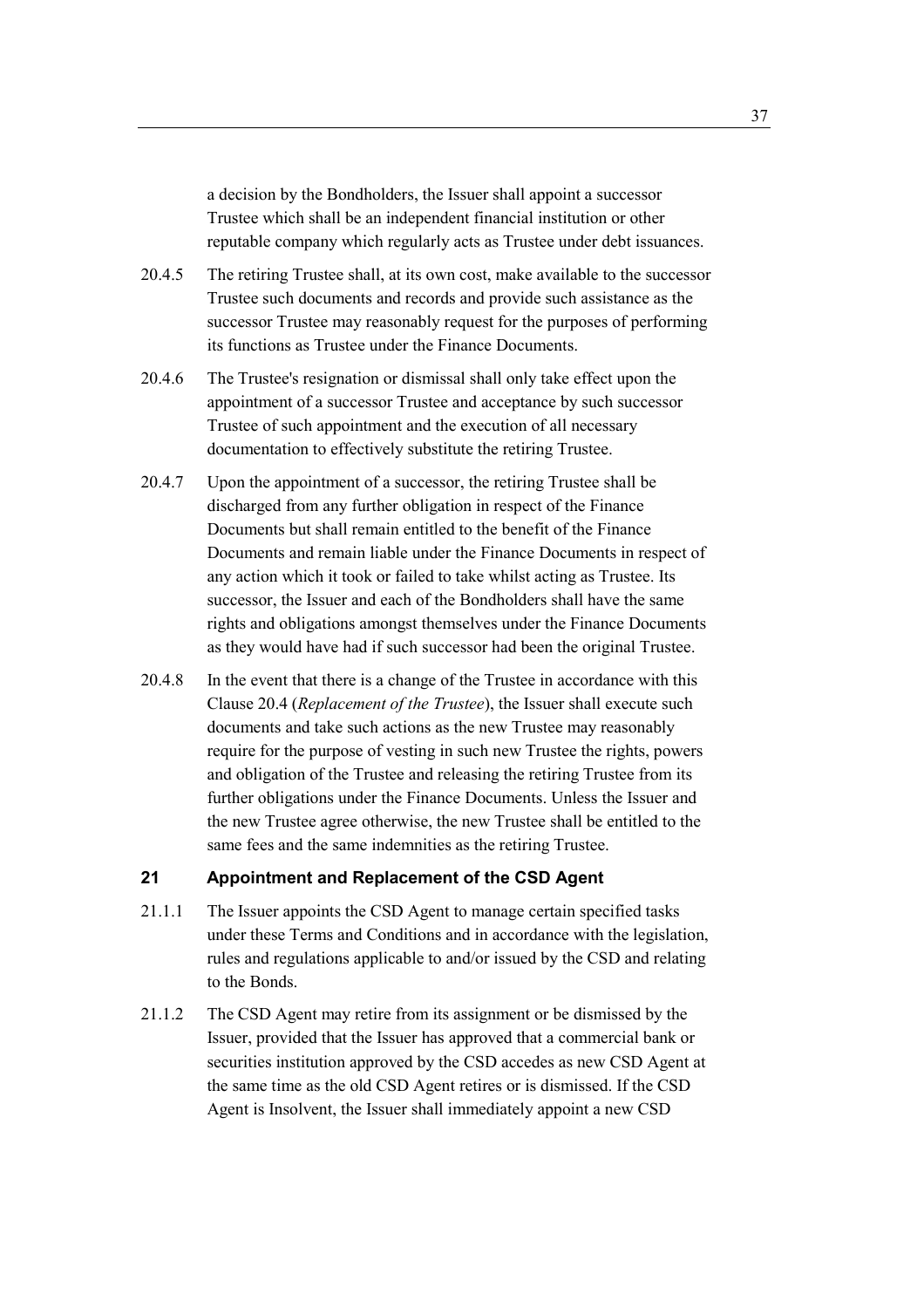Agent, which shall replace the old CSD Agent as CSD Agent in accordance with these Terms and Conditions.

# **22 Appointment and Replacement of the CSD**

- 22.1.1 The Issuer has appointed each CSD to manage certain tasks under these Terms and Conditions and in accordance with the CSD Regulations and the other regulations applicable to the Bonds.
- 22.1.2 Each CSD may retire from its assignment or be dismissed by the Issuer, provided that the Issuer has effectively appointed a replacement CSD that accedes as CSD at the same time as the old CSD retires or is dismissed and provided also that the replacement does not have a negative effect on any Bondholder. The replacing CSD must be authorised to professionally conduct clearing operations and be authorised as a central securities depository in accordance with applicable law.

#### **23 No Direct Actions by Bondholders**

- 23.1.1 A Bondholder may not take any steps whatsoever against the Issuer or with respect to the Transaction Security to enforce or recover any amount due or owing to it pursuant to the Finance Documents, or to initiate, support or procure the winding-up, dissolution, liquidation, company reorganisation (Sw. *företagsrekonstruktion*) or bankruptcy (Sw. *konkurs*) (or its equivalent in any other jurisdiction) of the Issuer in relation to any of the obligations and liabilities of the Issuer under the Finance Documents. Such steps may only be taken by the Trustee.
- 23.1.2 Clause 23.1.1 above shall not apply if the Trustee has been instructed by the Bondholders in accordance with the Finance Documents to take certain actions but fails for any reason to take, or is unable to take (for any reason other than a failure by a Bondholder to provide documents in accordance with Clause 20.1.3), such actions within a reasonable period of time and such failure or inability is continuing. However, if the failure to take certain actions is caused by the non-payment by the Issuer of any fee or indemnity due to the Trustee under the Finance Documents or by any reason described in Clause 20.2.8, such failure must continue for at least forty (40) Business Days after notice pursuant to Clause 20.2.9 before a Bondholder may take any action referred to in Clause 23.1.1 above.
- 23.1.3 The provisions of Clause 23.1.1 above shall not in any way limit an individual Bondholder's right to claim and enforce payments which are due by the Issuer to some but not all Bondholders.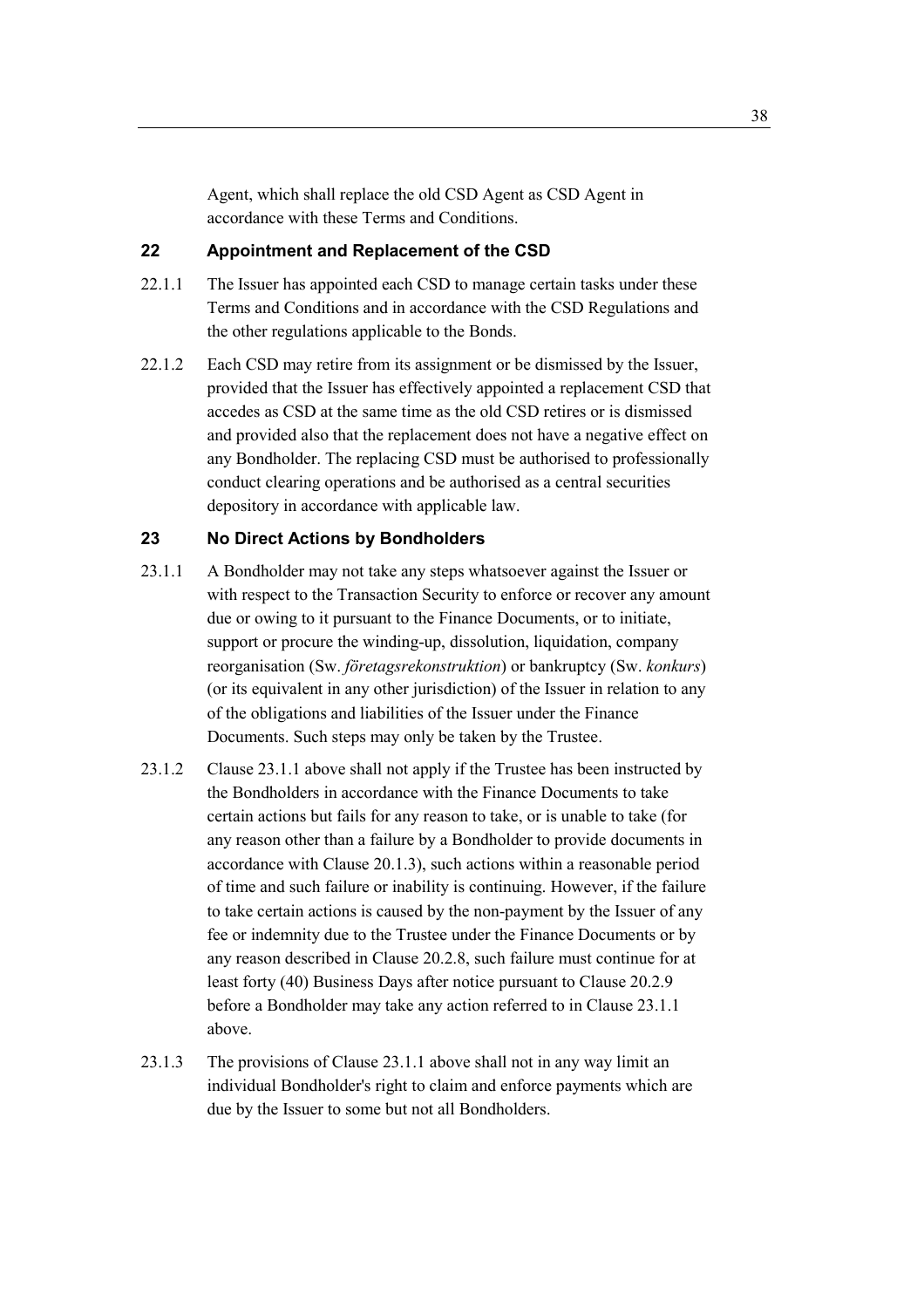# **24 Prescription**

- 24.1.1 The right to receive repayment of the principal of the Bonds shall be prescribed and become void ten (10) years from the Redemption Date. The right to receive payment of interest (excluding any capitalised interest) shall be prescribed and become void three (3) years from the relevant due date for payment. The Issuer is entitled to any funds set aside for payments in respect of which the Bondholders' right to receive payment has been prescribed and has become void.
- 24.1.2 If a limitation period is duly interrupted in accordance with the Swedish Act on Limitations (Sw. *preskriptionslag (1981:130)*), a new limitation period of ten (10) years with respect to the right to receive repayment of the principal of the Bonds, and of three (3) years with respect to receive payment of interest (excluding capitalised interest) will commence, in both cases calculated from the date of interruption of the limitation period, as such date is determined pursuant to the provisions of the Swedish Act on Limitations.

## **25 Notices**

## **25.1 Notices**

- 25.1.1 Subject to Clause 25.1.3, any notice or other communication to be made under or in connection with the Finance Documents:
	- (a) if to the Trustee, shall be given at the address registered with the Swedish Companies Registration Office (Sw. *Bolagsverket*) on the Business Day prior to dispatch or, if sent by email by the Issuer, to the email address notified by the Trustee to the Issuer from time to time;
	- (b) if to the Issuer, to the following address:

Gemma Properties Holding AB (publ) Att: Lisa Grahm Borg P.O. Box 376 701 47 Örebro Sweden e-mail: lisa@gemmaproperties.se

or, if sent by email by the Trustee, to the email address notified by the Issuer to the Trustee from time to time; and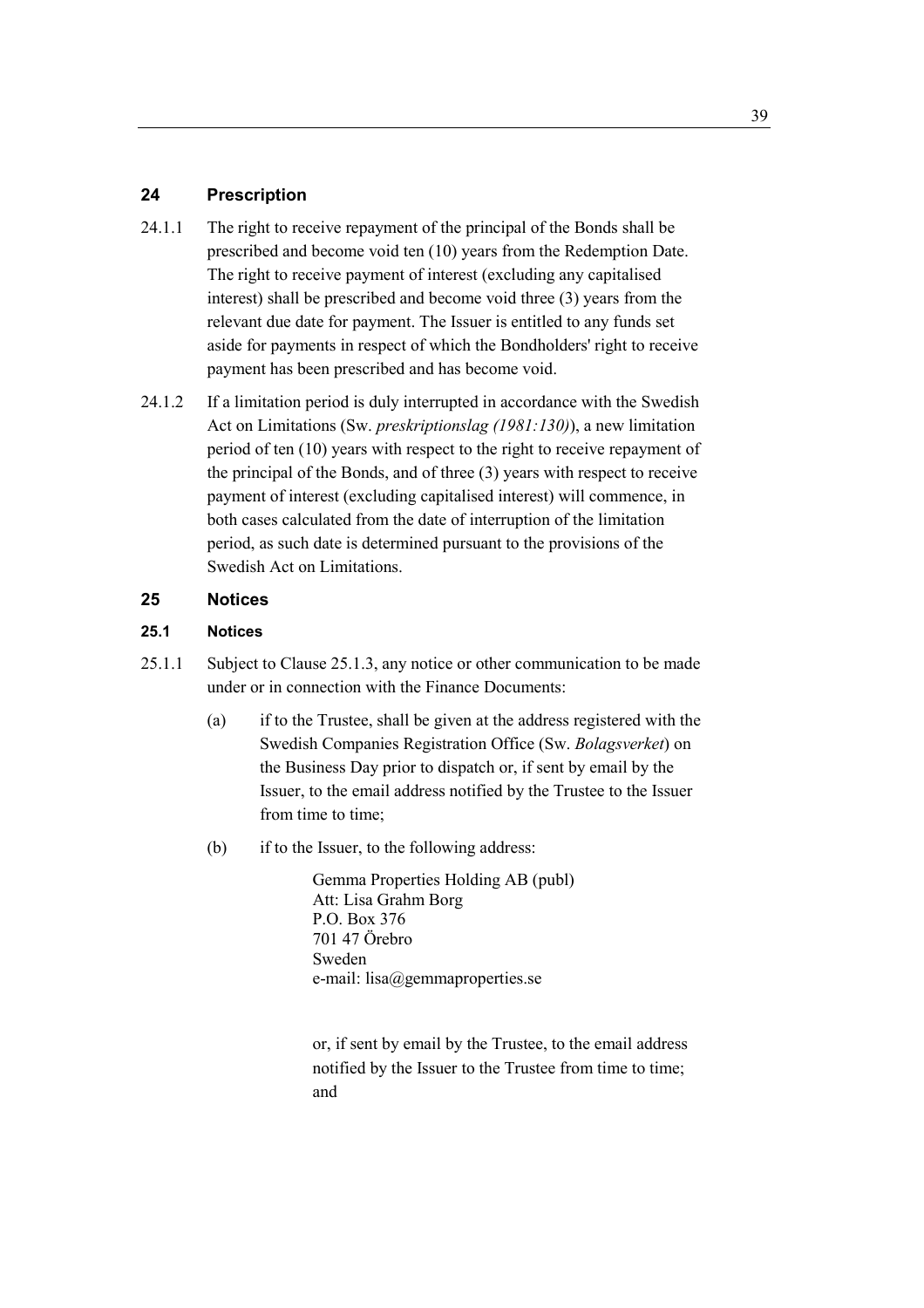- (c) if to the Bondholders, shall (a) if made by the Trustee, be sent via the CSD with a copy to the Issuer, and (b) if made by the Issuer, be sent via the Trustee, alternatively through the CSD and/or to their addresses as registered with the CSD with a copy to the Trustee. A notice to the Bondholders shall also be published on the websites of the Issuer and the Trustee.
- 25.1.2 Any notice or other communication made by one person to another under or in connection with the Finance Documents shall be sent by way of courier, personal delivery (or, in terms of notice or other communication to the Bondholders, delivered through the relevant CSD as set out in (a)(iii) above) or letter and will only be effective, in case of courier or personal delivery, when it has been left at the address specified in Clause 25.1.1 or, in case of letter, three (3) Business Days after being deposited postage prepaid in an envelope addressed to the address specified in Clause 25.1.1 or in case of notice or other communication posted through the relevant CSD, on the date of the message being issued by the relevant CSD.
- 25.1.3 Any notice pursuant to the Finance Documents shall be in English.
- 25.1.4 If an Event of Default is continuing, any notice or other communication made by the Trustee to the Issuer under or in connection with the Finance Documents may, provided that the Trustee deems it necessary in order to preserve the Bondholders' rights under the Finance Documents, be sent by email and will be effective on the day of dispatch (unless a delivery failure message was received by the Trustee), save that any notice or other communication sent by email that is sent after 5.00 pm in the place of receipt shall be deemed only to become effective on the following day. Any notice or other communication to be sent by email by the Trustee to the Issuer in accordance with this Clause 25.1.4 shall be sent to the CFO or the CEO of the Issuer, to the email addresses most recently notified by the Issuer to the Trustee.

#### **25.2 Press releases**

- 25.2.1 Any notice that the Issuer or the Trustee shall send to the Bondholders pursuant to Clauses 11.5 (*Mandatory repurchase due to a Change of Control Event (put option)*), 12.1.1, 12.1.2, 14.10.3, 16.1.18, 17.1.1, 18.1.1 and 19.1.2 shall also be published by way of press release by the Issuer or the Trustee, as applicable.
- 25.2.2 In addition to Clause 25.2.1 above, if any information relating to the Bonds or the Group contained in a notice the Trustee may send to the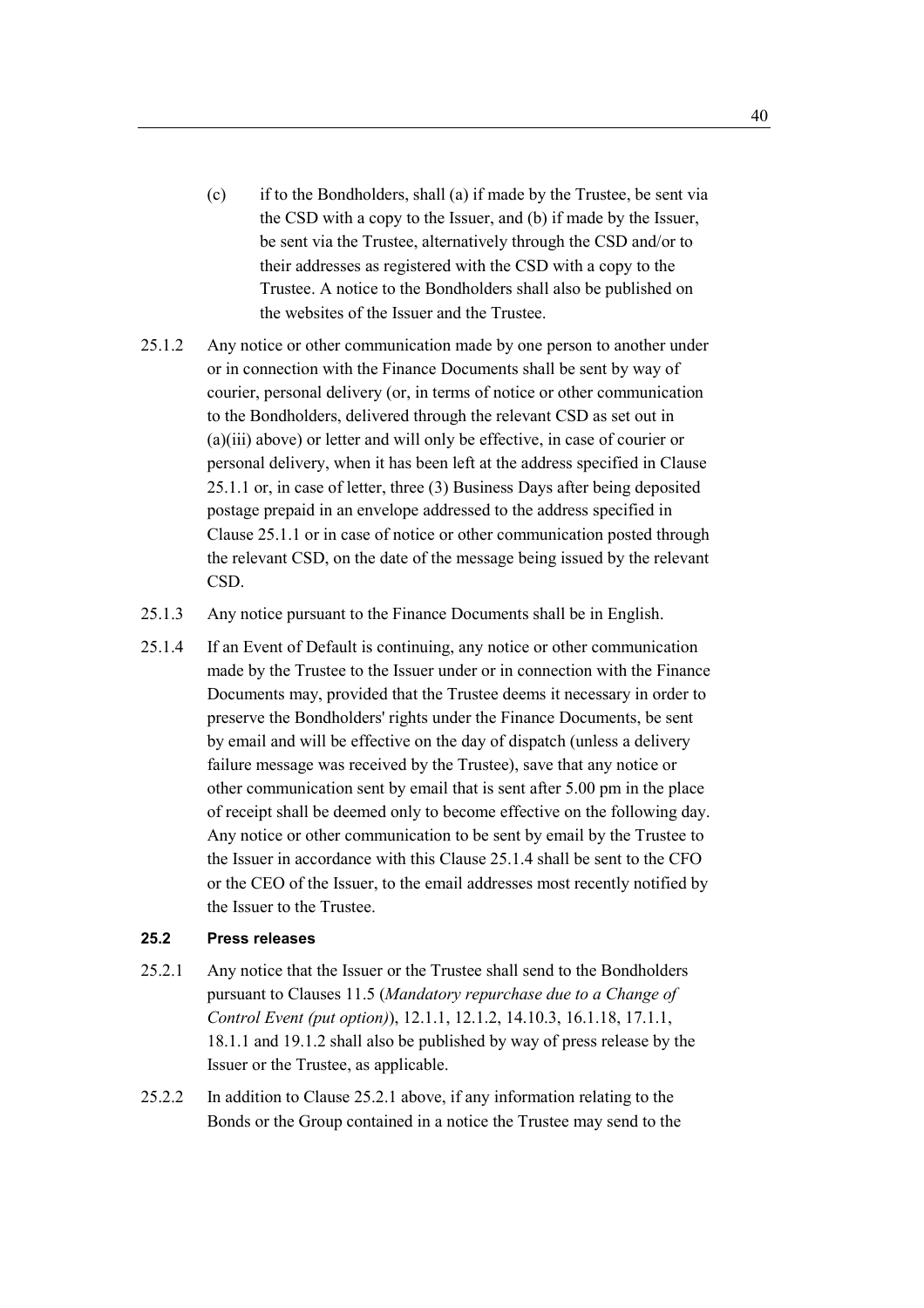Bondholders under these Terms and Conditions has not already been made public by way of a press release, the Trustee shall before it sends such information to the Bondholders give the Issuer the opportunity to issue a press release containing such information. If the Issuer does not promptly issue a press release and the Trustee considers it necessary to issue a press release containing such information before it can lawfully send a notice containing such information to the Bondholders, the Trustee shall be entitled to issue such press release.

## **26 Force Majeure and Limitation of Liability**

- 26.1.1 Neither the Trustee nor the CSD Agent shall be held responsible for any damage arising out of any legal enactment, or any measure taken by a public authority, or war, strike, lockout, boycott, blockade, natural disaster, insurrection, civil commotion, terrorism or any other similar circumstance (a "**Force Majeure Event**"). The reservation in respect of strikes, lockouts, boycotts and blockades applies even if the Trustee or the CSD Agent itself takes such measures, or is subject to such measures.
- 26.1.2 The CSD Agent shall not have any liability to the Bondholders if it has observed reasonable care. The CSD Agent shall never be responsible for indirect damage with exception of gross negligence and wilful misconduct.
- 26.1.3 Should a Force Majeure Event arise which prevents the Trustee or the CSD Agent from taking any action required to comply with these Terms and Conditions, such action may be postponed until the obstacle has been removed.
- 26.1.4 The provisions in this Clause 25.2 (*Press releases*) apply unless they are inconsistent with the provisions of the Financial Instruments Accounts Act which provisions shall take precedence.

## **27 Governing Law and Jurisdiction**

- 27.1.1 These Terms and Conditions, and any non-contractual obligations arising out of or in connection therewith, shall be governed by and construed in accordance with the laws of Sweden.
- 27.1.2 The Issuer submits to the non-exclusive jurisdiction of the City Court of Stockholm (Sw. *Stockholms tingsrätt*).
- 27.1.3 Clauses 27.1.1 and 27.1.2 above shall not limit the right of the Trustee (or the Bondholders, as applicable) to take proceedings against the Issuer in any court which may otherwise exercise jurisdiction over the Issuer or any of its assets.